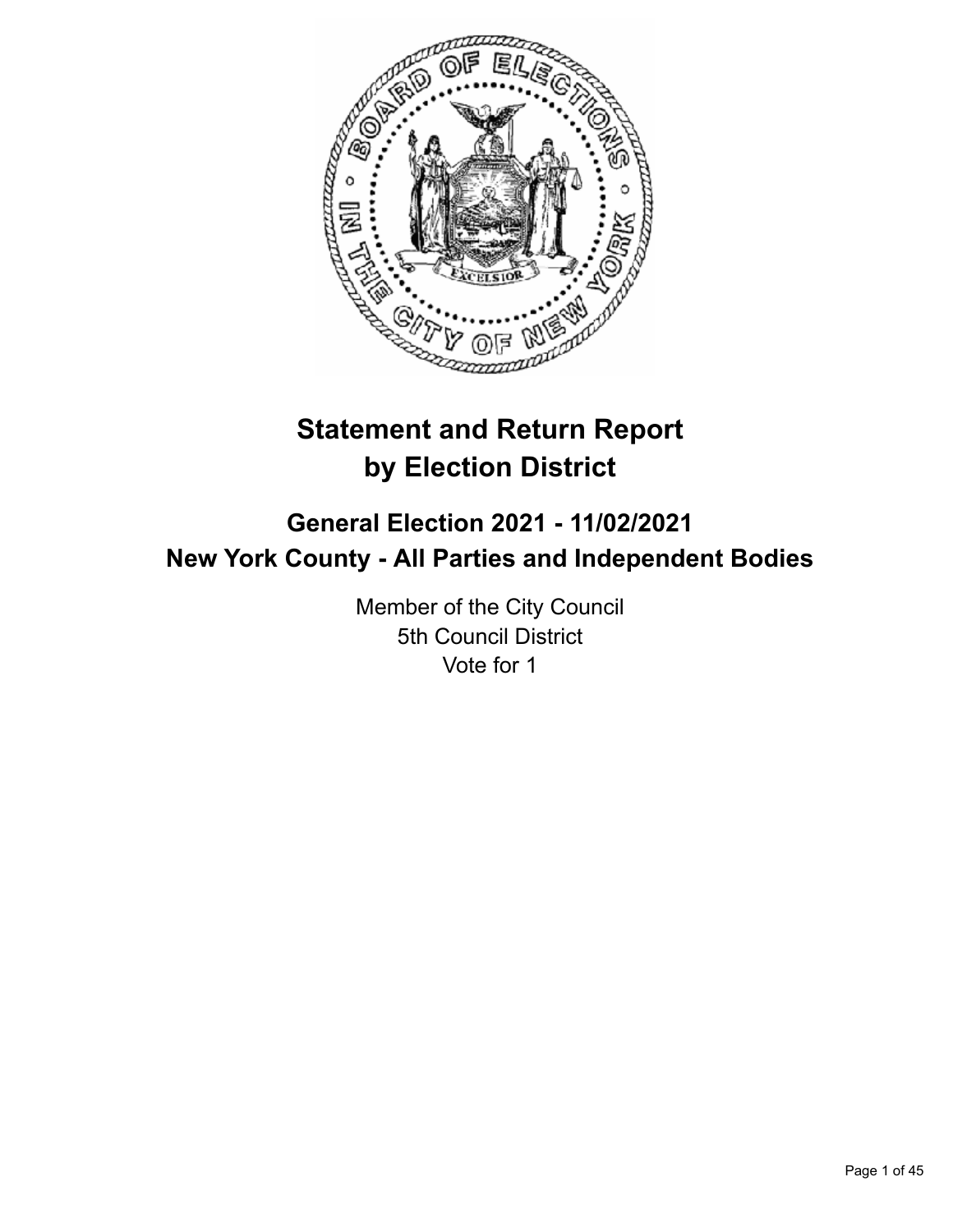

| <b>PUBLIC COUNTER</b>                                    | 258 |
|----------------------------------------------------------|-----|
| <b>MANUALLY COUNTED EMERGENCY</b>                        | 0   |
| <b>ABSENTEE / MILITARY</b>                               | 21  |
| AFFIDAVIT                                                | 0   |
| <b>Total Ballots</b>                                     | 279 |
| Less - Inapplicable Federal/Special Presidential Ballots | 0   |
| <b>Total Applicable Ballots</b>                          | 279 |
| JULIE MENIN (DEMOCRATIC)                                 | 226 |
| MARK FOLEY (REPUBLICAN)                                  | 28  |
| <b>MARK FOLEY (LIBERAL)</b>                              | 6   |
| REBECCA LAMORTE (WRITE-IN)                               | 1   |
| UNATTRIBUTABLE WRITE-IN (WRITE-IN)                       |     |
| <b>Total Votes</b>                                       | 262 |
| Unrecorded                                               | 17  |

#### **002/68**

| <b>PUBLIC COUNTER</b>                                    | 205 |
|----------------------------------------------------------|-----|
| MANUALLY COUNTED EMERGENCY                               | 0   |
| <b>ABSENTEE / MILITARY</b>                               | 12  |
| <b>AFFIDAVIT</b>                                         | 0   |
| <b>Total Ballots</b>                                     | 217 |
| Less - Inapplicable Federal/Special Presidential Ballots | 0   |
| <b>Total Applicable Ballots</b>                          | 217 |
| <b>JULIE MENIN (DEMOCRATIC)</b>                          | 164 |
| MARK FOLEY (REPUBLICAN)                                  | 36  |
| <b>MARK FOLEY (LIBERAL)</b>                              |     |
| <b>Total Votes</b>                                       | 201 |
| Unrecorded                                               | 16  |

| PUBLIC COUNTER                                           | 220 |
|----------------------------------------------------------|-----|
| <b>MANUALLY COUNTED EMERGENCY</b>                        | 0   |
| <b>ABSENTEE / MILITARY</b>                               | 15  |
| AFFIDAVIT                                                | 2   |
| <b>Total Ballots</b>                                     | 237 |
| Less - Inapplicable Federal/Special Presidential Ballots | 0   |
| <b>Total Applicable Ballots</b>                          | 237 |
| <b>JULIE MENIN (DEMOCRATIC)</b>                          | 192 |
| MARK FOLEY (REPUBLICAN)                                  | 32  |
| <b>MARK FOLEY (LIBERAL)</b>                              | 0   |
| REBECCA LAMONTE (WRITE-IN)                               | 1   |
| SIMON HUGO (WRITE-IN)                                    | 1   |
| UNATTRIBUTABLE WRITE-IN (WRITE-IN)                       | 1   |
| <b>Total Votes</b>                                       | 227 |
| Unrecorded                                               | 10  |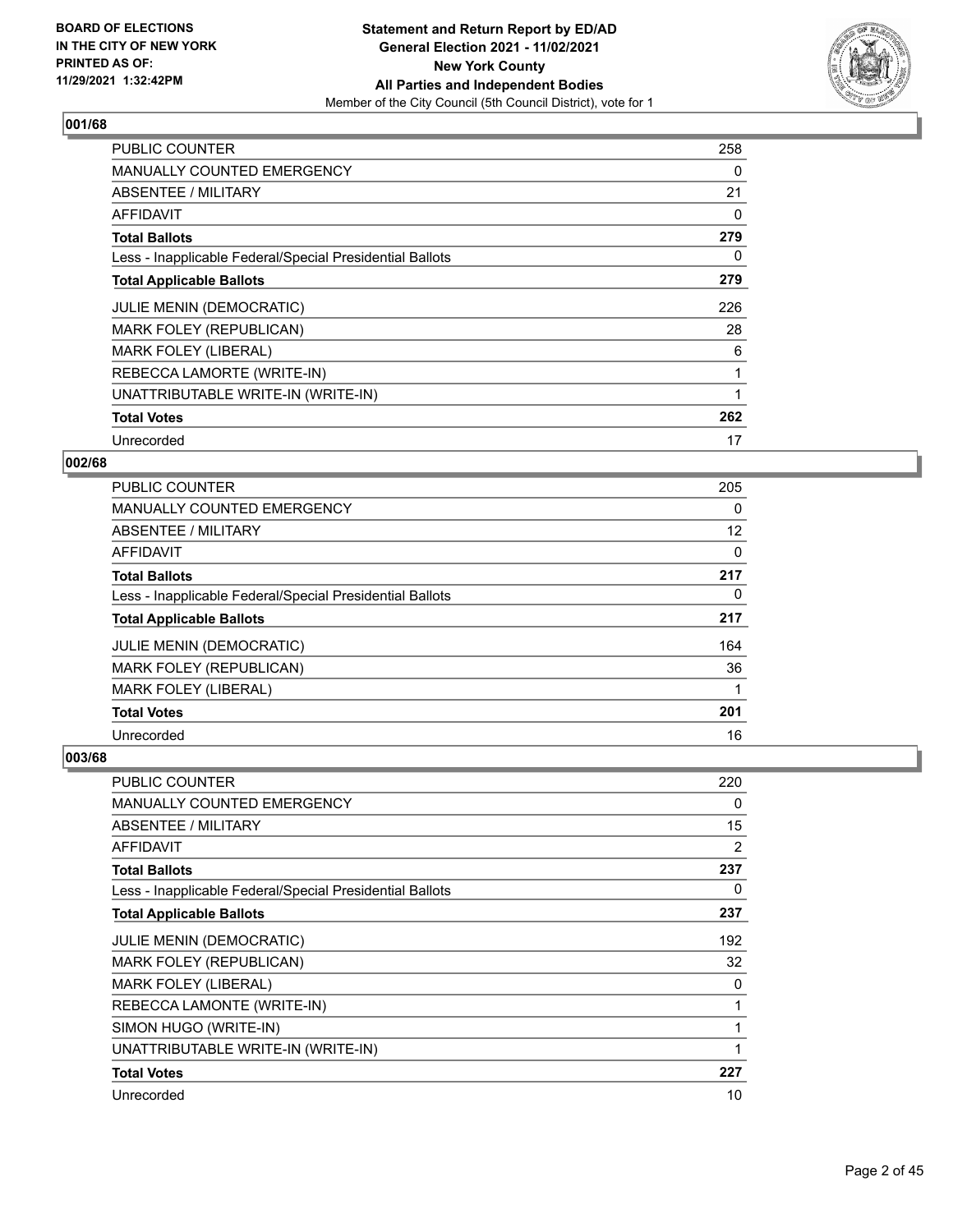

| <b>PUBLIC COUNTER</b>                                    | 267 |
|----------------------------------------------------------|-----|
| <b>MANUALLY COUNTED EMERGENCY</b>                        | 0   |
| ABSENTEE / MILITARY                                      | 29  |
| <b>AFFIDAVIT</b>                                         | 2   |
| <b>Total Ballots</b>                                     | 298 |
| Less - Inapplicable Federal/Special Presidential Ballots | 0   |
| <b>Total Applicable Ballots</b>                          | 298 |
| <b>JULIE MENIN (DEMOCRATIC)</b>                          | 227 |
| <b>MARK FOLEY (REPUBLICAN)</b>                           | 59  |
| <b>MARK FOLEY (LIBERAL)</b>                              |     |
| BYRON BROWN (WRITE-IN)                                   |     |
| <b>Total Votes</b>                                       | 288 |
| Unrecorded                                               | 10  |

#### **005/68**

| PUBLIC COUNTER                                           | 193 |
|----------------------------------------------------------|-----|
| MANUALLY COUNTED EMERGENCY                               | 0   |
| ABSENTEE / MILITARY                                      | 21  |
| <b>AFFIDAVIT</b>                                         | 3   |
| <b>Total Ballots</b>                                     | 217 |
| Less - Inapplicable Federal/Special Presidential Ballots | 0   |
| <b>Total Applicable Ballots</b>                          | 217 |
| <b>JULIE MENIN (DEMOCRATIC)</b>                          | 170 |
| MARK FOLEY (REPUBLICAN)                                  | 38  |
| <b>MARK FOLEY (LIBERAL)</b>                              | 2   |
| JENNIFER PELTZ (WRITE-IN)                                |     |
| TRICIA SHIMAMURA (WRITE-IN)                              | 1   |
| <b>Total Votes</b>                                       | 212 |
| Unrecorded                                               | 5   |

| <b>PUBLIC COUNTER</b>                                    | 104 |
|----------------------------------------------------------|-----|
| MANUALLY COUNTED EMERGENCY                               | 0   |
| ABSENTEE / MILITARY                                      | 26  |
| <b>AFFIDAVIT</b>                                         | 3   |
| <b>Total Ballots</b>                                     | 133 |
| Less - Inapplicable Federal/Special Presidential Ballots | 0   |
| <b>Total Applicable Ballots</b>                          | 133 |
| <b>JULIE MENIN (DEMOCRATIC)</b>                          | 104 |
| MARK FOLEY (REPUBLICAN)                                  | 20  |
| <b>MARK FOLEY (LIBERAL)</b>                              | 2   |
| TRICIA SHIMAMURA (WRITE-IN)                              | 1   |
| UNATTRIBUTABLE WRITE-IN (WRITE-IN)                       |     |
| <b>Total Votes</b>                                       | 128 |
| Unrecorded                                               | 5   |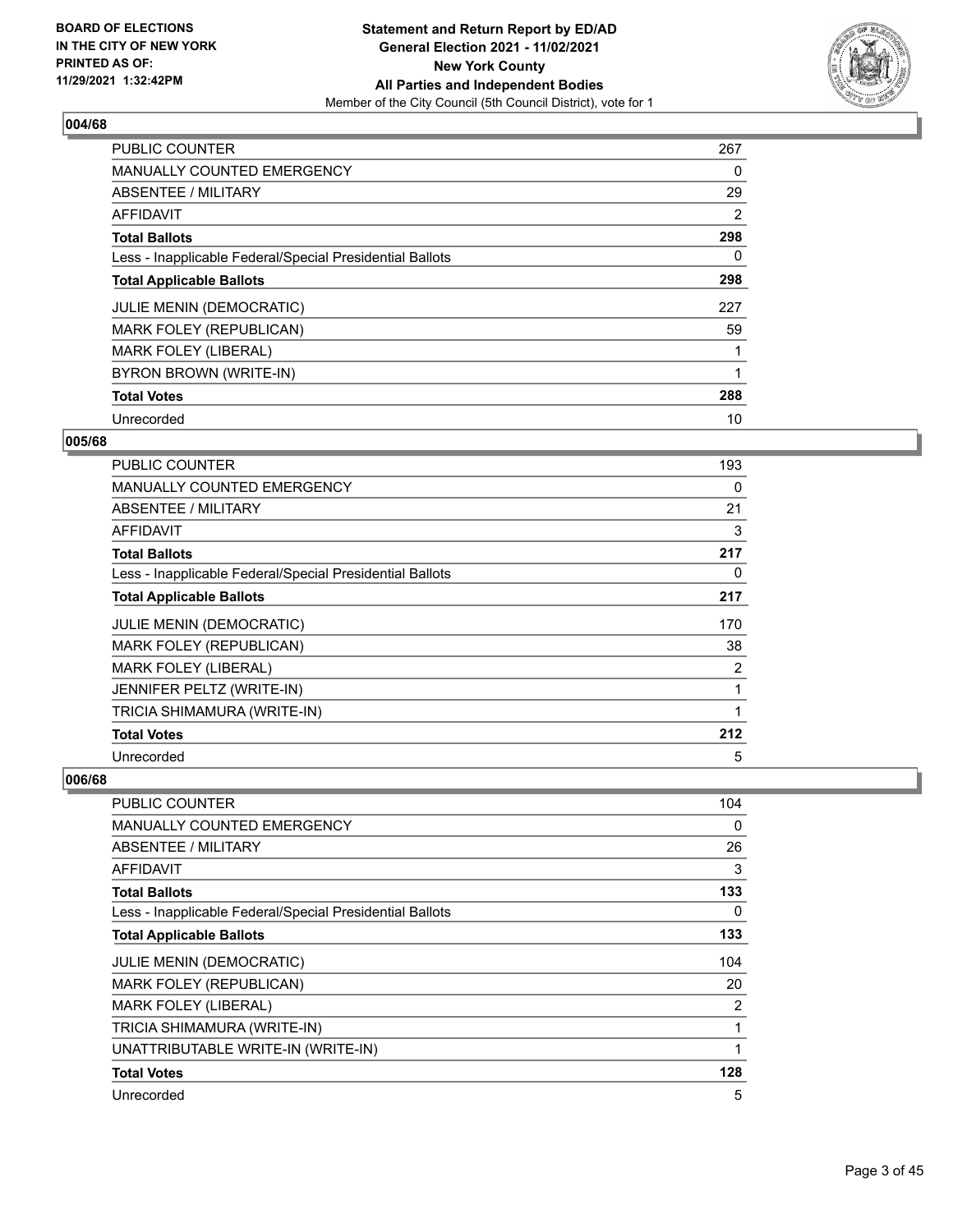

| PUBLIC COUNTER                                           | 68       |
|----------------------------------------------------------|----------|
| MANUALLY COUNTED EMERGENCY                               | 0        |
| ABSENTEE / MILITARY                                      | 8        |
| AFFIDAVIT                                                | $\Omega$ |
| <b>Total Ballots</b>                                     | 76       |
| Less - Inapplicable Federal/Special Presidential Ballots | $\Omega$ |
| <b>Total Applicable Ballots</b>                          | 76       |
| <b>JULIE MENIN (DEMOCRATIC)</b>                          | 58       |
| MARK FOLEY (REPUBLICAN)                                  | 11       |
| <b>MARK FOLEY (LIBERAL)</b>                              | $\Omega$ |
| <b>Total Votes</b>                                       | 69       |
| Unrecorded                                               | 7        |

#### **014/68**

| PUBLIC COUNTER                                           | 98  |
|----------------------------------------------------------|-----|
| <b>MANUALLY COUNTED EMERGENCY</b>                        | 0   |
| ABSENTEE / MILITARY                                      | 9   |
| AFFIDAVIT                                                | 0   |
| <b>Total Ballots</b>                                     | 107 |
| Less - Inapplicable Federal/Special Presidential Ballots | 0   |
| <b>Total Applicable Ballots</b>                          | 107 |
| <b>JULIE MENIN (DEMOCRATIC)</b>                          | 86  |
| MARK FOLEY (REPUBLICAN)                                  | 14  |
| <b>MARK FOLEY (LIBERAL)</b>                              |     |
| REBECCA LAMORTE (WRITE-IN)                               | 2   |
| <b>Total Votes</b>                                       | 103 |
| Unrecorded                                               | 4   |

| <b>PUBLIC COUNTER</b>                                    | 192 |
|----------------------------------------------------------|-----|
| <b>MANUALLY COUNTED EMERGENCY</b>                        | 0   |
| ABSENTEE / MILITARY                                      | 22  |
| AFFIDAVIT                                                | 3   |
| <b>Total Ballots</b>                                     | 217 |
| Less - Inapplicable Federal/Special Presidential Ballots | 0   |
| <b>Total Applicable Ballots</b>                          | 217 |
| <b>JULIE MENIN (DEMOCRATIC)</b>                          | 177 |
| <b>MARK FOLEY (REPUBLICAN)</b>                           | 33  |
| <b>MARK FOLEY (LIBERAL)</b>                              | 2   |
| <b>Total Votes</b>                                       | 212 |
| Unrecorded                                               | 5   |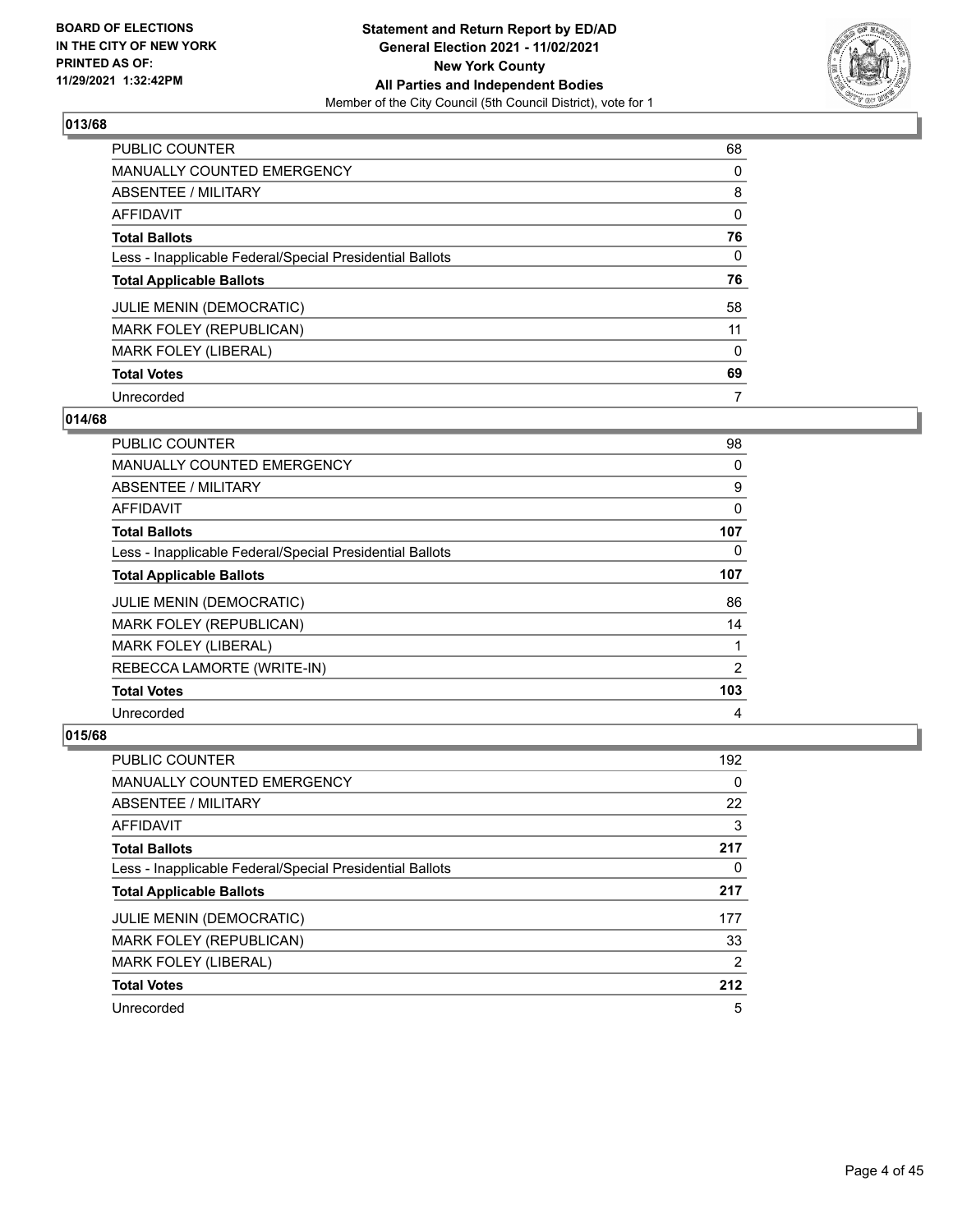

| <b>PUBLIC COUNTER</b>                                    | 70             |
|----------------------------------------------------------|----------------|
| <b>MANUALLY COUNTED EMERGENCY</b>                        | 0              |
| ABSENTEE / MILITARY                                      | 8              |
| <b>AFFIDAVIT</b>                                         | $\Omega$       |
| <b>Total Ballots</b>                                     | 78             |
| Less - Inapplicable Federal/Special Presidential Ballots | 0              |
| <b>Total Applicable Ballots</b>                          | 78             |
| JULIE MENIN (DEMOCRATIC)                                 | 55             |
| MARK FOLEY (REPUBLICAN)                                  | 12             |
| MARK FOLEY (LIBERAL)                                     | $\overline{2}$ |
| <b>ASSATA SHAKUR (WRITE-IN)</b>                          |                |
| <b>BEN KALLOS (WRITE-IN)</b>                             |                |
| UNATTRIBUTABLE WRITE-IN (WRITE-IN)                       | 1              |
| <b>Total Votes</b>                                       | 72             |
| Unrecorded                                               | 6              |

#### **025/68**

| <b>PUBLIC COUNTER</b>                                    | 108            |
|----------------------------------------------------------|----------------|
| MANUALLY COUNTED EMERGENCY                               | 0              |
| ABSENTEE / MILITARY                                      | 25             |
| <b>AFFIDAVIT</b>                                         | $\Omega$       |
| <b>Total Ballots</b>                                     | 133            |
| Less - Inapplicable Federal/Special Presidential Ballots | 0              |
| <b>Total Applicable Ballots</b>                          | 133            |
| <b>JULIE MENIN (DEMOCRATIC)</b>                          | 104            |
| <b>MARK FOLEY (REPUBLICAN)</b>                           | 8              |
| <b>MARK FOLEY (LIBERAL)</b>                              | $\overline{4}$ |
| <b>Total Votes</b>                                       | 116            |
| Unrecorded                                               | 17             |

| PUBLIC COUNTER                                           | 270 |
|----------------------------------------------------------|-----|
| <b>MANUALLY COUNTED EMERGENCY</b>                        | 0   |
| ABSENTEE / MILITARY                                      | 31  |
| AFFIDAVIT                                                | 6   |
| <b>Total Ballots</b>                                     | 307 |
| Less - Inapplicable Federal/Special Presidential Ballots | 0   |
| <b>Total Applicable Ballots</b>                          | 307 |
| <b>JULIE MENIN (DEMOCRATIC)</b>                          | 247 |
| MARK FOLEY (REPUBLICAN)                                  | 48  |
| <b>MARK FOLEY (LIBERAL)</b>                              |     |
| NICHOLAS DEVYATKIN (WRITE-IN)                            |     |
| REBECCA LAMORTE (WRITE-IN)                               |     |
| TAKIA SHIMAMURA (WRITE-IN)                               | 1   |
| <b>Total Votes</b>                                       | 299 |
| Unrecorded                                               | 8   |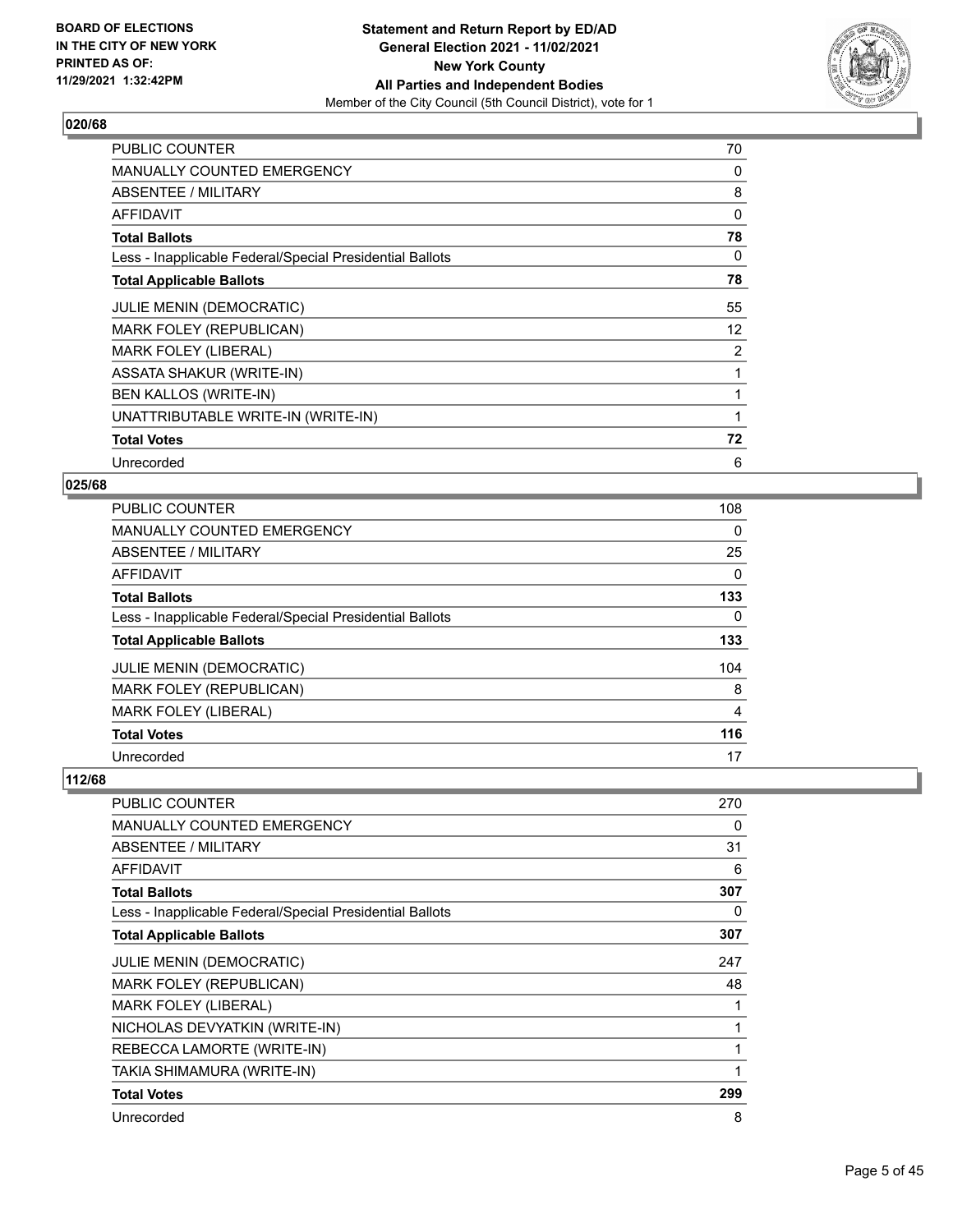

| <b>PUBLIC COUNTER</b>                                    | 192 |
|----------------------------------------------------------|-----|
| MANUALLY COUNTED EMERGENCY                               | 0   |
| ABSENTEE / MILITARY                                      | 23  |
| <b>AFFIDAVIT</b>                                         | 0   |
| <b>Total Ballots</b>                                     | 215 |
| Less - Inapplicable Federal/Special Presidential Ballots | 0   |
| <b>Total Applicable Ballots</b>                          | 215 |
| <b>JULIE MENIN (DEMOCRATIC)</b>                          | 161 |
| <b>MARK FOLEY (REPUBLICAN)</b>                           | 45  |
| <b>MARK FOLEY (LIBERAL)</b>                              | 3   |
| UNATTRIBUTABLE WRITE-IN (WRITE-IN)                       |     |
| <b>Total Votes</b>                                       | 210 |
| Unrecorded                                               | 5   |

## **024/73**

| <b>PUBLIC COUNTER</b>                                    | 361 |
|----------------------------------------------------------|-----|
| MANUALLY COUNTED EMERGENCY                               | 0   |
| ABSENTEE / MILITARY                                      | 43  |
| AFFIDAVIT                                                | 0   |
| <b>Total Ballots</b>                                     | 404 |
| Less - Inapplicable Federal/Special Presidential Ballots | 0   |
| <b>Total Applicable Ballots</b>                          | 404 |
| <b>JULIE MENIN (DEMOCRATIC)</b>                          | 266 |
| MARK FOLEY (REPUBLICAN)                                  | 113 |
| <b>MARK FOLEY (LIBERAL)</b>                              | 3   |
| REBECCA LAMONTE (WRITE-IN)                               | 1   |
| <b>Total Votes</b>                                       | 383 |
| Unrecorded                                               | 21  |

| PUBLIC COUNTER                                           | 222 |
|----------------------------------------------------------|-----|
| <b>MANUALLY COUNTED EMERGENCY</b>                        | 0   |
| ABSENTEE / MILITARY                                      | 37  |
| AFFIDAVIT                                                | 3   |
| <b>Total Ballots</b>                                     | 262 |
| Less - Inapplicable Federal/Special Presidential Ballots | 0   |
| <b>Total Applicable Ballots</b>                          | 262 |
| <b>JULIE MENIN (DEMOCRATIC)</b>                          | 172 |
| MARK FOLEY (REPUBLICAN)                                  | 75  |
| <b>MARK FOLEY (LIBERAL)</b>                              | 4   |
| TRICIA SHIMAMURA (WRITE-IN)                              | 1   |
| <b>Total Votes</b>                                       | 252 |
| Unrecorded                                               | 10  |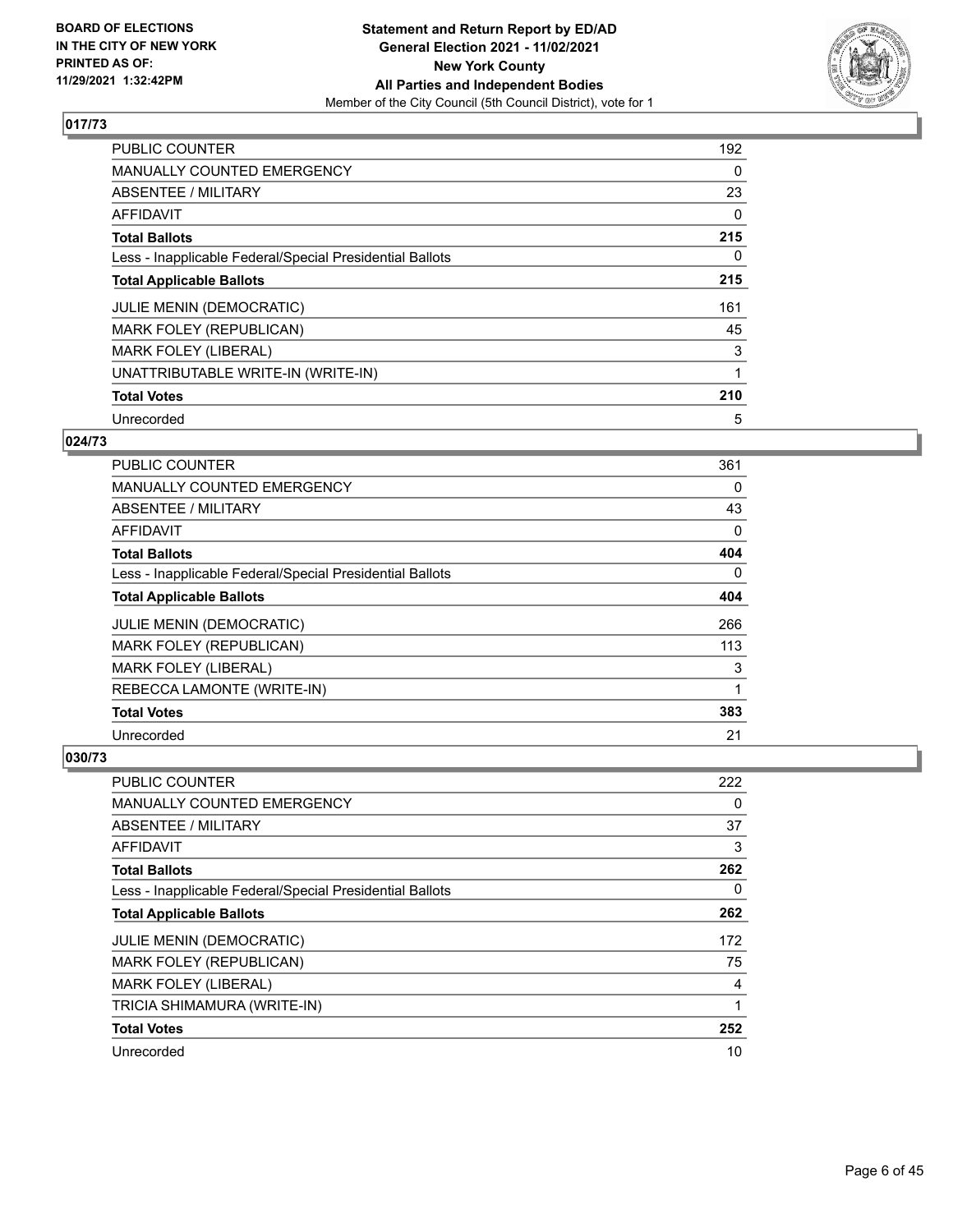

| <b>PUBLIC COUNTER</b>                                    | 159            |
|----------------------------------------------------------|----------------|
| <b>MANUALLY COUNTED EMERGENCY</b>                        | 0              |
| ABSENTEE / MILITARY                                      | 39             |
| <b>AFFIDAVIT</b>                                         | 4              |
| <b>Total Ballots</b>                                     | 202            |
| Less - Inapplicable Federal/Special Presidential Ballots | $\Omega$       |
| <b>Total Applicable Ballots</b>                          | 202            |
| <b>JULIE MENIN (DEMOCRATIC)</b>                          | 153            |
| MARK FOLEY (REPUBLICAN)                                  | 42             |
| <b>MARK FOLEY (LIBERAL)</b>                              | $\overline{4}$ |
| <b>Total Votes</b>                                       | 199            |
| Unrecorded                                               | 3              |

#### **034/73**

| <b>PUBLIC COUNTER</b>                                    | 148      |
|----------------------------------------------------------|----------|
| <b>MANUALLY COUNTED EMERGENCY</b>                        | $\Omega$ |
| ABSENTEE / MILITARY                                      | 73       |
| AFFIDAVIT                                                | 0        |
| <b>Total Ballots</b>                                     | 221      |
| Less - Inapplicable Federal/Special Presidential Ballots | 0        |
| <b>Total Applicable Ballots</b>                          | 221      |
| <b>JULIE MENIN (DEMOCRATIC)</b>                          | 127      |
| MARK FOLEY (REPUBLICAN)                                  | 79       |
| <b>MARK FOLEY (LIBERAL)</b>                              | 3        |
| <b>Total Votes</b>                                       | 209      |
| Unrecorded                                               | 12       |

| <b>PUBLIC COUNTER</b>                                    | 319      |
|----------------------------------------------------------|----------|
| <b>MANUALLY COUNTED EMERGENCY</b>                        | 0        |
| ABSENTEE / MILITARY                                      | 125      |
| <b>AFFIDAVIT</b>                                         | $\Omega$ |
| <b>Total Ballots</b>                                     | 444      |
| Less - Inapplicable Federal/Special Presidential Ballots | $\Omega$ |
| <b>Total Applicable Ballots</b>                          | 444      |
| <b>JULIE MENIN (DEMOCRATIC)</b>                          | 331      |
| MARK FOLEY (REPUBLICAN)                                  | 97       |
| <b>MARK FOLEY (LIBERAL)</b>                              | 4        |
| <b>Total Votes</b>                                       | 432      |
|                                                          |          |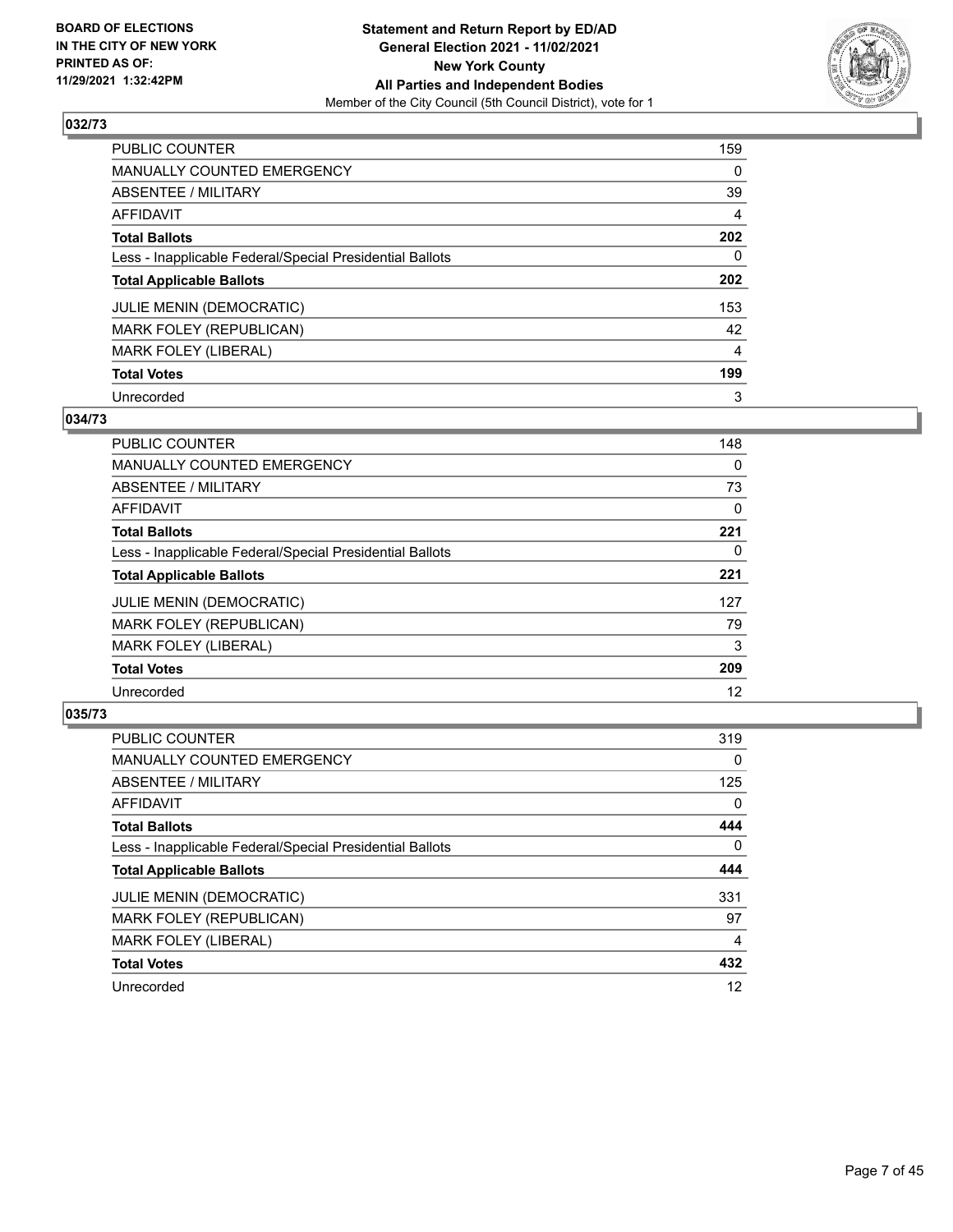

| PUBLIC COUNTER                                           | 242      |
|----------------------------------------------------------|----------|
| MANUALLY COUNTED EMERGENCY                               | 0        |
| ABSENTEE / MILITARY                                      | 54       |
| AFFIDAVIT                                                | 5        |
| <b>Total Ballots</b>                                     | 301      |
| Less - Inapplicable Federal/Special Presidential Ballots | $\Omega$ |
| <b>Total Applicable Ballots</b>                          | 301      |
| <b>JULIE MENIN (DEMOCRATIC)</b>                          | 211      |
| <b>MARK FOLEY (REPUBLICAN)</b>                           | 81       |
| <b>MARK FOLEY (LIBERAL)</b>                              | 3        |
| <b>Total Votes</b>                                       | 295      |
| Unrecorded                                               | 6        |

#### **037/73**

| PUBLIC COUNTER                                           | 236      |
|----------------------------------------------------------|----------|
| <b>MANUALLY COUNTED EMERGENCY</b>                        | $\Omega$ |
| ABSENTEE / MILITARY                                      | 56       |
| <b>AFFIDAVIT</b>                                         | 2        |
| <b>Total Ballots</b>                                     | 294      |
| Less - Inapplicable Federal/Special Presidential Ballots | $\Omega$ |
| <b>Total Applicable Ballots</b>                          | 294      |
| <b>JULIE MENIN (DEMOCRATIC)</b>                          | 202      |
| MARK FOLEY (REPUBLICAN)                                  | 73       |
| <b>MARK FOLEY (LIBERAL)</b>                              | 3        |
| REBECCA LAMONTE (WRITE-IN)                               | 1        |
| <b>Total Votes</b>                                       | 279      |
| Unrecorded                                               | 15       |

| <b>PUBLIC COUNTER</b>                                    | 218 |
|----------------------------------------------------------|-----|
| <b>MANUALLY COUNTED EMERGENCY</b>                        | 0   |
| ABSENTEE / MILITARY                                      | 70  |
| AFFIDAVIT                                                | 2   |
| <b>Total Ballots</b>                                     | 290 |
| Less - Inapplicable Federal/Special Presidential Ballots | 0   |
| <b>Total Applicable Ballots</b>                          | 290 |
| <b>JULIE MENIN (DEMOCRATIC)</b>                          | 211 |
| MARK FOLEY (REPUBLICAN)                                  | 66  |
| <b>MARK FOLEY (LIBERAL)</b>                              | 4   |
| <b>Total Votes</b>                                       | 281 |
| Unrecorded                                               | 9   |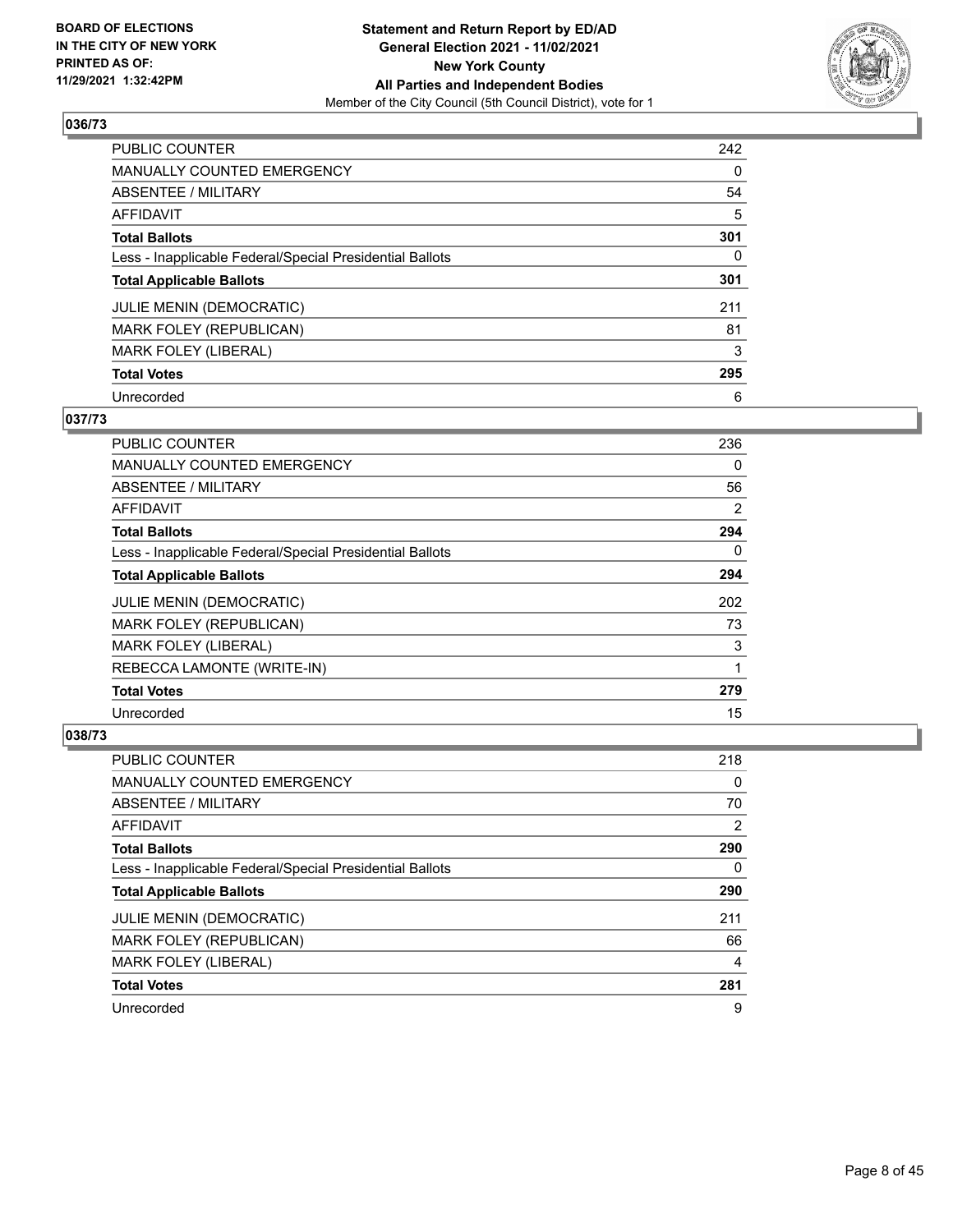

| <b>PUBLIC COUNTER</b>                                    | 292      |
|----------------------------------------------------------|----------|
| <b>MANUALLY COUNTED EMERGENCY</b>                        | $\Omega$ |
| <b>ABSENTEE / MILITARY</b>                               | 76       |
| AFFIDAVIT                                                |          |
| <b>Total Ballots</b>                                     | 369      |
| Less - Inapplicable Federal/Special Presidential Ballots | 0        |
| <b>Total Applicable Ballots</b>                          | 369      |
| <b>JULIE MENIN (DEMOCRATIC)</b>                          | 234      |
| MARK FOLEY (REPUBLICAN)                                  | 110      |
| <b>MARK FOLEY (LIBERAL)</b>                              | 10       |
| <b>Total Votes</b>                                       | 354      |
| Unrecorded                                               | 15       |

## **040/73**

| PUBLIC COUNTER                                           | 251      |
|----------------------------------------------------------|----------|
| <b>MANUALLY COUNTED EMERGENCY</b>                        | 0        |
| ABSENTEE / MILITARY                                      | 39       |
| <b>AFFIDAVIT</b>                                         | 4        |
| <b>Total Ballots</b>                                     | 294      |
| Less - Inapplicable Federal/Special Presidential Ballots | $\Omega$ |
| <b>Total Applicable Ballots</b>                          | 294      |
| <b>JULIE MENIN (DEMOCRATIC)</b>                          | 206      |
| MARK FOLEY (REPUBLICAN)                                  | 74       |
| <b>MARK FOLEY (LIBERAL)</b>                              | 2        |
| RON DESANTIS (WRITE-IN)                                  | 1        |
| <b>Total Votes</b>                                       | 283      |
| Unrecorded                                               | 11       |

| <b>PUBLIC COUNTER</b>                                    | 191      |
|----------------------------------------------------------|----------|
| MANUALLY COUNTED EMERGENCY                               | $\Omega$ |
| ABSENTEE / MILITARY                                      | 35       |
| AFFIDAVIT                                                | 0        |
| <b>Total Ballots</b>                                     | 226      |
| Less - Inapplicable Federal/Special Presidential Ballots | $\Omega$ |
| <b>Total Applicable Ballots</b>                          | 226      |
| <b>JULIE MENIN (DEMOCRATIC)</b>                          | 163      |
| MARK FOLEY (REPUBLICAN)                                  | 47       |
| <b>MARK FOLEY (LIBERAL)</b>                              | 5        |
| <b>BEN KALLOS (WRITE-IN)</b>                             |          |
| <b>Total Votes</b>                                       | 216      |
| Unrecorded                                               | 10       |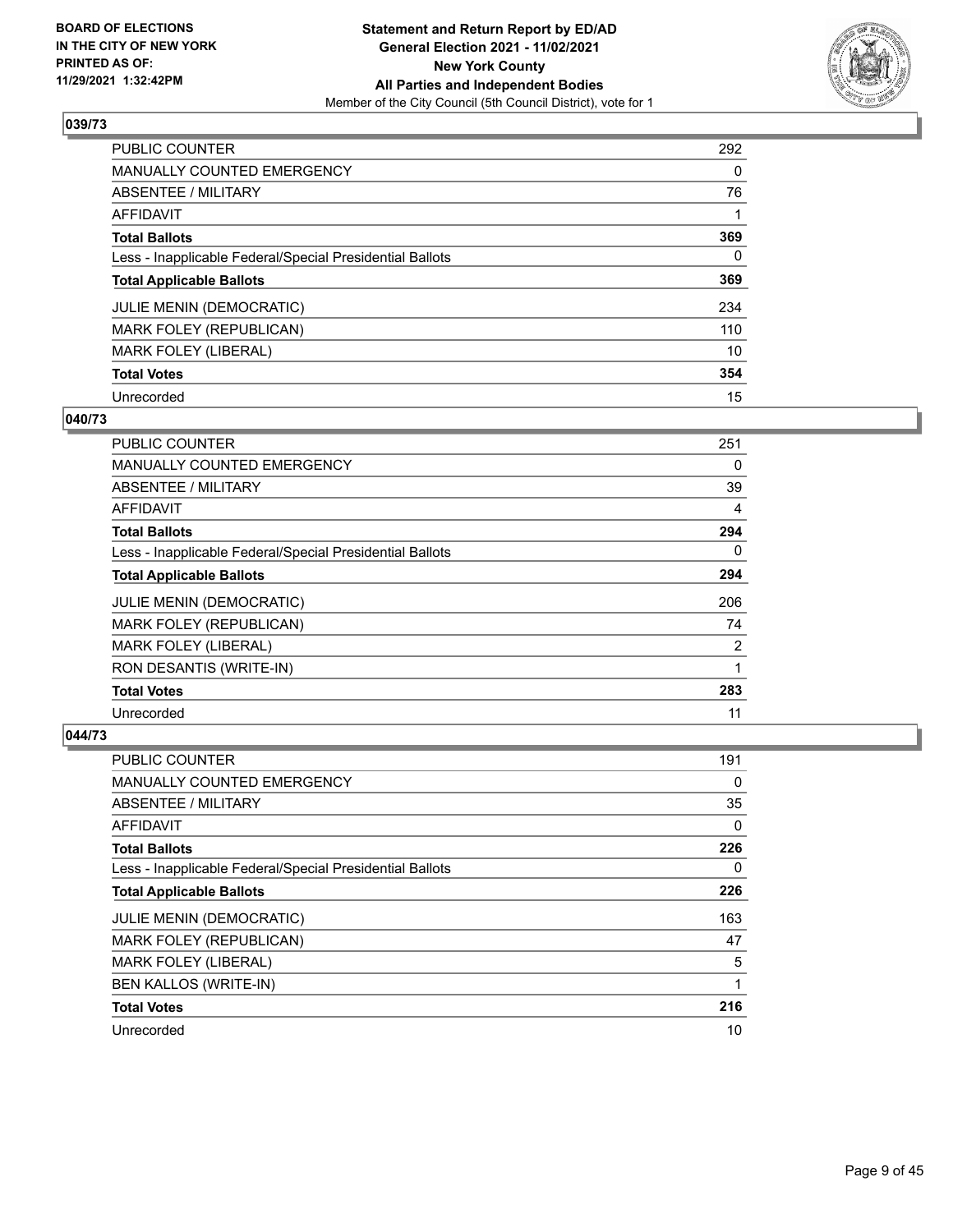

| <b>PUBLIC COUNTER</b>                                    | 109      |
|----------------------------------------------------------|----------|
| MANUALLY COUNTED EMERGENCY                               | $\Omega$ |
| <b>ABSENTEE / MILITARY</b>                               | 17       |
| AFFIDAVIT                                                | 4        |
| <b>Total Ballots</b>                                     | 130      |
| Less - Inapplicable Federal/Special Presidential Ballots | 0        |
| <b>Total Applicable Ballots</b>                          | 130      |
| <b>JULIE MENIN (DEMOCRATIC)</b>                          | 88       |
| MARK FOLEY (REPUBLICAN)                                  | 34       |
| MARK FOLEY (LIBERAL)                                     | 2        |
| <b>Total Votes</b>                                       | 124      |
| Unrecorded                                               | 6        |

#### **049/73**

| <b>PUBLIC COUNTER</b>                                    | 221      |
|----------------------------------------------------------|----------|
| <b>MANUALLY COUNTED EMERGENCY</b>                        | 0        |
| ABSENTEE / MILITARY                                      | 24       |
| <b>AFFIDAVIT</b>                                         | 3        |
| <b>Total Ballots</b>                                     | 248      |
| Less - Inapplicable Federal/Special Presidential Ballots | $\Omega$ |
| <b>Total Applicable Ballots</b>                          | 248      |
| JULIE MENIN (DEMOCRATIC)                                 | 200      |
| <b>MARK FOLEY (REPUBLICAN)</b>                           | 31       |
| <b>MARK FOLEY (LIBERAL)</b>                              | 3        |
| <b>Total Votes</b>                                       | 234      |
| Unrecorded                                               | 14       |

| <b>PUBLIC COUNTER</b>                                    | 322          |
|----------------------------------------------------------|--------------|
| <b>MANUALLY COUNTED EMERGENCY</b>                        | 0            |
| ABSENTEE / MILITARY                                      | 79           |
| AFFIDAVIT                                                |              |
| <b>Total Ballots</b>                                     | 402          |
| Less - Inapplicable Federal/Special Presidential Ballots | 0            |
| <b>Total Applicable Ballots</b>                          | 402          |
| JULIE MENIN (DEMOCRATIC)                                 | 294          |
| <b>MARK FOLEY (REPUBLICAN)</b>                           | 85           |
| MARK FOLEY (LIBERAL)                                     | 2            |
| EDWARD HARTZOG (WRITE-IN)                                | 1            |
| REBECCA LAMORTE (WRITE-IN)                               | 1            |
| SPIKE COHEN (WRITE-IN)                                   | $\mathbf{1}$ |
| <b>Total Votes</b>                                       | 384          |
| Unrecorded                                               | 18           |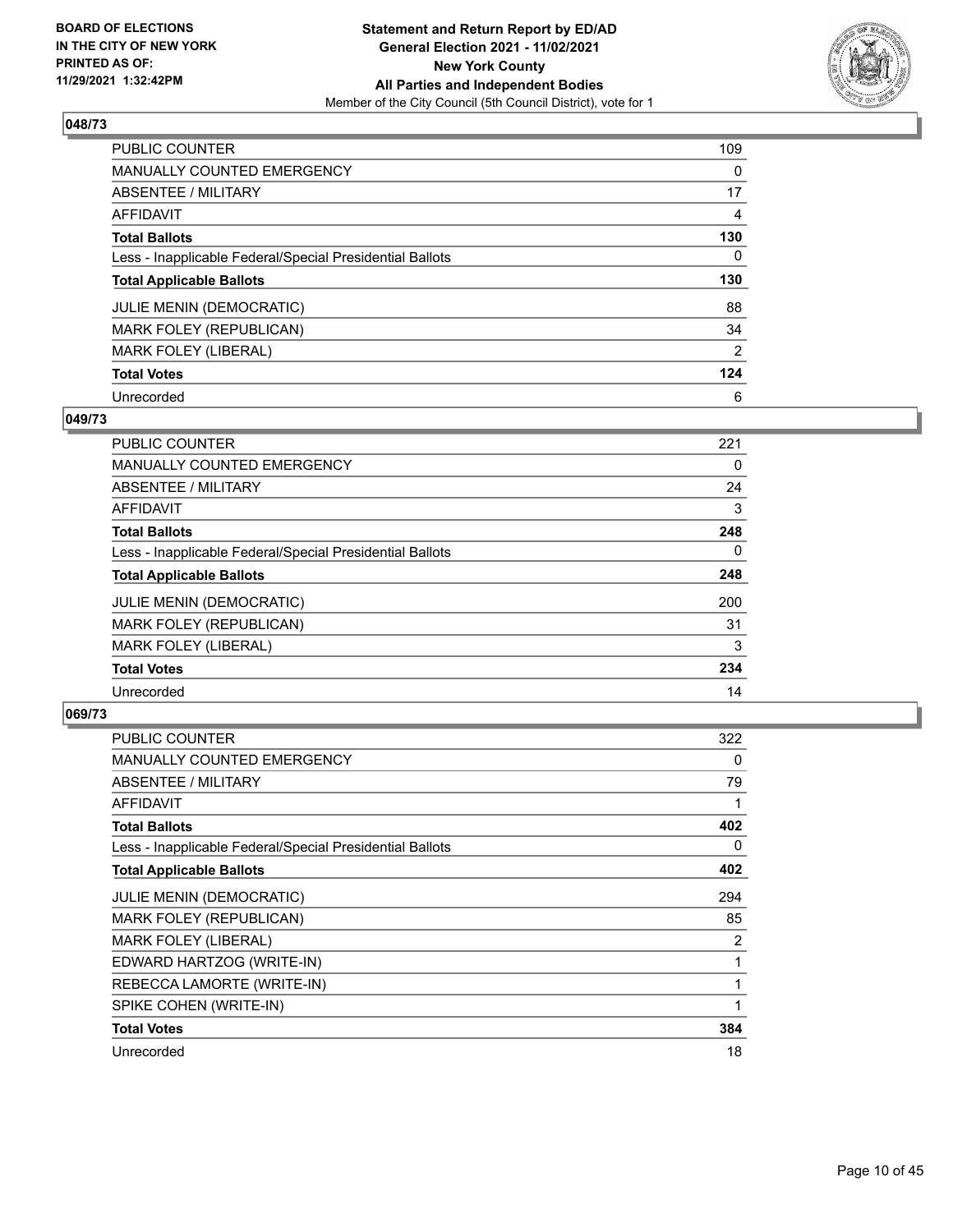

| PUBLIC COUNTER                                           | 187 |
|----------------------------------------------------------|-----|
| MANUALLY COUNTED EMERGENCY                               | 0   |
| ABSENTEE / MILITARY                                      | 47  |
| AFFIDAVIT                                                | 0   |
| <b>Total Ballots</b>                                     | 234 |
| Less - Inapplicable Federal/Special Presidential Ballots | 0   |
| <b>Total Applicable Ballots</b>                          | 234 |
| <b>JULIE MENIN (DEMOCRATIC)</b>                          | 177 |
| MARK FOLEY (REPUBLICAN)                                  | 43  |
| MARK FOLEY (LIBERAL)                                     | 7   |
| <b>Total Votes</b>                                       | 227 |
| Unrecorded                                               | 7   |

#### **075/73**

| <b>PUBLIC COUNTER</b>                                    | 201      |
|----------------------------------------------------------|----------|
| <b>MANUALLY COUNTED EMERGENCY</b>                        | 0        |
| ABSENTEE / MILITARY                                      | 36       |
| AFFIDAVIT                                                | 3        |
| <b>Total Ballots</b>                                     | 240      |
| Less - Inapplicable Federal/Special Presidential Ballots | $\Omega$ |
| <b>Total Applicable Ballots</b>                          | 240      |
| <b>JULIE MENIN (DEMOCRATIC)</b>                          | 160      |
| MARK FOLEY (REPUBLICAN)                                  | 67       |
| <b>MARK FOLEY (LIBERAL)</b>                              | 2        |
| <b>Total Votes</b>                                       | 229      |
| Unrecorded                                               | 11       |

| <b>PUBLIC COUNTER</b>                                    | 194            |
|----------------------------------------------------------|----------------|
| MANUALLY COUNTED EMERGENCY                               | $\Omega$       |
| ABSENTEE / MILITARY                                      | 43             |
| AFFIDAVIT                                                | 3              |
| <b>Total Ballots</b>                                     | 240            |
| Less - Inapplicable Federal/Special Presidential Ballots | $\Omega$       |
| <b>Total Applicable Ballots</b>                          | 240            |
| <b>JULIE MENIN (DEMOCRATIC)</b>                          | 182            |
| MARK FOLEY (REPUBLICAN)                                  | 48             |
| <b>MARK FOLEY (LIBERAL)</b>                              | $\overline{4}$ |
| <b>Total Votes</b>                                       | 234            |
| Unrecorded                                               | 6              |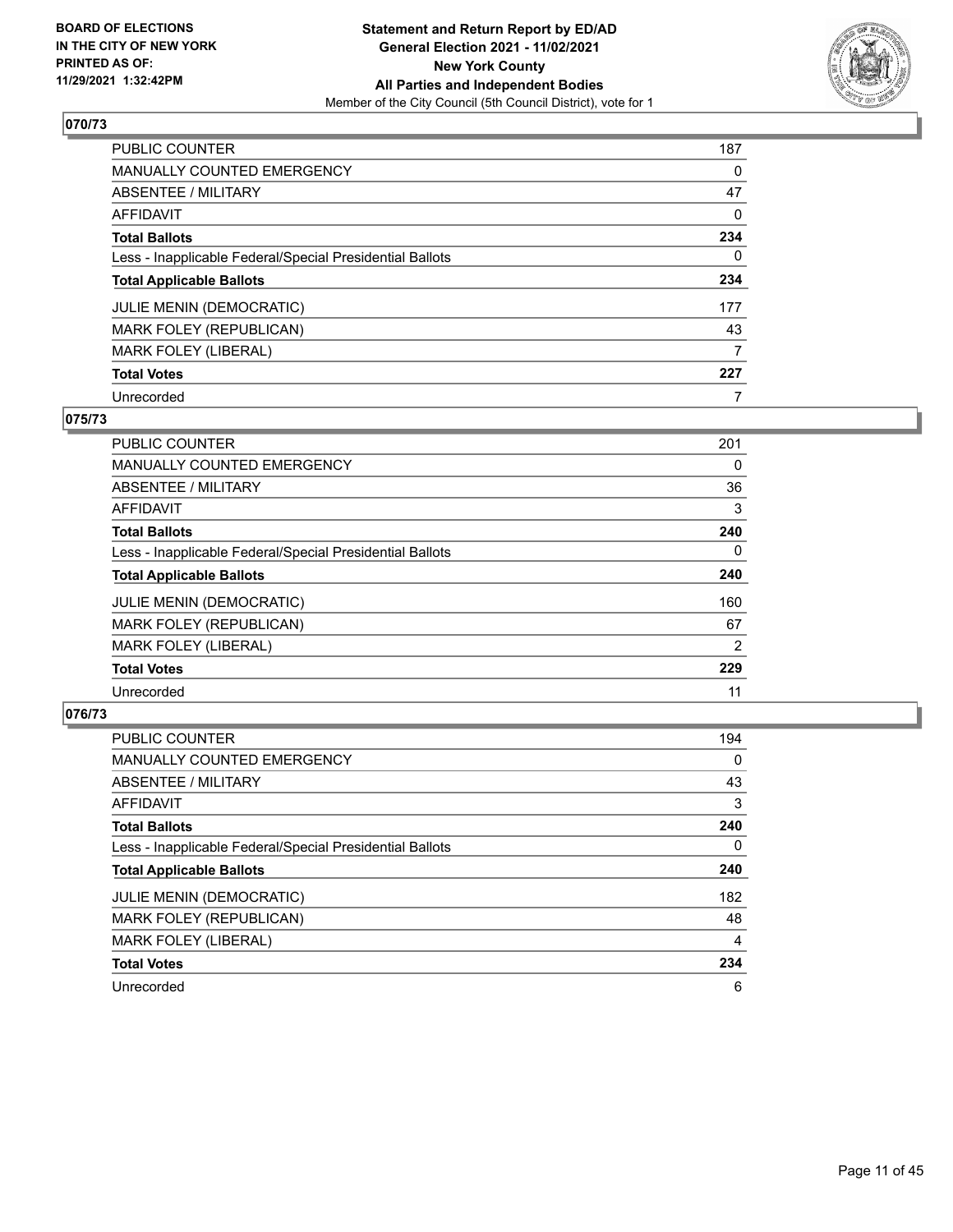

| <b>PUBLIC COUNTER</b>                                    | 298 |
|----------------------------------------------------------|-----|
| <b>MANUALLY COUNTED EMERGENCY</b>                        | 0   |
| ABSENTEE / MILITARY                                      | 36  |
| AFFIDAVIT                                                | 3   |
| <b>Total Ballots</b>                                     | 337 |
| Less - Inapplicable Federal/Special Presidential Ballots | 0   |
| <b>Total Applicable Ballots</b>                          | 337 |
| <b>JULIE MENIN (DEMOCRATIC)</b>                          | 242 |
| MARK FOLEY (REPUBLICAN)                                  | 79  |
| <b>MARK FOLEY (LIBERAL)</b>                              | 6   |
| UNATTRIBUTABLE WRITE-IN (WRITE-IN)                       |     |
| <b>Total Votes</b>                                       | 328 |
| Unrecorded                                               | 9   |

## **084/73**

| <b>PUBLIC COUNTER</b>                                    | 167 |
|----------------------------------------------------------|-----|
| <b>MANUALLY COUNTED EMERGENCY</b>                        | 0   |
| ABSENTEE / MILITARY                                      | 24  |
| <b>AFFIDAVIT</b>                                         |     |
| <b>Total Ballots</b>                                     | 192 |
| Less - Inapplicable Federal/Special Presidential Ballots | 0   |
| <b>Total Applicable Ballots</b>                          | 192 |
| <b>JULIE MENIN (DEMOCRATIC)</b>                          | 139 |
| MARK FOLEY (REPUBLICAN)                                  | 47  |
| <b>MARK FOLEY (LIBERAL)</b>                              | 0   |
| <b>Total Votes</b>                                       | 186 |
| Unrecorded                                               | 6   |

| <b>PUBLIC COUNTER</b>                                    | 212 |
|----------------------------------------------------------|-----|
| <b>MANUALLY COUNTED EMERGENCY</b>                        | 0   |
| ABSENTEE / MILITARY                                      | 36  |
| AFFIDAVIT                                                | 3   |
| <b>Total Ballots</b>                                     | 251 |
| Less - Inapplicable Federal/Special Presidential Ballots | 0   |
| <b>Total Applicable Ballots</b>                          | 251 |
| <b>JULIE MENIN (DEMOCRATIC)</b>                          | 191 |
| <b>MARK FOLEY (REPUBLICAN)</b>                           | 47  |
| <b>MARK FOLEY (LIBERAL)</b>                              | 2   |
| <b>Total Votes</b>                                       | 240 |
| Unrecorded                                               | 11  |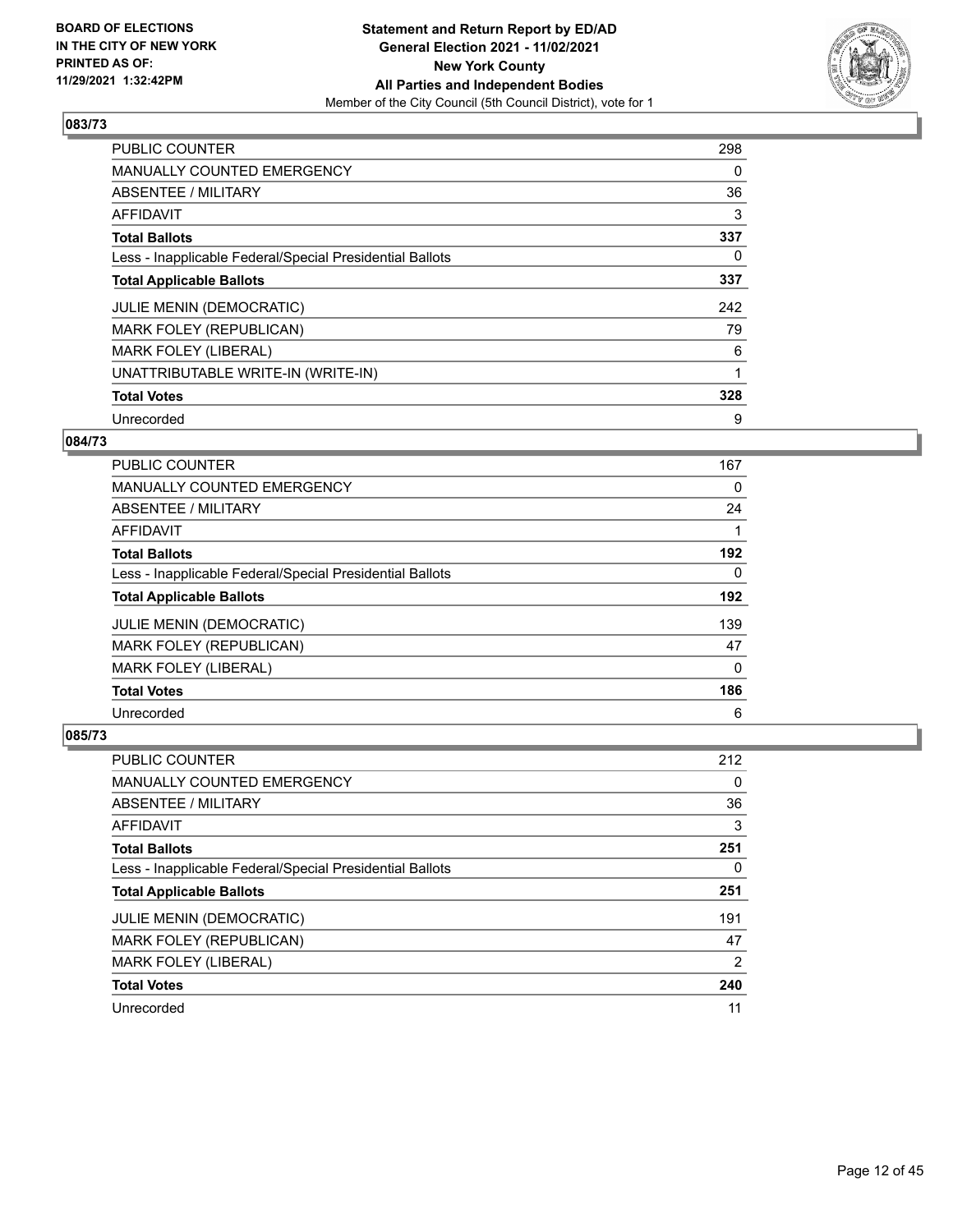

| <b>PUBLIC COUNTER</b>                                    | 310 |
|----------------------------------------------------------|-----|
| <b>MANUALLY COUNTED EMERGENCY</b>                        | 0   |
| ABSENTEE / MILITARY                                      | 10  |
| AFFIDAVIT                                                | 6   |
| <b>Total Ballots</b>                                     | 326 |
| Less - Inapplicable Federal/Special Presidential Ballots | 0   |
| <b>Total Applicable Ballots</b>                          | 326 |
| JULIE MENIN (DEMOCRATIC)                                 | 233 |
| MARK FOLEY (REPUBLICAN)                                  | 70  |
| <b>MARK FOLEY (LIBERAL)</b>                              | 4   |
| REBECCA LAMORTE (WRITE-IN)                               | 1   |
| TRICIA SHIMAMURA (WRITE-IN)                              |     |
| <b>Total Votes</b>                                       | 309 |
| Unrecorded                                               | 17  |

#### **091/73**

| <b>PUBLIC COUNTER</b>                                    | 349 |
|----------------------------------------------------------|-----|
| <b>MANUALLY COUNTED EMERGENCY</b>                        | 0   |
| ABSENTEE / MILITARY                                      | 24  |
| AFFIDAVIT                                                | 3   |
| <b>Total Ballots</b>                                     | 376 |
| Less - Inapplicable Federal/Special Presidential Ballots | 0   |
| <b>Total Applicable Ballots</b>                          | 376 |
| <b>JULIE MENIN (DEMOCRATIC)</b>                          | 269 |
| MARK FOLEY (REPUBLICAN)                                  | 93  |
| <b>MARK FOLEY (LIBERAL)</b>                              |     |
| JOHN JACOBS (WRITE-IN)                                   |     |
| <b>Total Votes</b>                                       | 364 |
| Unrecorded                                               | 12  |

| <b>PUBLIC COUNTER</b>                                    | 251 |
|----------------------------------------------------------|-----|
| <b>MANUALLY COUNTED EMERGENCY</b>                        | 0   |
| ABSENTEE / MILITARY                                      | 20  |
| AFFIDAVIT                                                | 5   |
| <b>Total Ballots</b>                                     | 276 |
| Less - Inapplicable Federal/Special Presidential Ballots | 0   |
| <b>Total Applicable Ballots</b>                          | 276 |
| <b>JULIE MENIN (DEMOCRATIC)</b>                          | 200 |
| <b>MARK FOLEY (REPUBLICAN)</b>                           | 54  |
| <b>MARK FOLEY (LIBERAL)</b>                              | 3   |
| <b>Total Votes</b>                                       | 257 |
| Unrecorded                                               | 19  |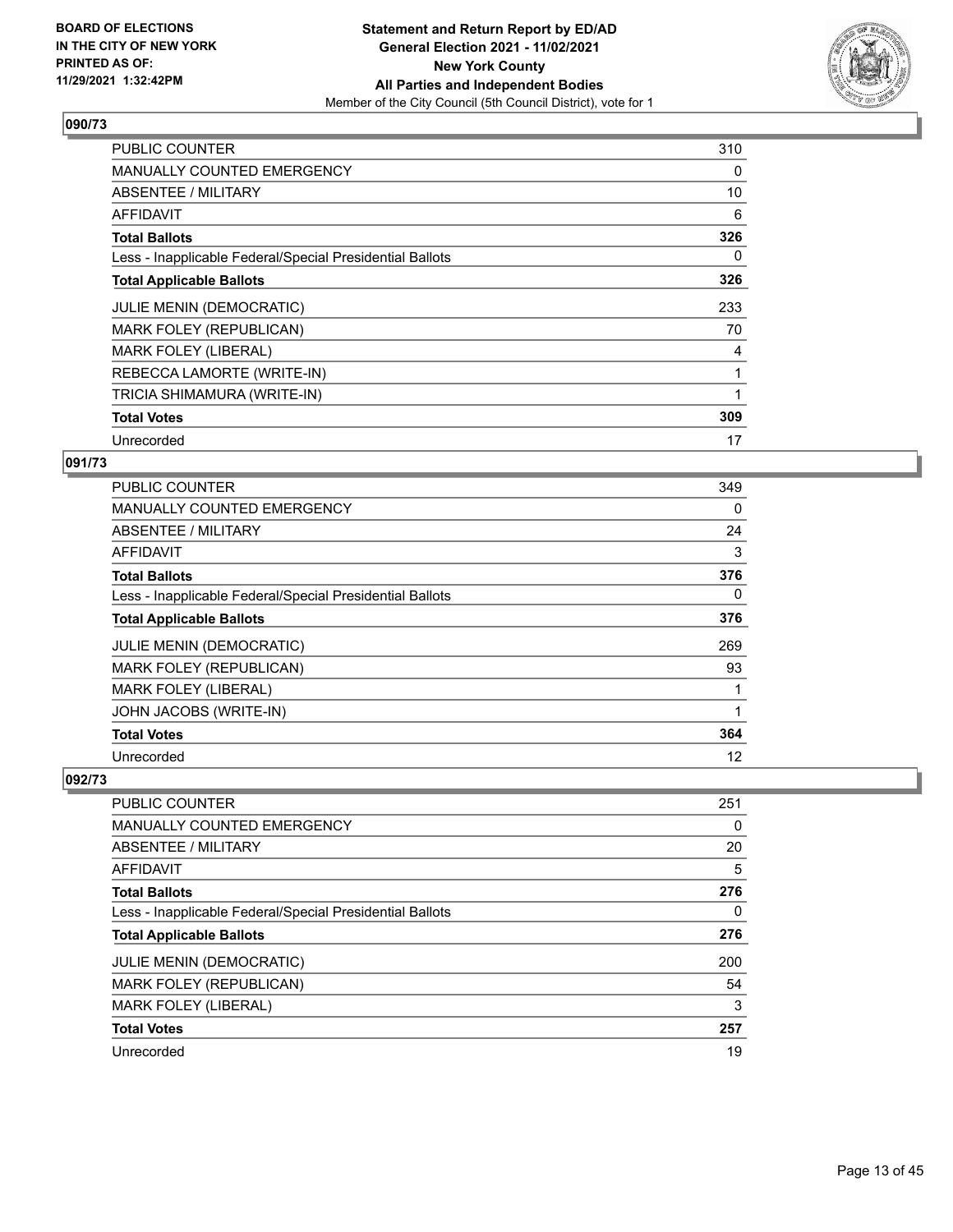

| <b>PUBLIC COUNTER</b>                                    | 325 |
|----------------------------------------------------------|-----|
| <b>MANUALLY COUNTED EMERGENCY</b>                        | 0   |
| ABSENTEE / MILITARY                                      | 45  |
| <b>AFFIDAVIT</b>                                         | 5   |
| <b>Total Ballots</b>                                     | 375 |
| Less - Inapplicable Federal/Special Presidential Ballots | 0   |
| <b>Total Applicable Ballots</b>                          | 375 |
| JULIE MENIN (DEMOCRATIC)                                 | 292 |
| MARK FOLEY (REPUBLICAN)                                  | 64  |
| <b>MARK FOLEY (LIBERAL)</b>                              | 11  |
| DANIELLE NICHOLSON (WRITE-IN)                            |     |
| REBECCA LAMONTE (WRITE-IN)                               | 2   |
| REBECCA LAMORTE (WRITE-IN)                               | 1   |
| <b>Total Votes</b>                                       | 371 |
| Unrecorded                                               | 4   |

#### **095/73**

| <b>PUBLIC COUNTER</b>                                    | 281 |
|----------------------------------------------------------|-----|
| MANUALLY COUNTED EMERGENCY                               | 0   |
| ABSENTEE / MILITARY                                      | 49  |
| AFFIDAVIT                                                | 2   |
| <b>Total Ballots</b>                                     | 332 |
| Less - Inapplicable Federal/Special Presidential Ballots | 0   |
| <b>Total Applicable Ballots</b>                          | 332 |
| <b>JULIE MENIN (DEMOCRATIC)</b>                          | 250 |
| <b>MARK FOLEY (REPUBLICAN)</b>                           | 64  |
| <b>MARK FOLEY (LIBERAL)</b>                              | 2   |
| REBECCA LAMORTE (WRITE-IN)                               | 1   |
| <b>Total Votes</b>                                       | 317 |
| Unrecorded                                               | 15  |

| <b>PUBLIC COUNTER</b>                                    | 147      |
|----------------------------------------------------------|----------|
| <b>MANUALLY COUNTED EMERGENCY</b>                        | 0        |
| ABSENTEE / MILITARY                                      | 38       |
| AFFIDAVIT                                                |          |
| <b>Total Ballots</b>                                     | 186      |
| Less - Inapplicable Federal/Special Presidential Ballots | $\Omega$ |
| <b>Total Applicable Ballots</b>                          | 186      |
| <b>JULIE MENIN (DEMOCRATIC)</b>                          | 147      |
| MARK FOLEY (REPUBLICAN)                                  | 31       |
| MARK FOLEY (LIBERAL)                                     |          |
| REBECCA LAMONTE (WRITE-IN)                               | 2        |
| <b>Total Votes</b>                                       | 181      |
| Unrecorded                                               | 5        |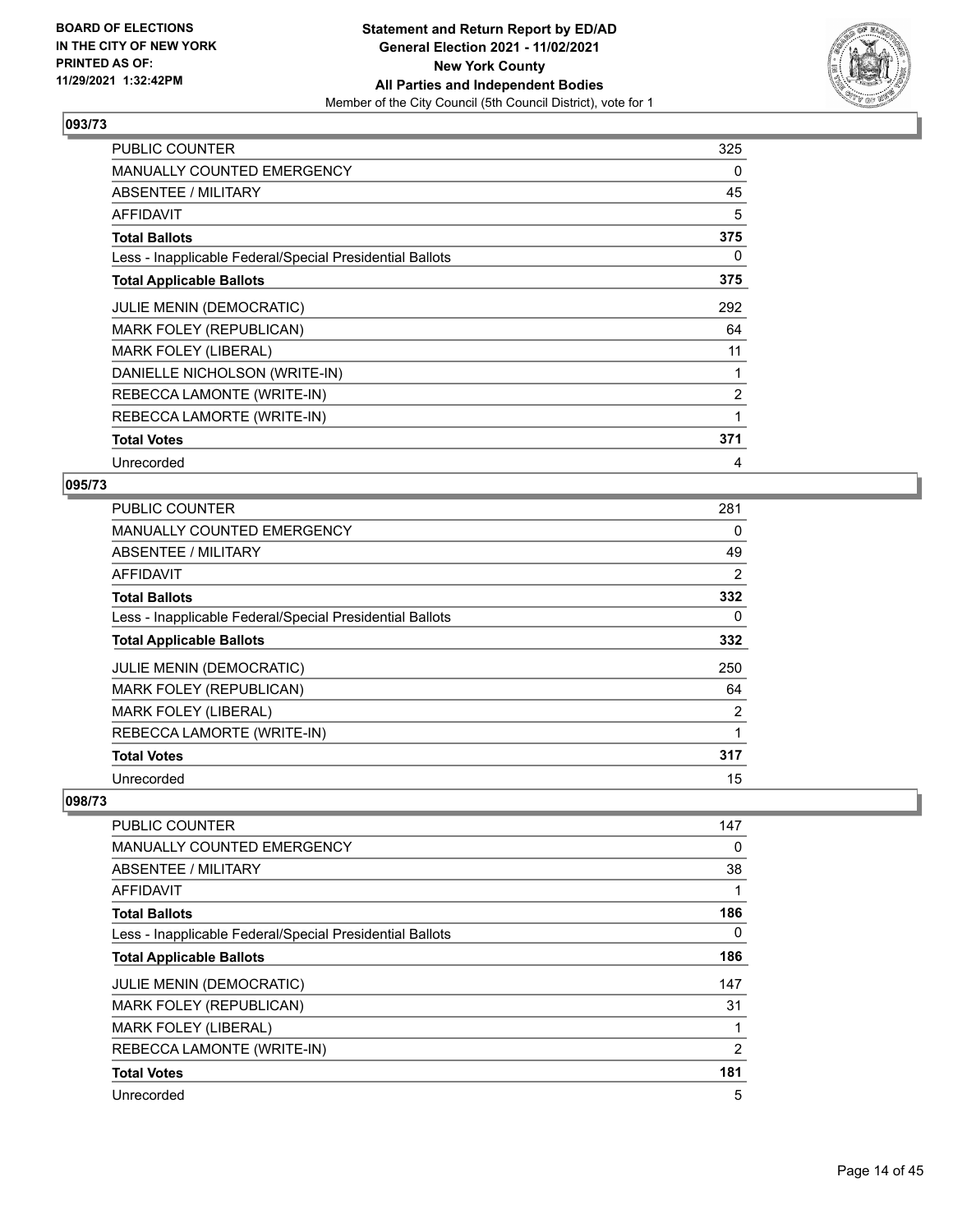

| <b>PUBLIC COUNTER</b>                                    | 188 |
|----------------------------------------------------------|-----|
| <b>MANUALLY COUNTED EMERGENCY</b>                        | 0   |
| <b>ABSENTEE / MILITARY</b>                               | 38  |
| AFFIDAVIT                                                | 2   |
| <b>Total Ballots</b>                                     | 228 |
| Less - Inapplicable Federal/Special Presidential Ballots | 0   |
| <b>Total Applicable Ballots</b>                          | 228 |
| JULIE MENIN (DEMOCRATIC)                                 | 169 |
| <b>MARK FOLEY (REPUBLICAN)</b>                           | 50  |
| <b>MARK FOLEY (LIBERAL)</b>                              | 3   |
| DAVID CASAVIS (WRITE-IN)                                 |     |
| JAMIE FORGUZ (WRITE-IN)                                  |     |
| <b>Total Votes</b>                                       | 224 |
| Unrecorded                                               | 4   |

| <b>PUBLIC COUNTER</b>                                    | 146 |
|----------------------------------------------------------|-----|
| <b>MANUALLY COUNTED EMERGENCY</b>                        | 0   |
| ABSENTEE / MILITARY                                      | 31  |
| <b>AFFIDAVIT</b>                                         |     |
| <b>Total Ballots</b>                                     | 178 |
| Less - Inapplicable Federal/Special Presidential Ballots | 0   |
| <b>Total Applicable Ballots</b>                          | 178 |
| <b>JULIE MENIN (DEMOCRATIC)</b>                          | 109 |
| MARK FOLEY (REPUBLICAN)                                  | 61  |
| <b>MARK FOLEY (LIBERAL)</b>                              |     |
| <b>Total Votes</b>                                       | 171 |
| Unrecorded                                               | 7   |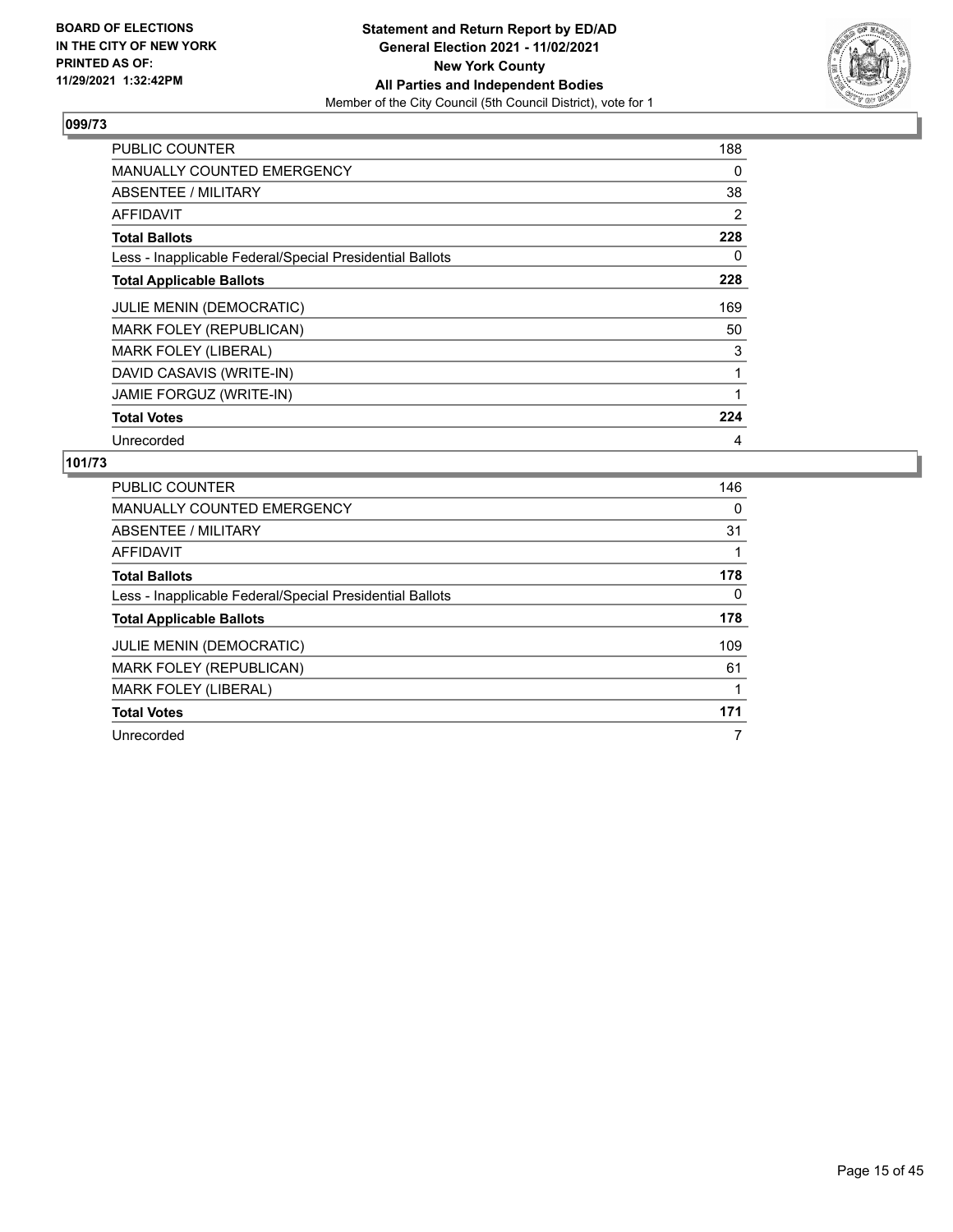

| 094/74 COMBINED into: 093/74                             |             |
|----------------------------------------------------------|-------------|
| <b>Total Votes</b>                                       | 0           |
| <b>MARK FOLEY (LIBERAL)</b>                              | 0           |
| MARK FOLEY (REPUBLICAN)                                  | $\Omega$    |
| <b>JULIE MENIN (DEMOCRATIC)</b>                          | 0           |
| <b>Total Applicable Ballots</b>                          | 0           |
| Less - Inapplicable Federal/Special Presidential Ballots | $\mathbf 0$ |
| <b>Total Ballots</b>                                     | 0           |
| AFFIDAVIT                                                | 0           |
| ABSENTEE / MILITARY                                      | 0           |
| <b>MANUALLY COUNTED EMERGENCY</b>                        | 0           |
| PUBLIC COUNTER                                           | 0           |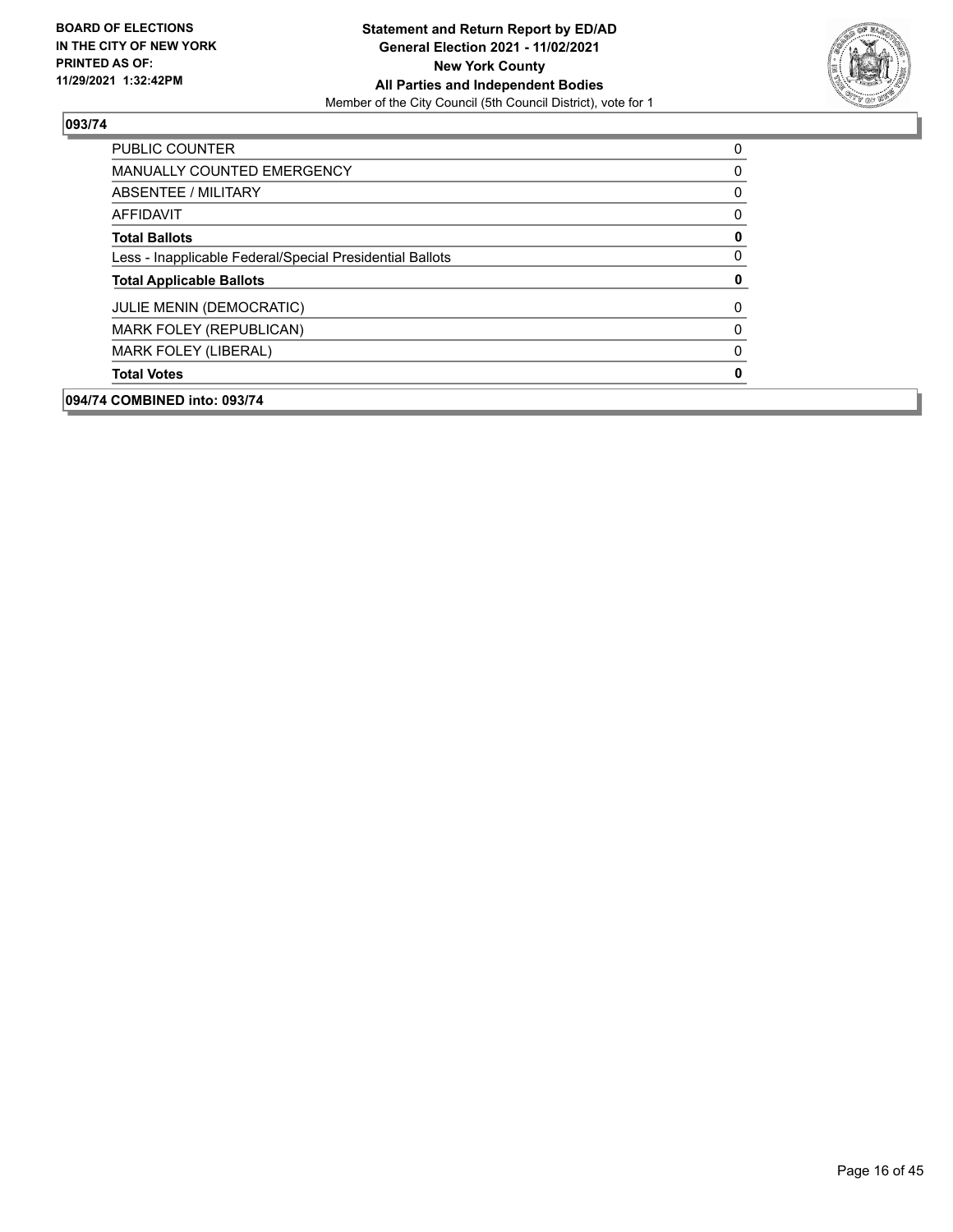

| <b>PUBLIC COUNTER</b>                                    | 213            |
|----------------------------------------------------------|----------------|
| <b>MANUALLY COUNTED EMERGENCY</b>                        | 0              |
| <b>ABSENTEE / MILITARY</b>                               | 48             |
| AFFIDAVIT                                                | 3              |
| <b>Total Ballots</b>                                     | 264            |
| Less - Inapplicable Federal/Special Presidential Ballots | 0              |
| <b>Total Applicable Ballots</b>                          | 264            |
| JULIE MENIN (DEMOCRATIC)                                 | 210            |
| MARK FOLEY (REPUBLICAN)                                  | 44             |
| <b>MARK FOLEY (LIBERAL)</b>                              |                |
| PENELOPE LEE RUIZ (WRITE-IN)                             |                |
| TRICIA SHIMAMURA (WRITE-IN)                              | $\overline{2}$ |
| <b>Total Votes</b>                                       | 258            |
| Unrecorded                                               | 6              |

#### **002/76**

| PUBLIC COUNTER                                           | 190 |
|----------------------------------------------------------|-----|
| <b>MANUALLY COUNTED EMERGENCY</b>                        | 0   |
| ABSENTEE / MILITARY                                      | 30  |
| AFFIDAVIT                                                | 5   |
| <b>Total Ballots</b>                                     | 225 |
| Less - Inapplicable Federal/Special Presidential Ballots | 0   |
| <b>Total Applicable Ballots</b>                          | 225 |
| <b>JULIE MENIN (DEMOCRATIC)</b>                          | 148 |
| MARK FOLEY (REPUBLICAN)                                  | 65  |
| <b>MARK FOLEY (LIBERAL)</b>                              | 4   |
| <b>Total Votes</b>                                       | 217 |
| Unrecorded                                               | 8   |

| <b>PUBLIC COUNTER</b>                                    | 180 |
|----------------------------------------------------------|-----|
| <b>MANUALLY COUNTED EMERGENCY</b>                        | 0   |
| ABSENTEE / MILITARY                                      | 38  |
| AFFIDAVIT                                                | 0   |
| <b>Total Ballots</b>                                     | 218 |
| Less - Inapplicable Federal/Special Presidential Ballots | 0   |
| <b>Total Applicable Ballots</b>                          | 218 |
| <b>JULIE MENIN (DEMOCRATIC)</b>                          | 147 |
| MARK FOLEY (REPUBLICAN)                                  | 54  |
| <b>MARK FOLEY (LIBERAL)</b>                              | 5   |
| KIM MOSCARITOLO (WRITE-IN)                               | 1   |
| <b>Total Votes</b>                                       | 207 |
| Unrecorded                                               | 11  |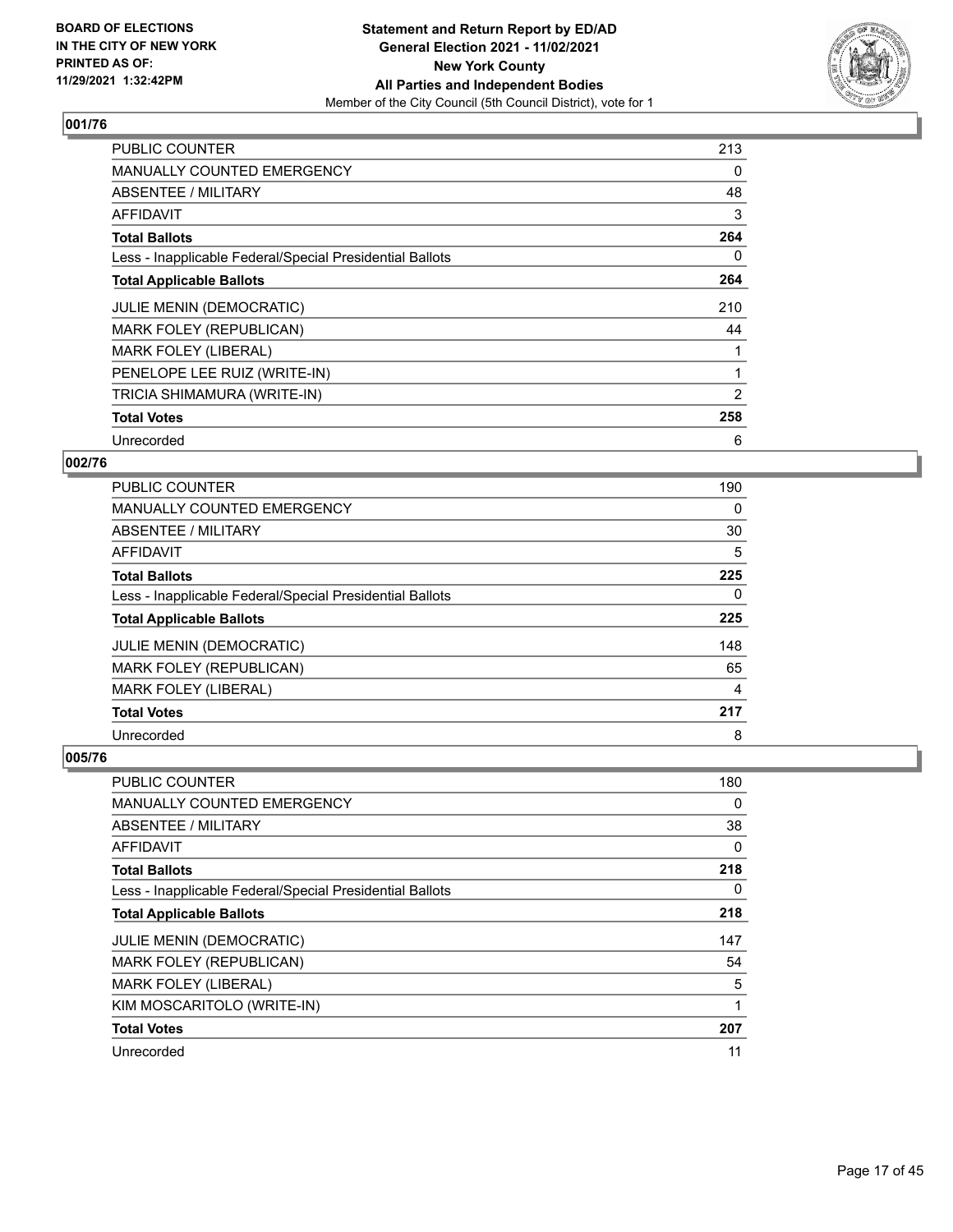

| <b>PUBLIC COUNTER</b>                                    | 299 |
|----------------------------------------------------------|-----|
| <b>MANUALLY COUNTED EMERGENCY</b>                        | 0   |
| ABSENTEE / MILITARY                                      | 60  |
| AFFIDAVIT                                                | 2   |
| <b>Total Ballots</b>                                     | 361 |
| Less - Inapplicable Federal/Special Presidential Ballots | 0   |
| <b>Total Applicable Ballots</b>                          | 361 |
| <b>JULIE MENIN (DEMOCRATIC)</b>                          | 241 |
| <b>MARK FOLEY (REPUBLICAN)</b>                           | 100 |
| <b>MARK FOLEY (LIBERAL)</b>                              | 5   |
| STEVEN R. GOLDMAN (WRITE-IN)                             | 1   |
| <b>Total Votes</b>                                       | 347 |
| Unrecorded                                               | 14  |

## **007/76**

| <b>PUBLIC COUNTER</b>                                    | 182 |
|----------------------------------------------------------|-----|
| MANUALLY COUNTED EMERGENCY                               | 0   |
| ABSENTEE / MILITARY                                      | 18  |
| AFFIDAVIT                                                | 3   |
| <b>Total Ballots</b>                                     | 203 |
| Less - Inapplicable Federal/Special Presidential Ballots | 0   |
| <b>Total Applicable Ballots</b>                          | 203 |
| <b>JULIE MENIN (DEMOCRATIC)</b>                          | 139 |
| MARK FOLEY (REPUBLICAN)                                  | 47  |
| <b>MARK FOLEY (LIBERAL)</b>                              | 3   |
| <b>Total Votes</b>                                       | 189 |
| Unrecorded                                               | 14  |

| <b>PUBLIC COUNTER</b>                                    | 178 |
|----------------------------------------------------------|-----|
| <b>MANUALLY COUNTED EMERGENCY</b>                        | 0   |
| ABSENTEE / MILITARY                                      | 29  |
| AFFIDAVIT                                                | 2   |
| <b>Total Ballots</b>                                     | 209 |
| Less - Inapplicable Federal/Special Presidential Ballots | 0   |
| <b>Total Applicable Ballots</b>                          | 209 |
| <b>JULIE MENIN (DEMOCRATIC)</b>                          | 141 |
| <b>MARK FOLEY (REPUBLICAN)</b>                           | 57  |
| <b>MARK FOLEY (LIBERAL)</b>                              | 3   |
| <b>Total Votes</b>                                       | 201 |
| Unrecorded                                               | 8   |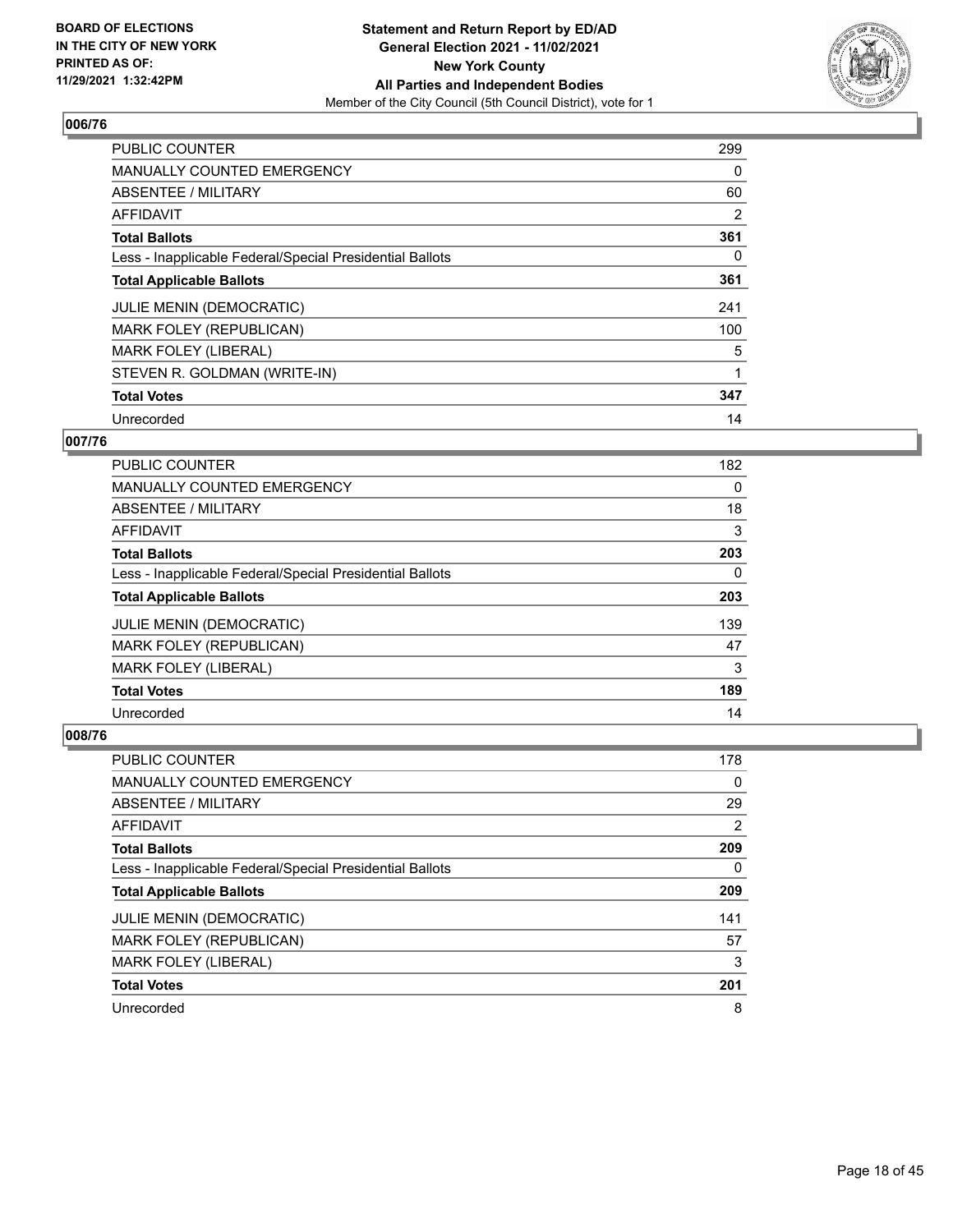

| <b>PUBLIC COUNTER</b>                                    | 316 |
|----------------------------------------------------------|-----|
| <b>MANUALLY COUNTED EMERGENCY</b>                        | 0   |
| ABSENTEE / MILITARY                                      | 44  |
| <b>AFFIDAVIT</b>                                         |     |
| <b>Total Ballots</b>                                     | 361 |
| Less - Inapplicable Federal/Special Presidential Ballots | 0   |
| <b>Total Applicable Ballots</b>                          | 361 |
| <b>JULIE MENIN (DEMOCRATIC)</b>                          | 257 |
| MARK FOLEY (REPUBLICAN)                                  | 89  |
| <b>MARK FOLEY (LIBERAL)</b>                              | 5   |
| ARTHUR SCHWARTZ (WRITE-IN)                               |     |
| <b>Total Votes</b>                                       | 352 |
| Unrecorded                                               | 9   |

#### **011/76**

| <b>PUBLIC COUNTER</b>                                    | 134      |
|----------------------------------------------------------|----------|
| <b>MANUALLY COUNTED EMERGENCY</b>                        | 0        |
| ABSENTEE / MILITARY                                      | 18       |
| AFFIDAVIT                                                | 2        |
| <b>Total Ballots</b>                                     | 154      |
| Less - Inapplicable Federal/Special Presidential Ballots | $\Omega$ |
| <b>Total Applicable Ballots</b>                          | 154      |
| <b>JULIE MENIN (DEMOCRATIC)</b>                          | 105      |
| MARK FOLEY (REPUBLICAN)                                  | 34       |
| <b>MARK FOLEY (LIBERAL)</b>                              | 5        |
| <b>Total Votes</b>                                       | 144      |
| Unrecorded                                               | 10       |

| <b>PUBLIC COUNTER</b>                                    | 215 |
|----------------------------------------------------------|-----|
| <b>MANUALLY COUNTED EMERGENCY</b>                        | 0   |
| ABSENTEE / MILITARY                                      | 37  |
| AFFIDAVIT                                                | 0   |
| <b>Total Ballots</b>                                     | 252 |
| Less - Inapplicable Federal/Special Presidential Ballots | 0   |
| <b>Total Applicable Ballots</b>                          | 252 |
|                                                          |     |
| <b>JULIE MENIN (DEMOCRATIC)</b>                          | 209 |
| <b>MARK FOLEY (REPUBLICAN)</b>                           | 37  |
| <b>MARK FOLEY (LIBERAL)</b>                              | 3   |
| <b>Total Votes</b>                                       | 249 |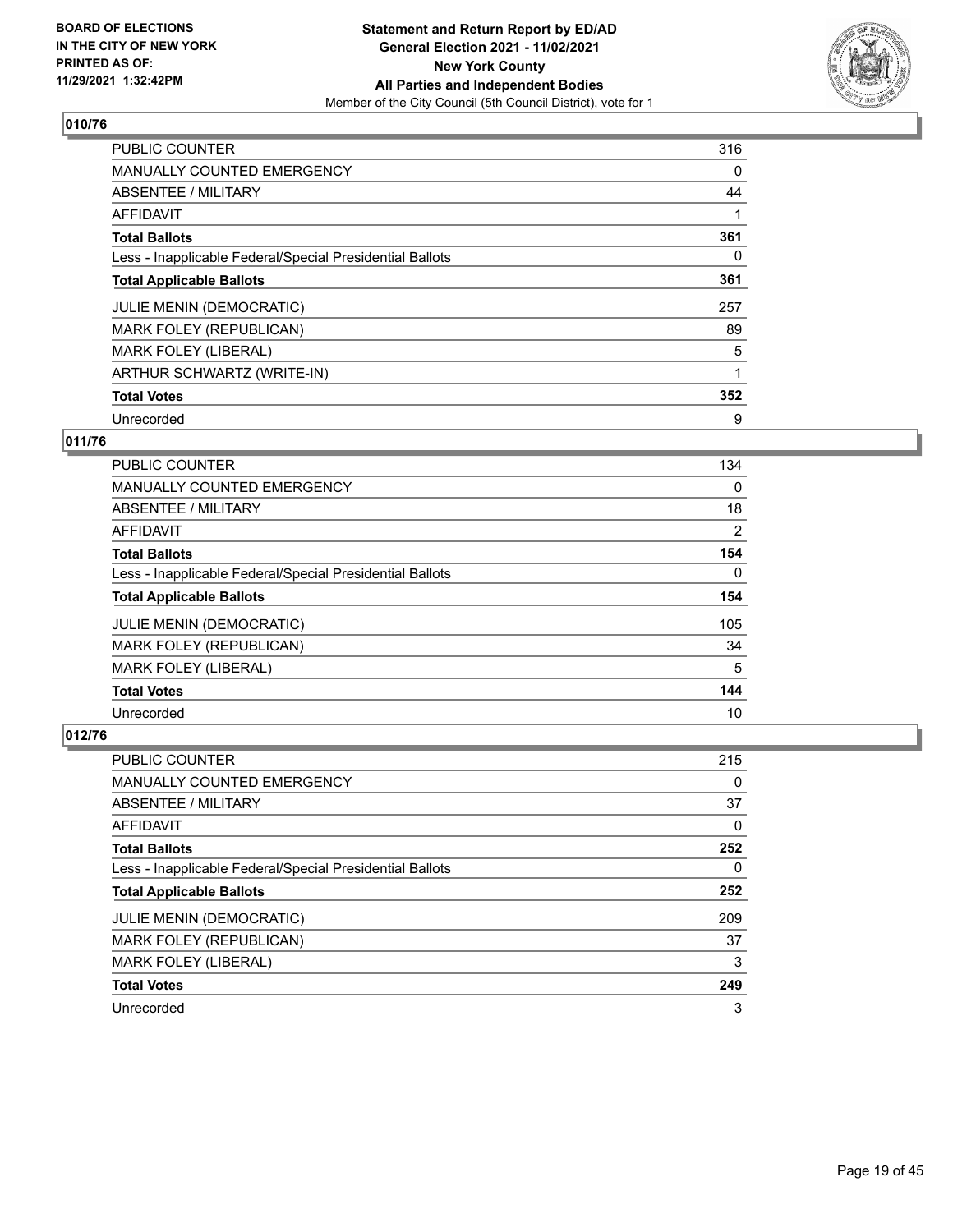

| PUBLIC COUNTER                                           | 182            |
|----------------------------------------------------------|----------------|
| MANUALLY COUNTED EMERGENCY                               | $\Omega$       |
| ABSENTEE / MILITARY                                      | 30             |
| AFFIDAVIT                                                | $\overline{2}$ |
| <b>Total Ballots</b>                                     | 214            |
| Less - Inapplicable Federal/Special Presidential Ballots | 0              |
| <b>Total Applicable Ballots</b>                          | 214            |
| <b>JULIE MENIN (DEMOCRATIC)</b>                          | 178            |
| MARK FOLEY (REPUBLICAN)                                  | 31             |
| <b>MARK FOLEY (LIBERAL)</b>                              |                |
| <b>Total Votes</b>                                       | 210            |
| Unrecorded                                               | 4              |

#### **016/76**

| <b>PUBLIC COUNTER</b>                                    | 364      |
|----------------------------------------------------------|----------|
| <b>MANUALLY COUNTED EMERGENCY</b>                        | 0        |
| ABSENTEE / MILITARY                                      | 50       |
| <b>AFFIDAVIT</b>                                         | 0        |
| <b>Total Ballots</b>                                     | 414      |
| Less - Inapplicable Federal/Special Presidential Ballots | $\Omega$ |
| <b>Total Applicable Ballots</b>                          | 414      |
| JULIE MENIN (DEMOCRATIC)                                 | 306      |
| MARK FOLEY (REPUBLICAN)                                  | 95       |
| MARK FOLEY (LIBERAL)                                     | 3        |
| <b>Total Votes</b>                                       | 404      |
| Unrecorded                                               | 10       |

| <b>PUBLIC COUNTER</b>                                    | 238      |
|----------------------------------------------------------|----------|
| <b>MANUALLY COUNTED EMERGENCY</b>                        | $\Omega$ |
| ABSENTEE / MILITARY                                      | 31       |
| AFFIDAVIT                                                | 2        |
| <b>Total Ballots</b>                                     | 271      |
| Less - Inapplicable Federal/Special Presidential Ballots | 0        |
| <b>Total Applicable Ballots</b>                          | 271      |
| <b>JULIE MENIN (DEMOCRATIC)</b>                          | 203      |
| <b>MARK FOLEY (REPUBLICAN)</b>                           | 52       |
| <b>MARK FOLEY (LIBERAL)</b>                              | 3        |
| <b>Total Votes</b>                                       | 258      |
| Unrecorded                                               | 13       |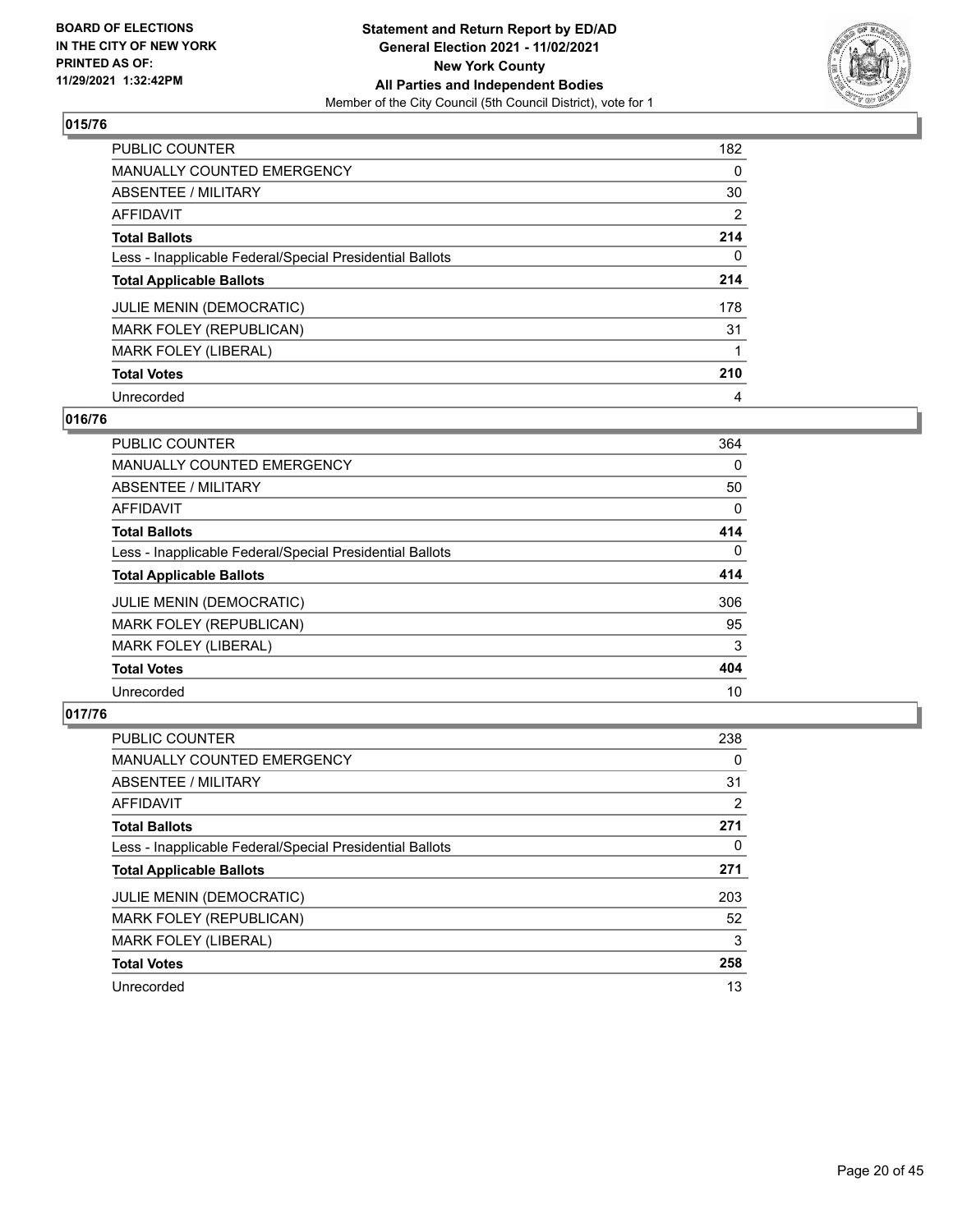

| PUBLIC COUNTER                                           | 209      |
|----------------------------------------------------------|----------|
| MANUALLY COUNTED EMERGENCY                               | $\Omega$ |
| ABSENTEE / MILITARY                                      | 17       |
| AFFIDAVIT                                                |          |
| <b>Total Ballots</b>                                     | 227      |
| Less - Inapplicable Federal/Special Presidential Ballots | 0        |
| <b>Total Applicable Ballots</b>                          | 227      |
| <b>JULIE MENIN (DEMOCRATIC)</b>                          | 169      |
| MARK FOLEY (REPUBLICAN)                                  | 51       |
| <b>MARK FOLEY (LIBERAL)</b>                              | 2        |
| <b>Total Votes</b>                                       | 222      |
| Unrecorded                                               | 5        |

#### **019/76**

| <b>PUBLIC COUNTER</b>                                    | 182      |
|----------------------------------------------------------|----------|
| <b>MANUALLY COUNTED EMERGENCY</b>                        | $\Omega$ |
| ABSENTEE / MILITARY                                      | 21       |
| AFFIDAVIT                                                | 6        |
| <b>Total Ballots</b>                                     | 209      |
| Less - Inapplicable Federal/Special Presidential Ballots | 0        |
| <b>Total Applicable Ballots</b>                          | 209      |
| <b>JULIE MENIN (DEMOCRATIC)</b>                          | 141      |
| MARK FOLEY (REPUBLICAN)                                  | 57       |
| <b>MARK FOLEY (LIBERAL)</b>                              | 2        |
| <b>Total Votes</b>                                       | 200      |
| Unrecorded                                               | 9        |

| <b>PUBLIC COUNTER</b>                                    | 241 |
|----------------------------------------------------------|-----|
| <b>MANUALLY COUNTED EMERGENCY</b>                        | 0   |
| ABSENTEE / MILITARY                                      | 57  |
| <b>AFFIDAVIT</b>                                         |     |
| <b>Total Ballots</b>                                     | 299 |
| Less - Inapplicable Federal/Special Presidential Ballots | 0   |
| <b>Total Applicable Ballots</b>                          | 299 |
| <b>JULIE MENIN (DEMOCRATIC)</b>                          | 211 |
| MARK FOLEY (REPUBLICAN)                                  | 74  |
| <b>MARK FOLEY (LIBERAL)</b>                              | 4   |
| <b>Total Votes</b>                                       | 289 |
| Unrecorded                                               | 10  |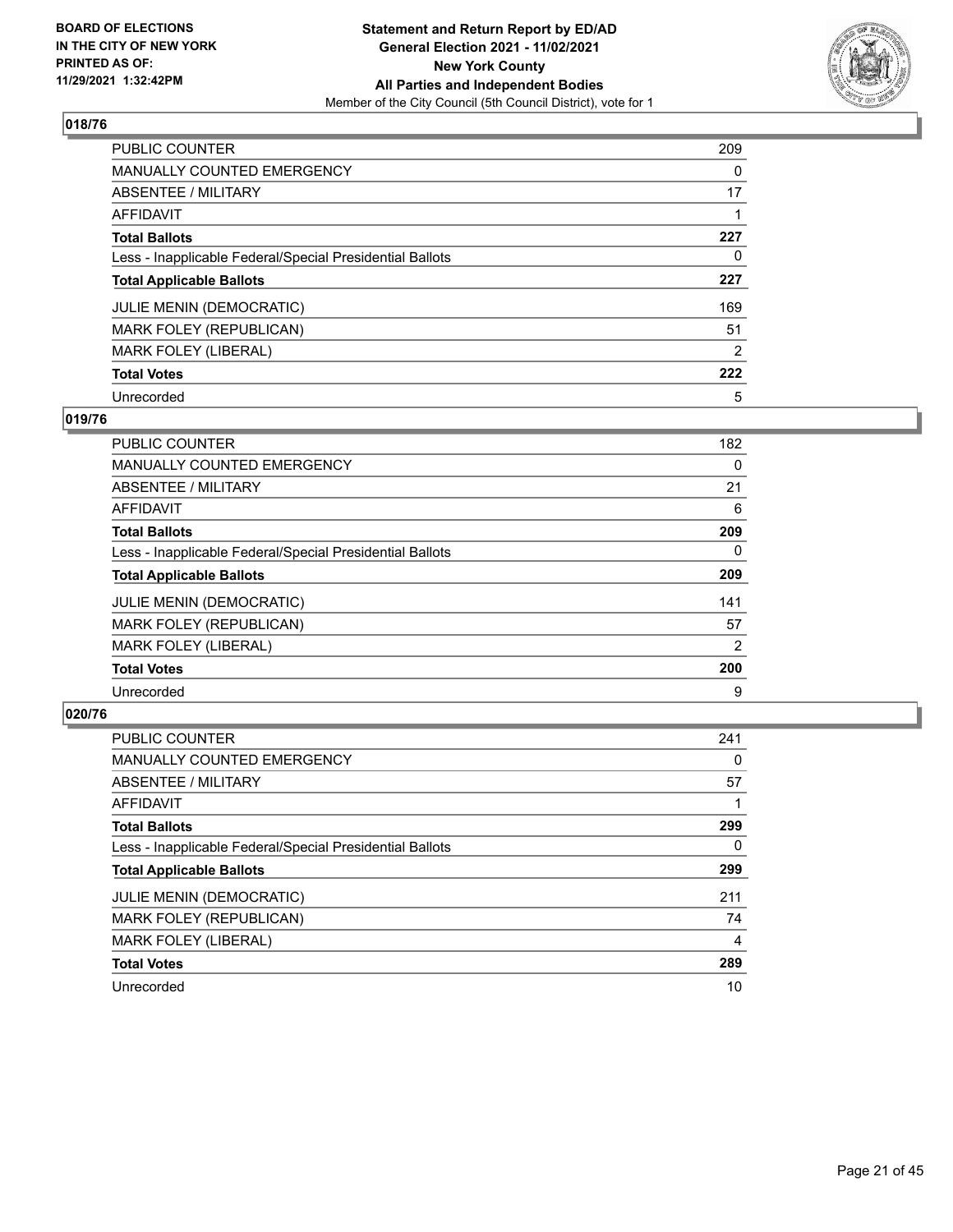

| <b>PUBLIC COUNTER</b>                                    | 348            |
|----------------------------------------------------------|----------------|
| <b>MANUALLY COUNTED EMERGENCY</b>                        | 0              |
| <b>ABSENTEE / MILITARY</b>                               | 67             |
| AFFIDAVIT                                                | 2              |
| <b>Total Ballots</b>                                     | 417            |
| Less - Inapplicable Federal/Special Presidential Ballots | 0              |
| <b>Total Applicable Ballots</b>                          | 417            |
| JULIE MENIN (DEMOCRATIC)                                 | 295            |
| MARK FOLEY (REPUBLICAN)                                  | 97             |
| <b>MARK FOLEY (LIBERAL)</b>                              | $\overline{7}$ |
| BILLY FREELAND (WRITE-IN)                                | 1              |
| TEX MARTIN-HUBBELING (WRITE-IN)                          |                |
| <b>Total Votes</b>                                       | 401            |
| Unrecorded                                               | 16             |

#### **025/76**

| <b>PUBLIC COUNTER</b>                                    | 336      |
|----------------------------------------------------------|----------|
| <b>MANUALLY COUNTED EMERGENCY</b>                        | 0        |
| ABSENTEE / MILITARY                                      | 50       |
| AFFIDAVIT                                                | 5        |
| <b>Total Ballots</b>                                     | 391      |
| Less - Inapplicable Federal/Special Presidential Ballots | $\Omega$ |
| <b>Total Applicable Ballots</b>                          | 391      |
| <b>JULIE MENIN (DEMOCRATIC)</b>                          | 261      |
| MARK FOLEY (REPUBLICAN)                                  | 104      |
| <b>MARK FOLEY (LIBERAL)</b>                              | 15       |
| TRICIA SHIMAMURA (WRITE-IN)                              |          |
| <b>Total Votes</b>                                       | 381      |
| Unrecorded                                               | 10       |

| <b>PUBLIC COUNTER</b>                                    | 270            |
|----------------------------------------------------------|----------------|
| <b>MANUALLY COUNTED EMERGENCY</b>                        | 0              |
| ABSENTEE / MILITARY                                      | 52             |
| <b>AFFIDAVIT</b>                                         | 4              |
| <b>Total Ballots</b>                                     | 326            |
| Less - Inapplicable Federal/Special Presidential Ballots | 0              |
| <b>Total Applicable Ballots</b>                          | 326            |
| JULIE MENIN (DEMOCRATIC)                                 | 239            |
| MARK FOLEY (REPUBLICAN)                                  | 69             |
| MARK FOLEY (LIBERAL)                                     | 3              |
| BARBARA CHOCKY (WRITE-IN)                                | 1              |
| REBECCA LAMORTE (WRITE-IN)                               | 1              |
| TRICIA SHIMAMURA (WRITE-IN)                              | $\overline{2}$ |
| <b>Total Votes</b>                                       | 315            |
| Unrecorded                                               | 11             |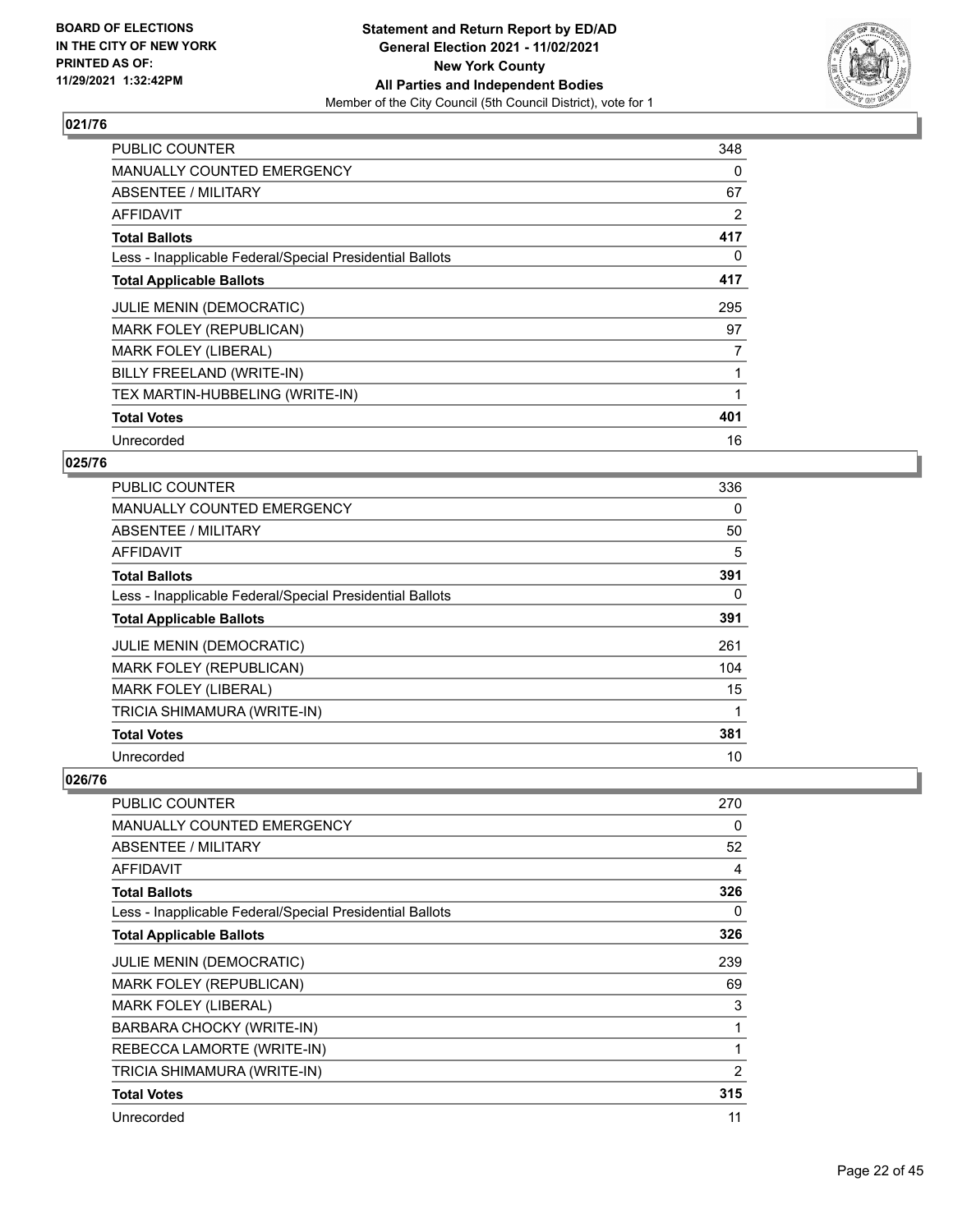

| <b>PUBLIC COUNTER</b>                                    | 239 |
|----------------------------------------------------------|-----|
| <b>MANUALLY COUNTED EMERGENCY</b>                        | 0   |
| <b>ABSENTEE / MILITARY</b>                               | 28  |
| AFFIDAVIT                                                | 3   |
| <b>Total Ballots</b>                                     | 270 |
| Less - Inapplicable Federal/Special Presidential Ballots | 0   |
| <b>Total Applicable Ballots</b>                          | 270 |
| <b>JULIE MENIN (DEMOCRATIC)</b>                          | 194 |
| MARK FOLEY (REPUBLICAN)                                  | 62  |
| <b>MARK FOLEY (LIBERAL)</b>                              | 3   |
| TRICIA SHIMAMURA (WRITE-IN)                              | 1   |
| UNATTRIBUTABLE WRITE-IN (WRITE-IN)                       |     |
| <b>Total Votes</b>                                       | 261 |
| Unrecorded                                               | 9   |

#### **028/76**

| <b>PUBLIC COUNTER</b>                                    | 284 |
|----------------------------------------------------------|-----|
| <b>MANUALLY COUNTED EMERGENCY</b>                        | 0   |
| ABSENTEE / MILITARY                                      | 52  |
| AFFIDAVIT                                                | 3   |
| <b>Total Ballots</b>                                     | 339 |
| Less - Inapplicable Federal/Special Presidential Ballots | 0   |
| <b>Total Applicable Ballots</b>                          | 339 |
| <b>JULIE MENIN (DEMOCRATIC)</b>                          | 252 |
| MARK FOLEY (REPUBLICAN)                                  | 72  |
| <b>MARK FOLEY (LIBERAL)</b>                              | 5   |
| TRICIA SHIMAMURA (WRITE-IN)                              |     |
| <b>Total Votes</b>                                       | 330 |
| Unrecorded                                               | 9   |

| <b>PUBLIC COUNTER</b>                                    | 233            |
|----------------------------------------------------------|----------------|
| <b>MANUALLY COUNTED EMERGENCY</b>                        | 0              |
| ABSENTEE / MILITARY                                      | 33             |
| AFFIDAVIT                                                |                |
| <b>Total Ballots</b>                                     | 267            |
| Less - Inapplicable Federal/Special Presidential Ballots | 0              |
| <b>Total Applicable Ballots</b>                          | 267            |
| <b>JULIE MENIN (DEMOCRATIC)</b>                          | 187            |
| <b>MARK FOLEY (REPUBLICAN)</b>                           | 73             |
| <b>MARK FOLEY (LIBERAL)</b>                              | $\overline{2}$ |
| <b>Total Votes</b>                                       | 262            |
| Unrecorded                                               | 5              |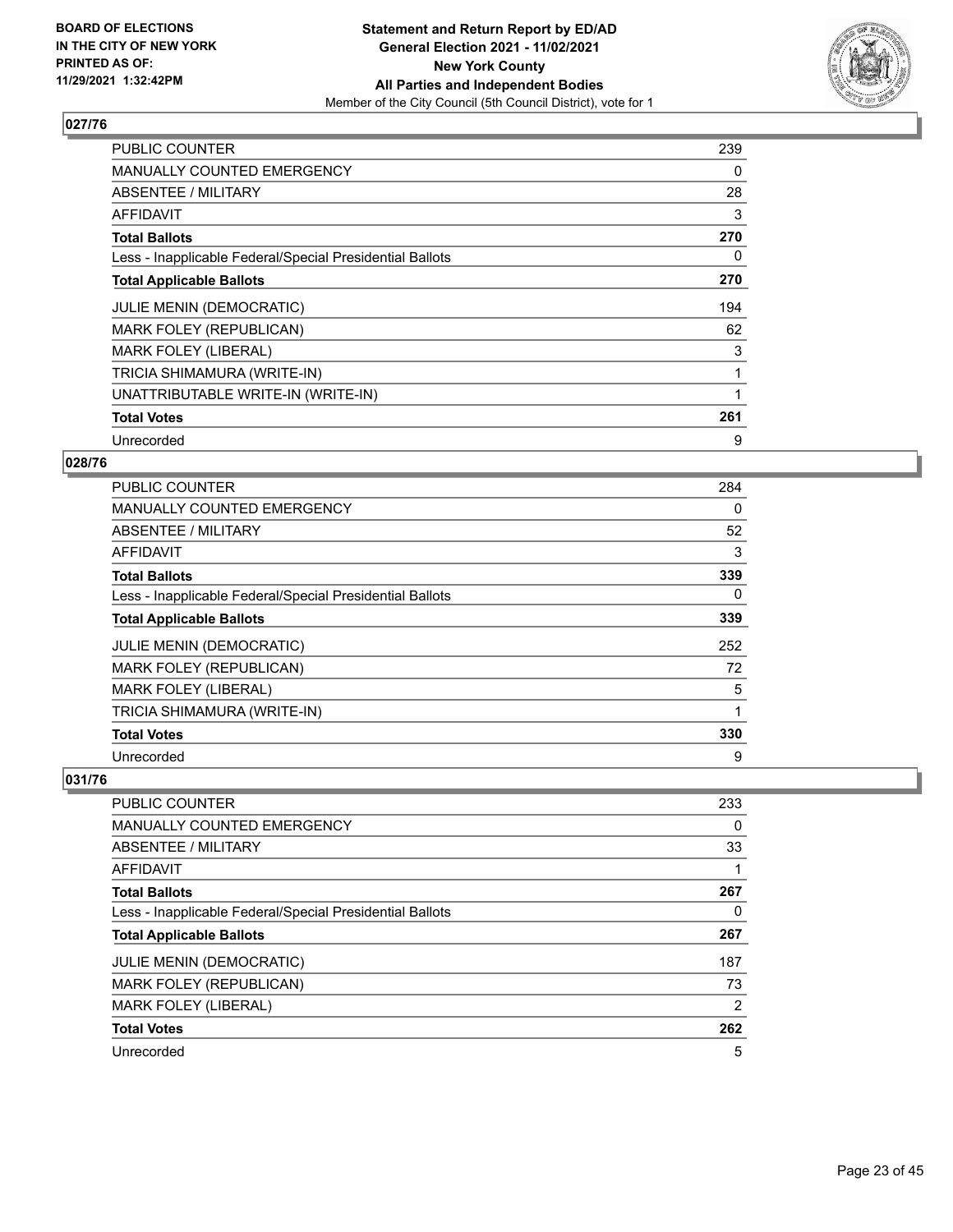

| <b>PUBLIC COUNTER</b>                                    | 287 |
|----------------------------------------------------------|-----|
| <b>MANUALLY COUNTED EMERGENCY</b>                        | 0   |
| <b>ABSENTEE / MILITARY</b>                               | 37  |
| AFFIDAVIT                                                | 2   |
| <b>Total Ballots</b>                                     | 326 |
| Less - Inapplicable Federal/Special Presidential Ballots | 0   |
| <b>Total Applicable Ballots</b>                          | 326 |
| <b>JULIE MENIN (DEMOCRATIC)</b>                          | 227 |
| MARK FOLEY (REPUBLICAN)                                  | 87  |
| MARK FOLEY (LIBERAL)                                     | 4   |
| <b>Total Votes</b>                                       | 318 |
| Unrecorded                                               | 8   |

#### **033/76**

| <b>PUBLIC COUNTER</b>                                    | 229      |
|----------------------------------------------------------|----------|
| <b>MANUALLY COUNTED EMERGENCY</b>                        | 0        |
| ABSENTEE / MILITARY                                      | 26       |
| <b>AFFIDAVIT</b>                                         | $\Omega$ |
| <b>Total Ballots</b>                                     | 255      |
| Less - Inapplicable Federal/Special Presidential Ballots | $\Omega$ |
| <b>Total Applicable Ballots</b>                          | 255      |
| JULIE MENIN (DEMOCRATIC)                                 | 176      |
| <b>MARK FOLEY (REPUBLICAN)</b>                           | 63       |
| MARK FOLEY (LIBERAL)                                     | 6        |
| <b>Total Votes</b>                                       | 245      |
| Unrecorded                                               | 10       |

| <b>PUBLIC COUNTER</b>                                    | 373      |
|----------------------------------------------------------|----------|
| <b>MANUALLY COUNTED EMERGENCY</b>                        | $\Omega$ |
| ABSENTEE / MILITARY                                      | 49       |
| AFFIDAVIT                                                |          |
| <b>Total Ballots</b>                                     | 423      |
| Less - Inapplicable Federal/Special Presidential Ballots | $\Omega$ |
| <b>Total Applicable Ballots</b>                          | 423      |
| <b>JULIE MENIN (DEMOCRATIC)</b>                          | 306      |
| <b>MARK FOLEY (REPUBLICAN)</b>                           | 99       |
| <b>MARK FOLEY (LIBERAL)</b>                              | 8        |
| <b>Total Votes</b>                                       | 413      |
| Unrecorded                                               | 10       |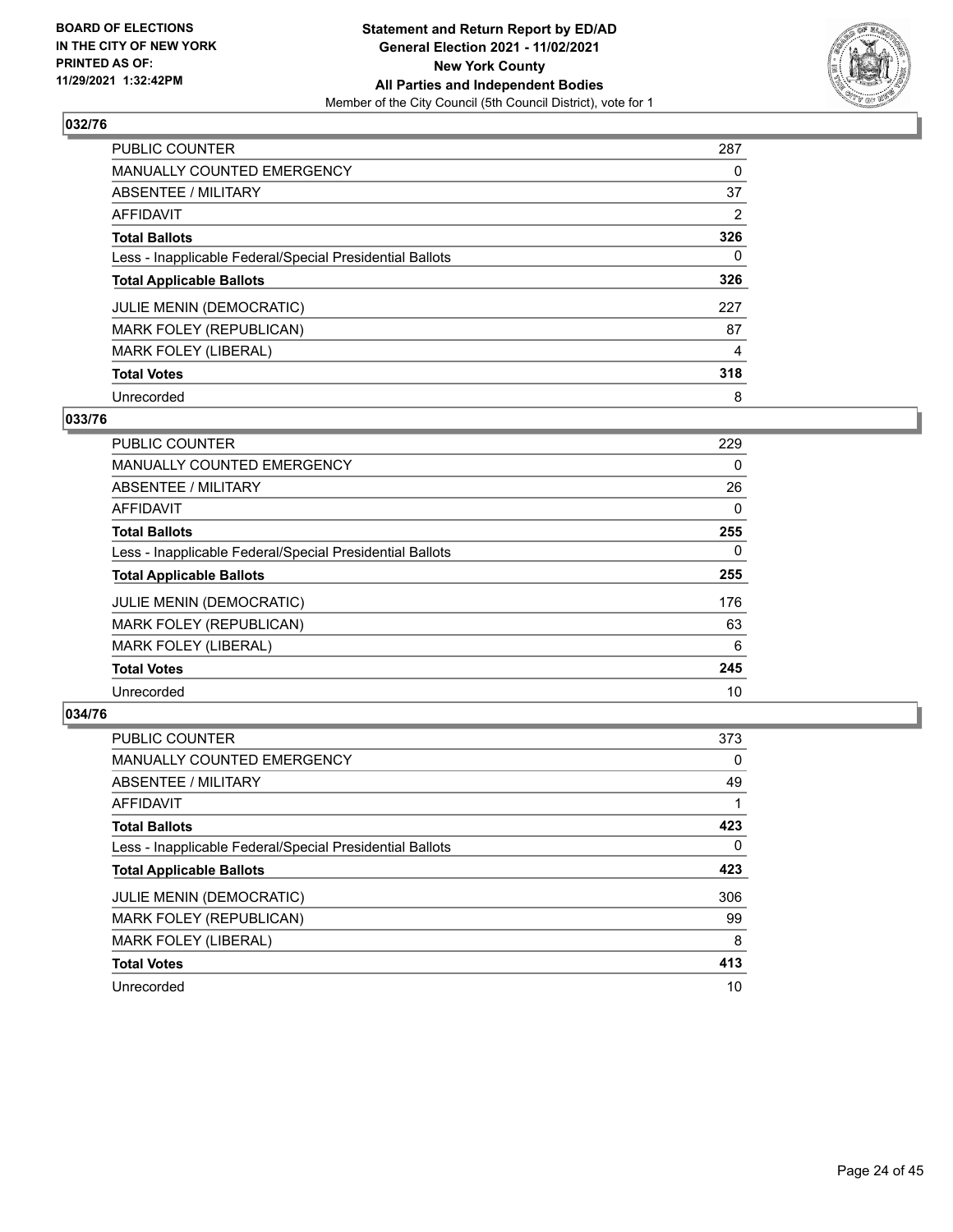

| <b>PUBLIC COUNTER</b>                                    | 307      |
|----------------------------------------------------------|----------|
| <b>MANUALLY COUNTED EMERGENCY</b>                        | 0        |
| ABSENTEE / MILITARY                                      | 36       |
| <b>AFFIDAVIT</b>                                         | 3        |
| <b>Total Ballots</b>                                     | 346      |
| Less - Inapplicable Federal/Special Presidential Ballots | $\Omega$ |
| <b>Total Applicable Ballots</b>                          | 346      |
| <b>JULIE MENIN (DEMOCRATIC)</b>                          | 257      |
| MARK FOLEY (REPUBLICAN)                                  | 73       |
| <b>MARK FOLEY (LIBERAL)</b>                              | 2        |
| <b>Total Votes</b>                                       | 332      |
| Unrecorded                                               | 14       |

#### **036/76**

| PUBLIC COUNTER                                           | 203      |
|----------------------------------------------------------|----------|
| <b>MANUALLY COUNTED EMERGENCY</b>                        | 0        |
| ABSENTEE / MILITARY                                      | 21       |
| <b>AFFIDAVIT</b>                                         | 2        |
| <b>Total Ballots</b>                                     | 226      |
| Less - Inapplicable Federal/Special Presidential Ballots | $\Omega$ |
| <b>Total Applicable Ballots</b>                          | 226      |
| <b>JULIE MENIN (DEMOCRATIC)</b>                          | 160      |
| MARK FOLEY (REPUBLICAN)                                  | 55       |
| <b>MARK FOLEY (LIBERAL)</b>                              | 3        |
| REBECCA LAMORTE (WRITE-IN)                               |          |
| <b>Total Votes</b>                                       | 219      |
| Unrecorded                                               | 7        |

| <b>PUBLIC COUNTER</b>                                    | 230 |
|----------------------------------------------------------|-----|
| <b>MANUALLY COUNTED EMERGENCY</b>                        | 0   |
| ABSENTEE / MILITARY                                      | 24  |
| AFFIDAVIT                                                |     |
| <b>Total Ballots</b>                                     | 255 |
| Less - Inapplicable Federal/Special Presidential Ballots | 0   |
| <b>Total Applicable Ballots</b>                          | 255 |
| <b>JULIE MENIN (DEMOCRATIC)</b>                          | 188 |
| MARK FOLEY (REPUBLICAN)                                  | 61  |
| <b>MARK FOLEY (LIBERAL)</b>                              | 3   |
| <b>Total Votes</b>                                       | 252 |
| Unrecorded                                               | 3   |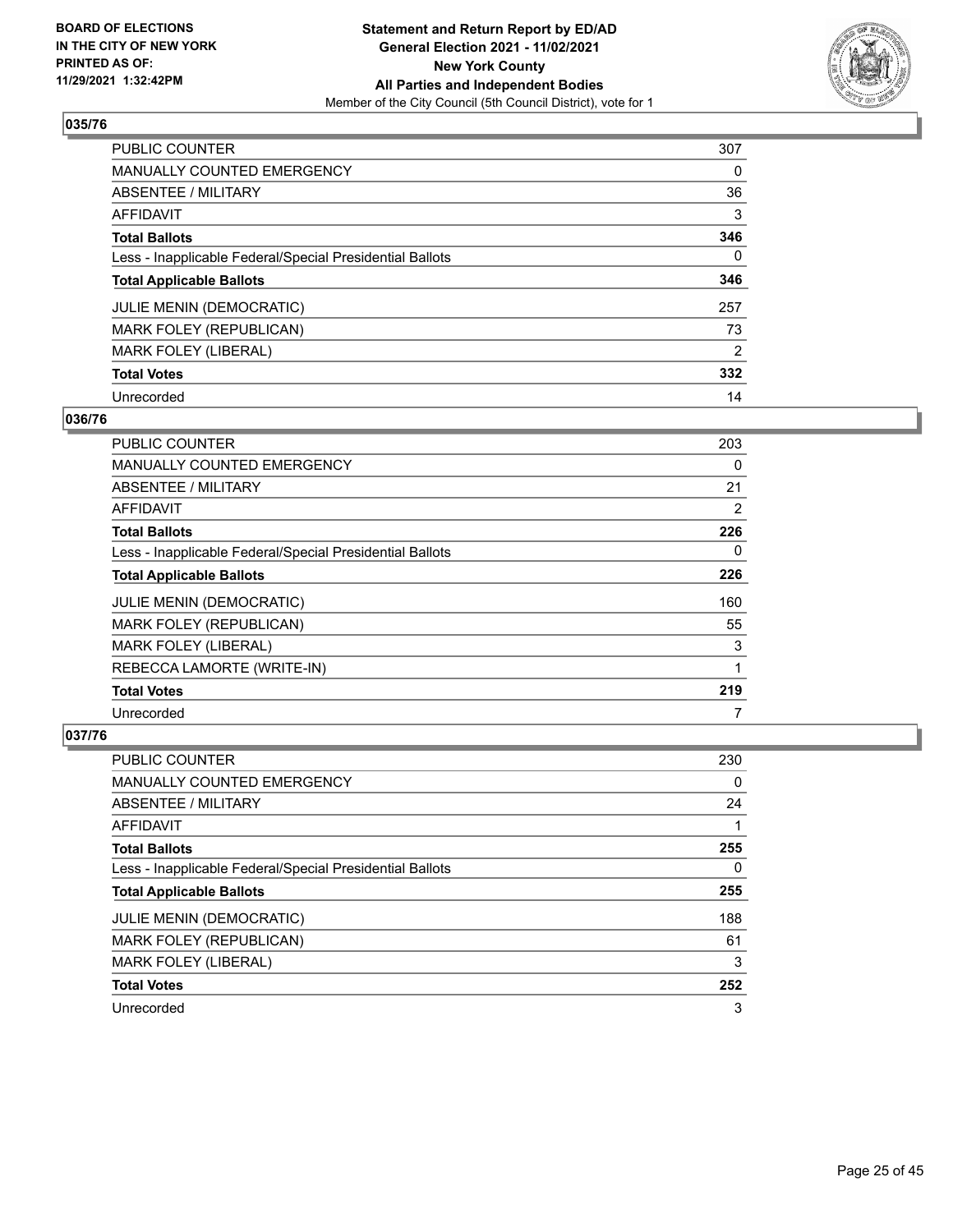

| PUBLIC COUNTER                                           | 297 |
|----------------------------------------------------------|-----|
| <b>MANUALLY COUNTED EMERGENCY</b>                        | 0   |
| ABSENTEE / MILITARY                                      | 49  |
| AFFIDAVIT                                                | 3   |
| <b>Total Ballots</b>                                     | 349 |
| Less - Inapplicable Federal/Special Presidential Ballots | 0   |
| <b>Total Applicable Ballots</b>                          | 349 |
| <b>JULIE MENIN (DEMOCRATIC)</b>                          | 260 |
| MARK FOLEY (REPUBLICAN)                                  | 78  |
| <b>MARK FOLEY (LIBERAL)</b>                              |     |
| <b>Total Votes</b>                                       | 339 |
| Unrecorded                                               | 10  |

#### **040/76**

| <b>PUBLIC COUNTER</b>                                    | 325 |
|----------------------------------------------------------|-----|
| MANUALLY COUNTED EMERGENCY                               | 0   |
| ABSENTEE / MILITARY                                      | 39  |
| <b>AFFIDAVIT</b>                                         | 5   |
| <b>Total Ballots</b>                                     | 369 |
| Less - Inapplicable Federal/Special Presidential Ballots | 0   |
| <b>Total Applicable Ballots</b>                          | 369 |
| <b>JULIE MENIN (DEMOCRATIC)</b>                          | 261 |
| MARK FOLEY (REPUBLICAN)                                  | 95  |
| <b>MARK FOLEY (LIBERAL)</b>                              | 6   |
| ELISABETH ZUKOWSKI (WRITE-IN)                            | 1   |
| UNATTRIBUTABLE WRITE-IN (WRITE-IN)                       | 1   |
| <b>Total Votes</b>                                       | 364 |
| Unrecorded                                               | 5   |

| <b>PUBLIC COUNTER</b>                                    | 239 |
|----------------------------------------------------------|-----|
| <b>MANUALLY COUNTED EMERGENCY</b>                        | 0   |
| ABSENTEE / MILITARY                                      | 21  |
| <b>AFFIDAVIT</b>                                         | 3   |
| <b>Total Ballots</b>                                     | 263 |
| Less - Inapplicable Federal/Special Presidential Ballots | 0   |
| <b>Total Applicable Ballots</b>                          | 263 |
| <b>JULIE MENIN (DEMOCRATIC)</b>                          | 179 |
| <b>MARK FOLEY (REPUBLICAN)</b>                           | 70  |
| MARK FOLEY (LIBERAL)                                     | 4   |
| <b>Total Votes</b>                                       | 253 |
| Unrecorded                                               | 10  |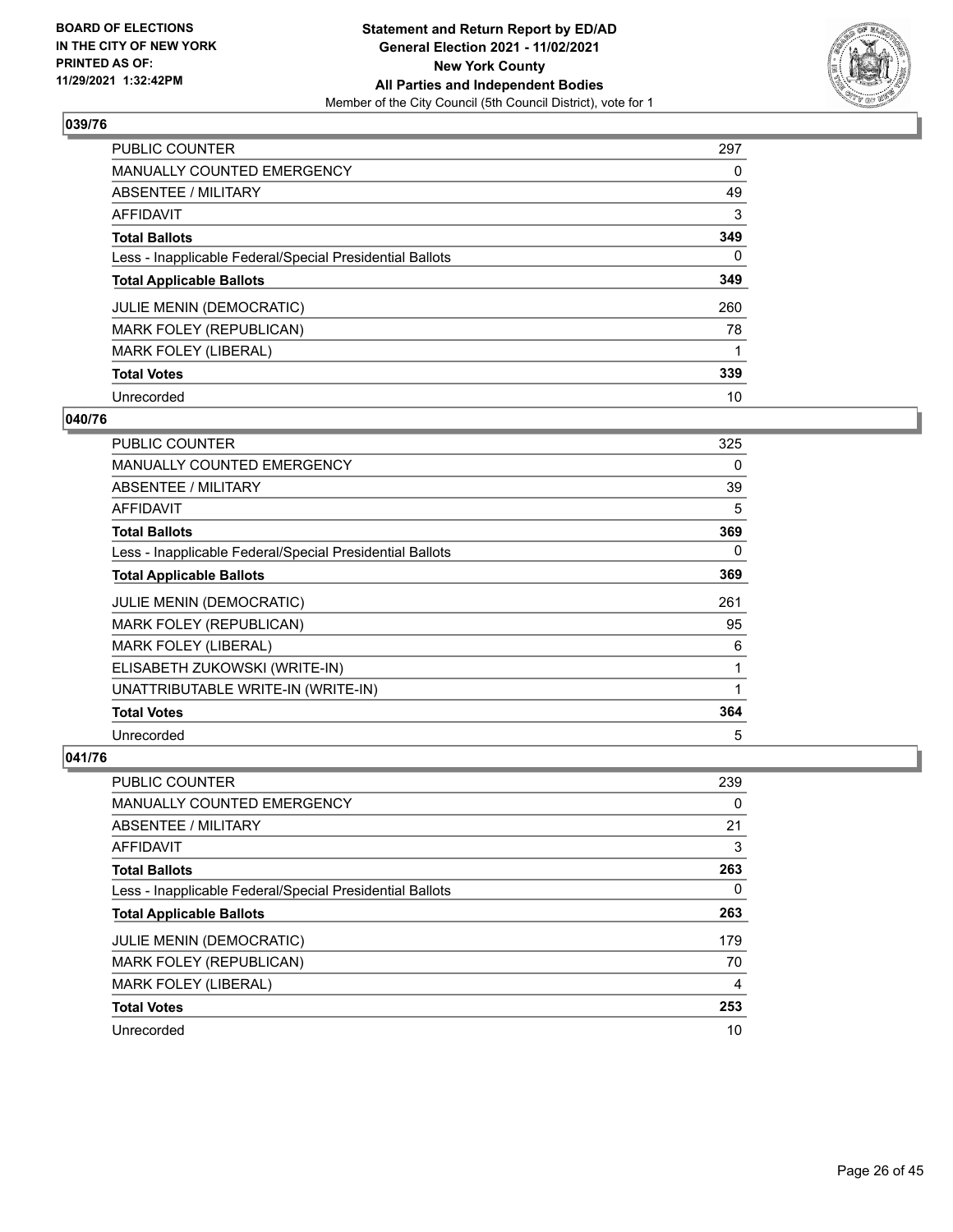

| PUBLIC COUNTER                                           | 306            |
|----------------------------------------------------------|----------------|
| MANUALLY COUNTED EMERGENCY                               | $\Omega$       |
| ABSENTEE / MILITARY                                      | 61             |
| AFFIDAVIT                                                | 4              |
| <b>Total Ballots</b>                                     | 371            |
| Less - Inapplicable Federal/Special Presidential Ballots | 0              |
| <b>Total Applicable Ballots</b>                          | 371            |
| <b>JULIE MENIN (DEMOCRATIC)</b>                          | 286            |
| <b>MARK FOLEY (REPUBLICAN)</b>                           | 70             |
| <b>MARK FOLEY (LIBERAL)</b>                              | $\overline{2}$ |
| <b>Total Votes</b>                                       | 358            |
| Unrecorded                                               | 13             |

#### **043/76**

| PUBLIC COUNTER                                           | 278      |
|----------------------------------------------------------|----------|
| <b>MANUALLY COUNTED EMERGENCY</b>                        | 0        |
| ABSENTEE / MILITARY                                      | 40       |
| <b>AFFIDAVIT</b>                                         |          |
| <b>Total Ballots</b>                                     | 319      |
| Less - Inapplicable Federal/Special Presidential Ballots | $\Omega$ |
| <b>Total Applicable Ballots</b>                          | 319      |
| <b>JULIE MENIN (DEMOCRATIC)</b>                          | 234      |
| MARK FOLEY (REPUBLICAN)                                  | 73       |
| <b>MARK FOLEY (LIBERAL)</b>                              | 4        |
| FRANKLIN COGLIANO (WRITE-IN)                             |          |
| <b>Total Votes</b>                                       | 312      |
| Unrecorded                                               | 7        |

| PUBLIC COUNTER                                           | 299      |
|----------------------------------------------------------|----------|
| MANUALLY COUNTED EMERGENCY                               | 0        |
| ABSENTEE / MILITARY                                      | 30       |
| AFFIDAVIT                                                | 2        |
| <b>Total Ballots</b>                                     | 331      |
| Less - Inapplicable Federal/Special Presidential Ballots | $\Omega$ |
| <b>Total Applicable Ballots</b>                          | 331      |
| <b>JULIE MENIN (DEMOCRATIC)</b>                          | 236      |
| MARK FOLEY (REPUBLICAN)                                  | 73       |
| <b>MARK FOLEY (LIBERAL)</b>                              | 2        |
| TRICIA SHIMAMURA (WRITE-IN)                              | 2        |
| <b>Total Votes</b>                                       | 313      |
| Unrecorded                                               | 18       |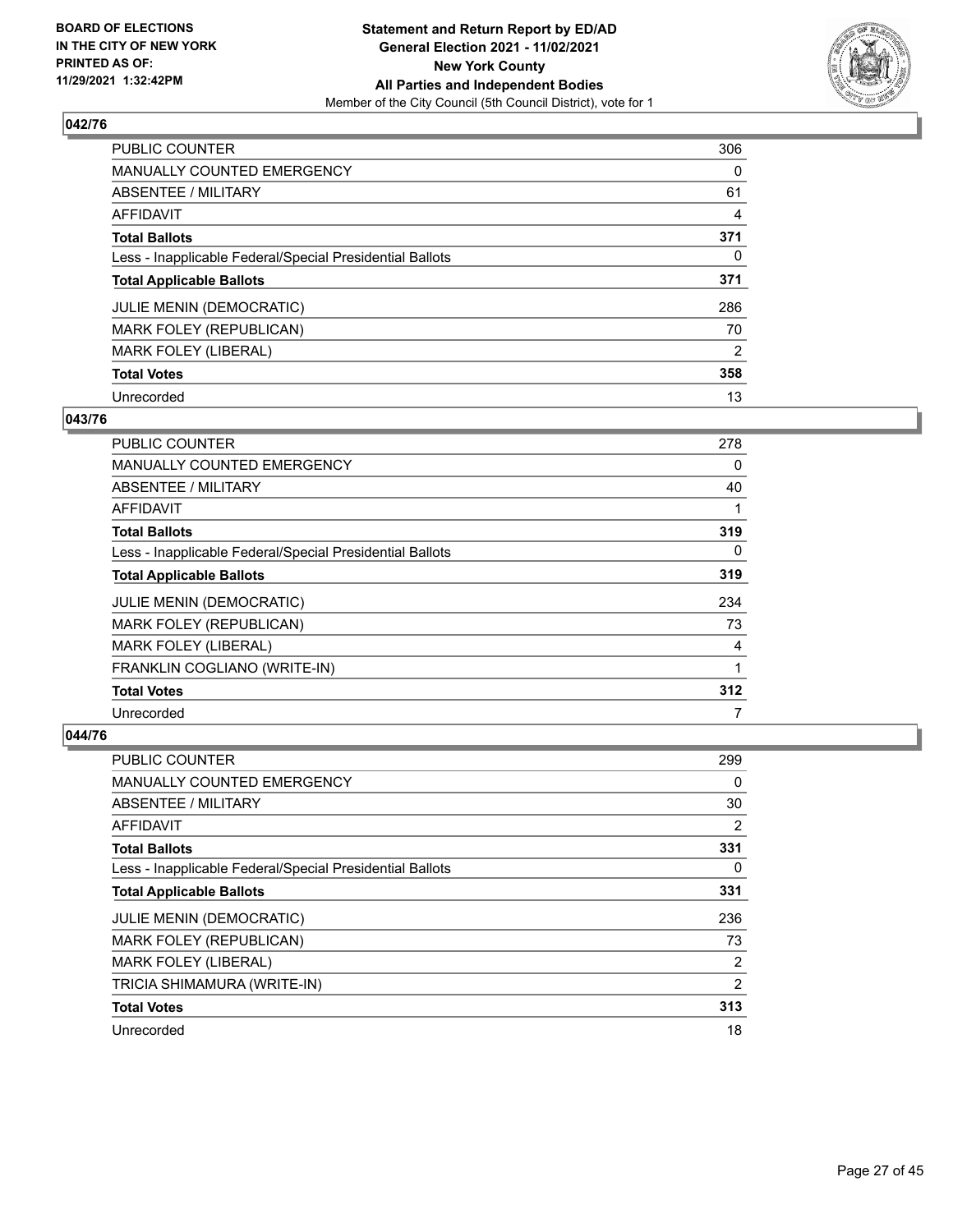

| <b>PUBLIC COUNTER</b>                                    | 222 |
|----------------------------------------------------------|-----|
| <b>MANUALLY COUNTED EMERGENCY</b>                        | 0   |
| ABSENTEE / MILITARY                                      | 34  |
| <b>AFFIDAVIT</b>                                         |     |
| <b>Total Ballots</b>                                     | 257 |
| Less - Inapplicable Federal/Special Presidential Ballots | 0   |
| <b>Total Applicable Ballots</b>                          | 257 |
| <b>JULIE MENIN (DEMOCRATIC)</b>                          | 187 |
| MARK FOLEY (REPUBLICAN)                                  | 52  |
| <b>MARK FOLEY (LIBERAL)</b>                              | 4   |
| REBECCA LAMORTE (WRITE-IN)                               | 2   |
| <b>Total Votes</b>                                       | 245 |
| Unrecorded                                               | 12  |

#### **046/76**

| <b>PUBLIC COUNTER</b>                                    | 291      |
|----------------------------------------------------------|----------|
| <b>MANUALLY COUNTED EMERGENCY</b>                        | 0        |
| ABSENTEE / MILITARY                                      | 63       |
| AFFIDAVIT                                                | 0        |
| <b>Total Ballots</b>                                     | 354      |
| Less - Inapplicable Federal/Special Presidential Ballots | $\Omega$ |
| <b>Total Applicable Ballots</b>                          | 354      |
| <b>JULIE MENIN (DEMOCRATIC)</b>                          | 253      |
| MARK FOLEY (REPUBLICAN)                                  | 89       |
| <b>MARK FOLEY (LIBERAL)</b>                              | 6        |
| ANDREW DONG (WRITE-IN)                                   | 1        |
| <b>Total Votes</b>                                       | 349      |
| Unrecorded                                               | 5        |

| PUBLIC COUNTER                                           | 170 |
|----------------------------------------------------------|-----|
| MANUALLY COUNTED EMERGENCY                               | 0   |
| ABSENTEE / MILITARY                                      | 30  |
| <b>AFFIDAVIT</b>                                         |     |
| <b>Total Ballots</b>                                     | 201 |
| Less - Inapplicable Federal/Special Presidential Ballots | 0   |
| <b>Total Applicable Ballots</b>                          | 201 |
| <b>JULIE MENIN (DEMOCRATIC)</b>                          | 146 |
| <b>MARK FOLEY (REPUBLICAN)</b>                           | 45  |
| <b>MARK FOLEY (LIBERAL)</b>                              | 3   |
| ALICIA SHIMINIOO (WRITE-IN)                              | 1   |
| <b>Total Votes</b>                                       | 195 |
| Unrecorded                                               | 6   |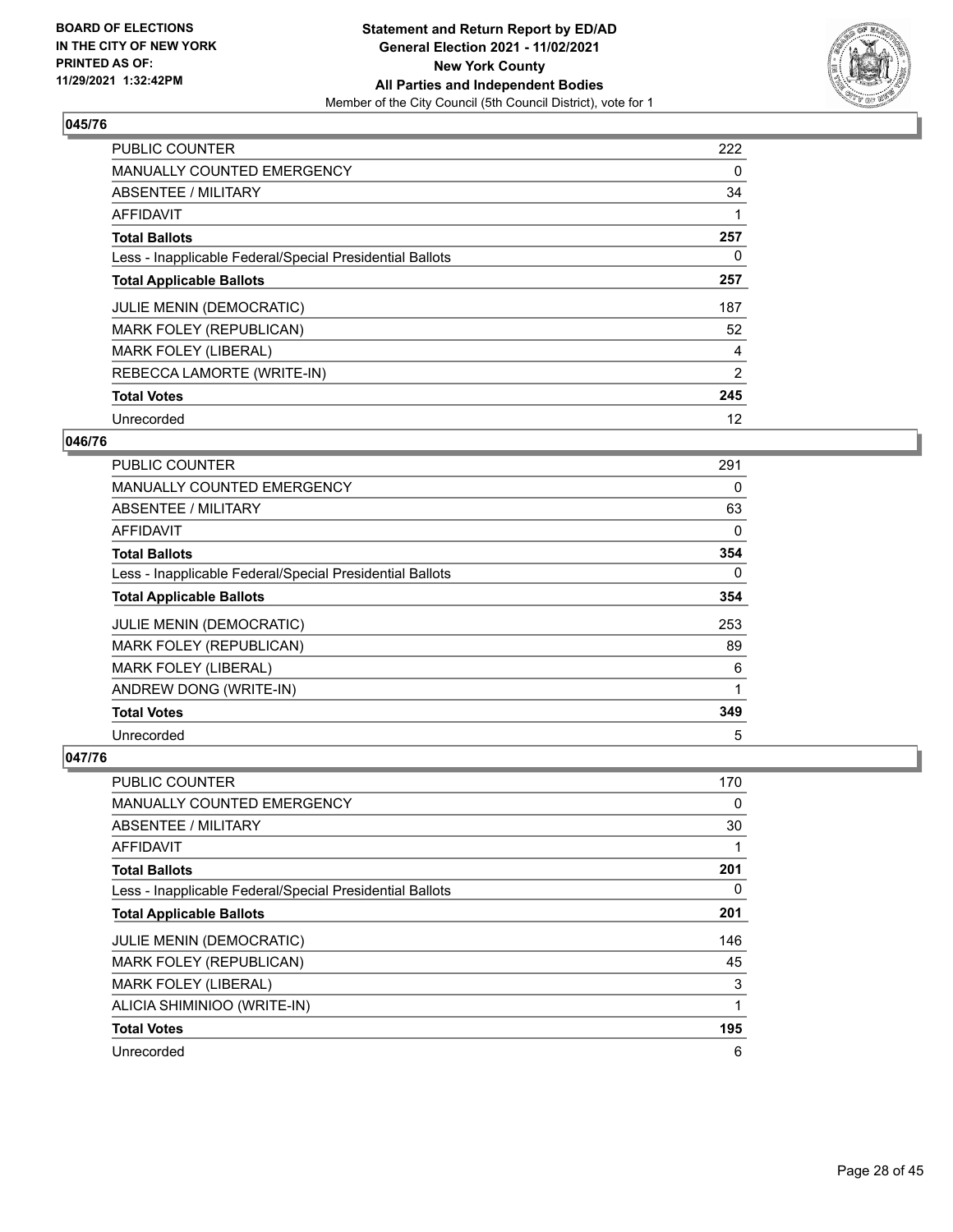

| <b>PUBLIC COUNTER</b>                                    | 323 |
|----------------------------------------------------------|-----|
| <b>MANUALLY COUNTED EMERGENCY</b>                        | 0   |
| ABSENTEE / MILITARY                                      | 47  |
| <b>AFFIDAVIT</b>                                         | 4   |
| <b>Total Ballots</b>                                     | 374 |
| Less - Inapplicable Federal/Special Presidential Ballots | 0   |
| <b>Total Applicable Ballots</b>                          | 374 |
| <b>JULIE MENIN (DEMOCRATIC)</b>                          | 259 |
| MARK FOLEY (REPUBLICAN)                                  | 93  |
| <b>MARK FOLEY (LIBERAL)</b>                              | 12  |
| TRICIA SHIMAMURA (WRITE-IN)                              |     |
| UNATTRIBUTABLE WRITE-IN (WRITE-IN)                       |     |
| <b>Total Votes</b>                                       | 366 |
| Unrecorded                                               | 8   |

#### **049/76**

| <b>PUBLIC COUNTER</b>                                    | 271 |
|----------------------------------------------------------|-----|
| <b>MANUALLY COUNTED EMERGENCY</b>                        | 0   |
| ABSENTEE / MILITARY                                      | 50  |
| AFFIDAVIT                                                | 6   |
| <b>Total Ballots</b>                                     | 327 |
| Less - Inapplicable Federal/Special Presidential Ballots | 0   |
| <b>Total Applicable Ballots</b>                          | 327 |
| <b>JULIE MENIN (DEMOCRATIC)</b>                          | 233 |
| <b>MARK FOLEY (REPUBLICAN)</b>                           | 74  |
| <b>MARK FOLEY (LIBERAL)</b>                              | 5   |
| <b>Total Votes</b>                                       | 312 |
| Unrecorded                                               | 15  |

| PUBLIC COUNTER                                           | 277 |
|----------------------------------------------------------|-----|
| <b>MANUALLY COUNTED EMERGENCY</b>                        | 0   |
| ABSENTEE / MILITARY                                      | 37  |
| AFFIDAVIT                                                | 2   |
| <b>Total Ballots</b>                                     | 316 |
| Less - Inapplicable Federal/Special Presidential Ballots | 0   |
| <b>Total Applicable Ballots</b>                          | 316 |
| <b>JULIE MENIN (DEMOCRATIC)</b>                          | 194 |
| <b>MARK FOLEY (REPUBLICAN)</b>                           | 98  |
| <b>MARK FOLEY (LIBERAL)</b>                              | 7   |
| UNATTRIBUTABLE WRITE-IN (WRITE-IN)                       | 1   |
| <b>Total Votes</b>                                       | 300 |
| Unrecorded                                               | 16  |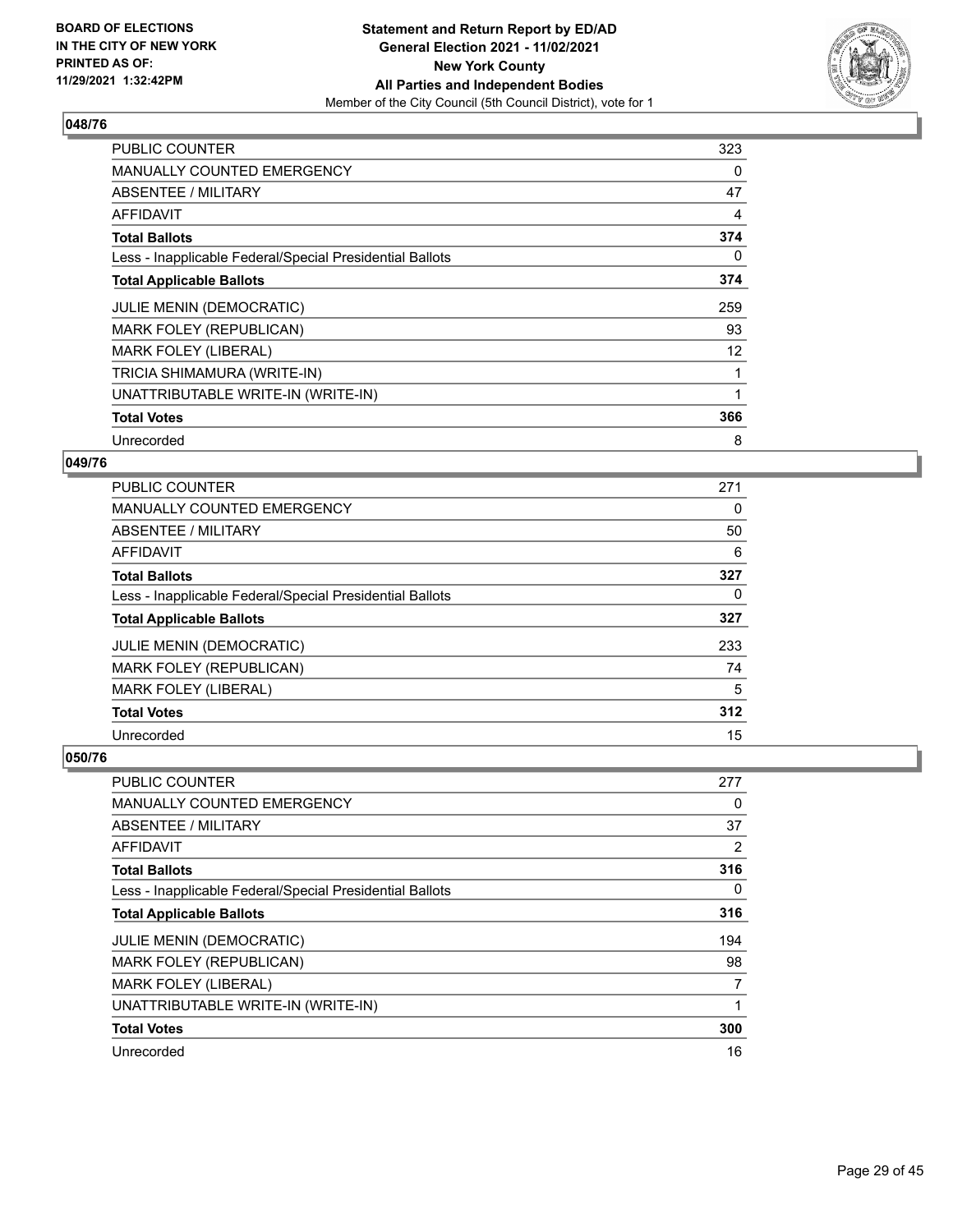

| <b>PUBLIC COUNTER</b>                                    | 332      |
|----------------------------------------------------------|----------|
| <b>MANUALLY COUNTED EMERGENCY</b>                        | 0        |
| ABSENTEE / MILITARY                                      | 56       |
| <b>AFFIDAVIT</b>                                         | 6        |
| <b>Total Ballots</b>                                     | 394      |
| Less - Inapplicable Federal/Special Presidential Ballots | $\Omega$ |
| <b>Total Applicable Ballots</b>                          | 394      |
| <b>JULIE MENIN (DEMOCRATIC)</b>                          | 296      |
| MARK FOLEY (REPUBLICAN)                                  | 87       |
| <b>MARK FOLEY (LIBERAL)</b>                              | 2        |
| <b>Total Votes</b>                                       | 385      |
| Unrecorded                                               | 9        |

#### **052/76**

| <b>PUBLIC COUNTER</b>                                    | 288 |
|----------------------------------------------------------|-----|
| MANUALLY COUNTED EMERGENCY                               | 0   |
| ABSENTEE / MILITARY                                      | 26  |
| <b>AFFIDAVIT</b>                                         | 2   |
| <b>Total Ballots</b>                                     | 316 |
| Less - Inapplicable Federal/Special Presidential Ballots | 0   |
| <b>Total Applicable Ballots</b>                          | 316 |
| <b>JULIE MENIN (DEMOCRATIC)</b>                          | 221 |
| MARK FOLEY (REPUBLICAN)                                  | 80  |
| <b>MARK FOLEY (LIBERAL)</b>                              | 3   |
| REBECCA LAMONTE (WRITE-IN)                               | 1   |
| REBECCA SEAWRIGHT (WRITE-IN)                             | 2   |
| <b>Total Votes</b>                                       | 307 |
| Unrecorded                                               | 9   |

| <b>PUBLIC COUNTER</b>                                    | 235 |
|----------------------------------------------------------|-----|
| MANUALLY COUNTED EMERGENCY                               | 0   |
| ABSENTEE / MILITARY                                      | 17  |
| AFFIDAVIT                                                | 6   |
| <b>Total Ballots</b>                                     | 258 |
| Less - Inapplicable Federal/Special Presidential Ballots | 0   |
| <b>Total Applicable Ballots</b>                          | 258 |
| <b>JULIE MENIN (DEMOCRATIC)</b>                          | 197 |
| MARK FOLEY (REPUBLICAN)                                  | 47  |
| <b>MARK FOLEY (LIBERAL)</b>                              | 4   |
| TRICIA SHIMAMURA (WRITE-IN)                              | 1   |
| <b>Total Votes</b>                                       | 249 |
| Unrecorded                                               | 9   |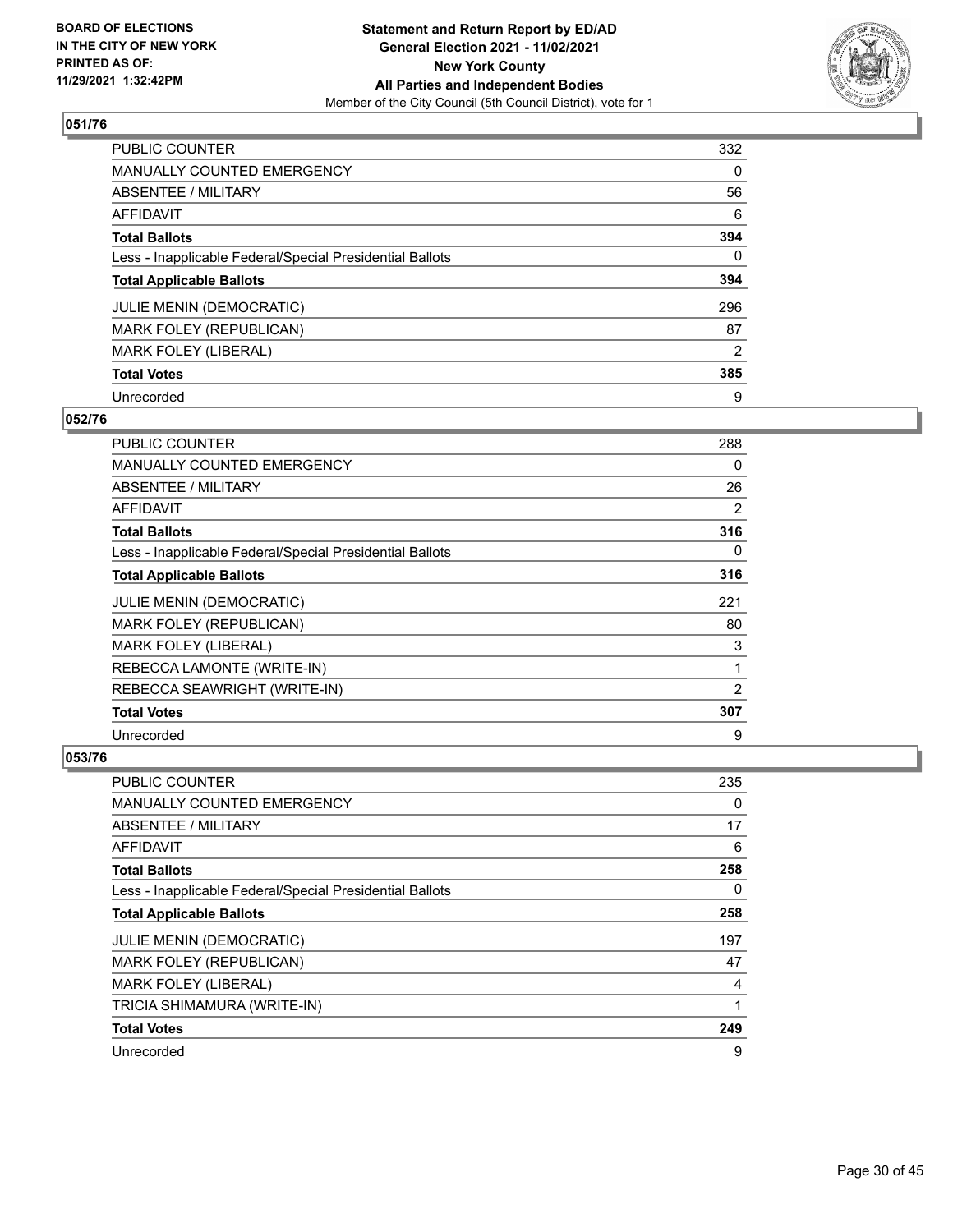

| <b>PUBLIC COUNTER</b>                                    | 298 |
|----------------------------------------------------------|-----|
| <b>MANUALLY COUNTED EMERGENCY</b>                        | 0   |
| ABSENTEE / MILITARY                                      | 55  |
| AFFIDAVIT                                                | 0   |
| <b>Total Ballots</b>                                     | 353 |
| Less - Inapplicable Federal/Special Presidential Ballots | 0   |
| <b>Total Applicable Ballots</b>                          | 353 |
| <b>JULIE MENIN (DEMOCRATIC)</b>                          | 271 |
| MARK FOLEY (REPUBLICAN)                                  | 59  |
| <b>MARK FOLEY (LIBERAL)</b>                              | 4   |
| <b>GEORGE K. HART (WRITE-IN)</b>                         | 1   |
| <b>Total Votes</b>                                       | 335 |
| Unrecorded                                               | 18  |

#### **055/76**

| PUBLIC COUNTER                                           | 311      |
|----------------------------------------------------------|----------|
| <b>MANUALLY COUNTED EMERGENCY</b>                        | $\Omega$ |
| ABSENTEE / MILITARY                                      | 15       |
| AFFIDAVIT                                                | 5        |
| <b>Total Ballots</b>                                     | 331      |
| Less - Inapplicable Federal/Special Presidential Ballots | 0        |
| <b>Total Applicable Ballots</b>                          | 331      |
| <b>JULIE MENIN (DEMOCRATIC)</b>                          | 234      |
| MARK FOLEY (REPUBLICAN)                                  | 80       |
| MARK FOLEY (LIBERAL)                                     | 5        |
| DANIEL GELFAND (WRITE-IN)                                | 1        |
| <b>Total Votes</b>                                       | 320      |
| Unrecorded                                               | 11       |

| <b>PUBLIC COUNTER</b>                                    | 188 |
|----------------------------------------------------------|-----|
| <b>MANUALLY COUNTED EMERGENCY</b>                        | 0   |
| ABSENTEE / MILITARY                                      | 25  |
| AFFIDAVIT                                                | 5   |
| <b>Total Ballots</b>                                     | 218 |
| Less - Inapplicable Federal/Special Presidential Ballots | 0   |
| <b>Total Applicable Ballots</b>                          | 218 |
| <b>JULIE MENIN (DEMOCRATIC)</b>                          | 156 |
| MARK FOLEY (REPUBLICAN)                                  | 52  |
| <b>MARK FOLEY (LIBERAL)</b>                              | 1   |
| <b>Total Votes</b>                                       | 209 |
| Unrecorded                                               | 9   |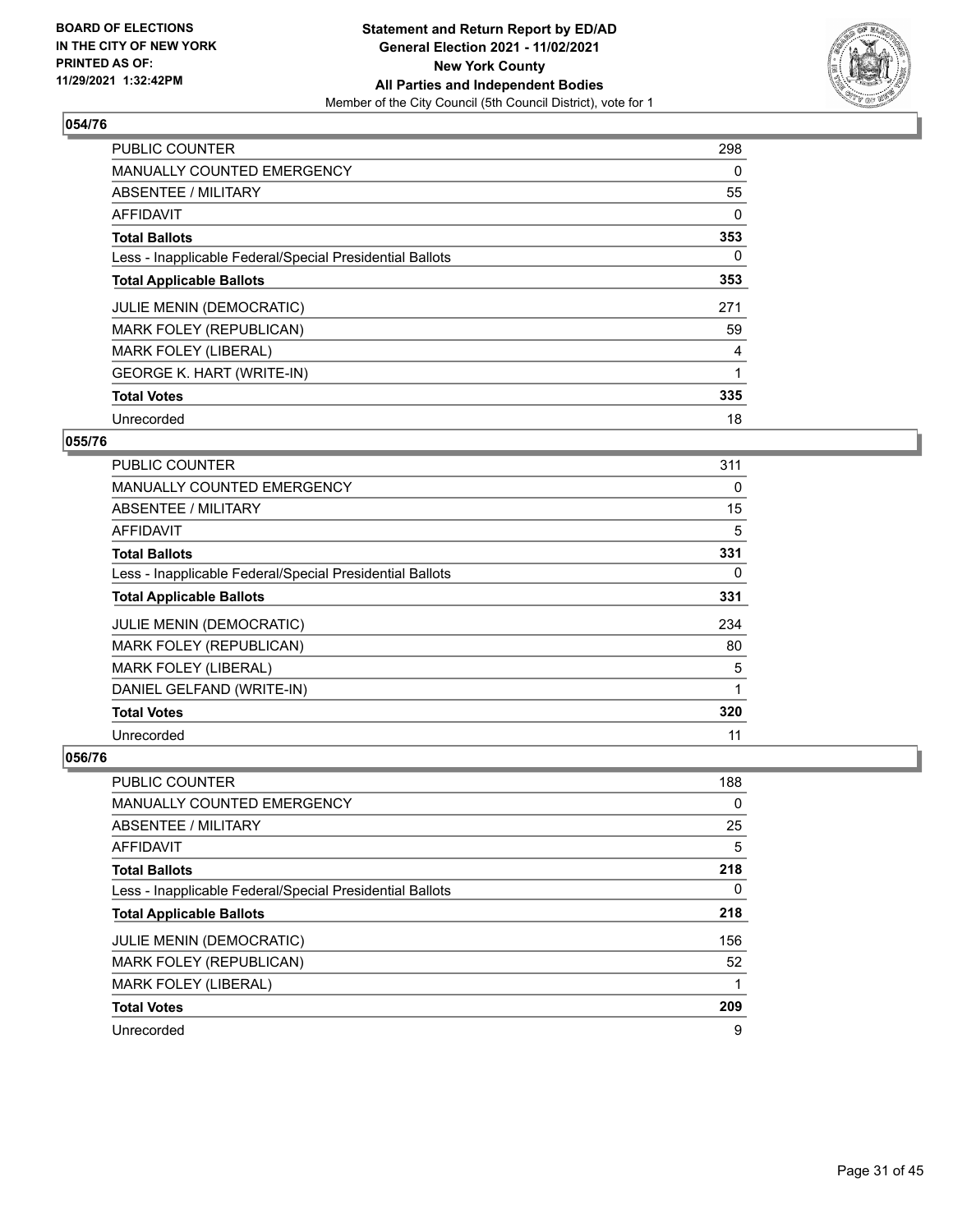

| <b>PUBLIC COUNTER</b>                                    | 340      |
|----------------------------------------------------------|----------|
| <b>MANUALLY COUNTED EMERGENCY</b>                        | 0        |
| ABSENTEE / MILITARY                                      | 68       |
| <b>AFFIDAVIT</b>                                         |          |
| <b>Total Ballots</b>                                     | 409      |
| Less - Inapplicable Federal/Special Presidential Ballots | $\Omega$ |
| <b>Total Applicable Ballots</b>                          | 409      |
| <b>JULIE MENIN (DEMOCRATIC)</b>                          | 314      |
| <b>MARK FOLEY (REPUBLICAN)</b>                           | 81       |
| <b>MARK FOLEY (LIBERAL)</b>                              | 8        |
| <b>Total Votes</b>                                       | 403      |
| Unrecorded                                               | 6        |

#### **058/76**

| PUBLIC COUNTER                                           | 290      |
|----------------------------------------------------------|----------|
| <b>MANUALLY COUNTED EMERGENCY</b>                        | 0        |
| ABSENTEE / MILITARY                                      | 92       |
| <b>AFFIDAVIT</b>                                         |          |
| <b>Total Ballots</b>                                     | 383      |
| Less - Inapplicable Federal/Special Presidential Ballots | $\Omega$ |
| <b>Total Applicable Ballots</b>                          | 383      |
| <b>JULIE MENIN (DEMOCRATIC)</b>                          | 276      |
| MARK FOLEY (REPUBLICAN)                                  | 95       |
| <b>MARK FOLEY (LIBERAL)</b>                              | 3        |
| MORRIE I. KLEINBART (WRITE-IN)                           |          |
| <b>Total Votes</b>                                       | 375      |
| Unrecorded                                               | 8        |

| <b>PUBLIC COUNTER</b>                                    | 269 |
|----------------------------------------------------------|-----|
| <b>MANUALLY COUNTED EMERGENCY</b>                        | 0   |
| ABSENTEE / MILITARY                                      | 72  |
| AFFIDAVIT                                                | 2   |
| <b>Total Ballots</b>                                     | 343 |
| Less - Inapplicable Federal/Special Presidential Ballots | 0   |
| <b>Total Applicable Ballots</b>                          | 343 |
| <b>JULIE MENIN (DEMOCRATIC)</b>                          | 258 |
| <b>MARK FOLEY (REPUBLICAN)</b>                           | 77  |
| <b>MARK FOLEY (LIBERAL)</b>                              | 0   |
| <b>Total Votes</b>                                       | 335 |
| Unrecorded                                               | 8   |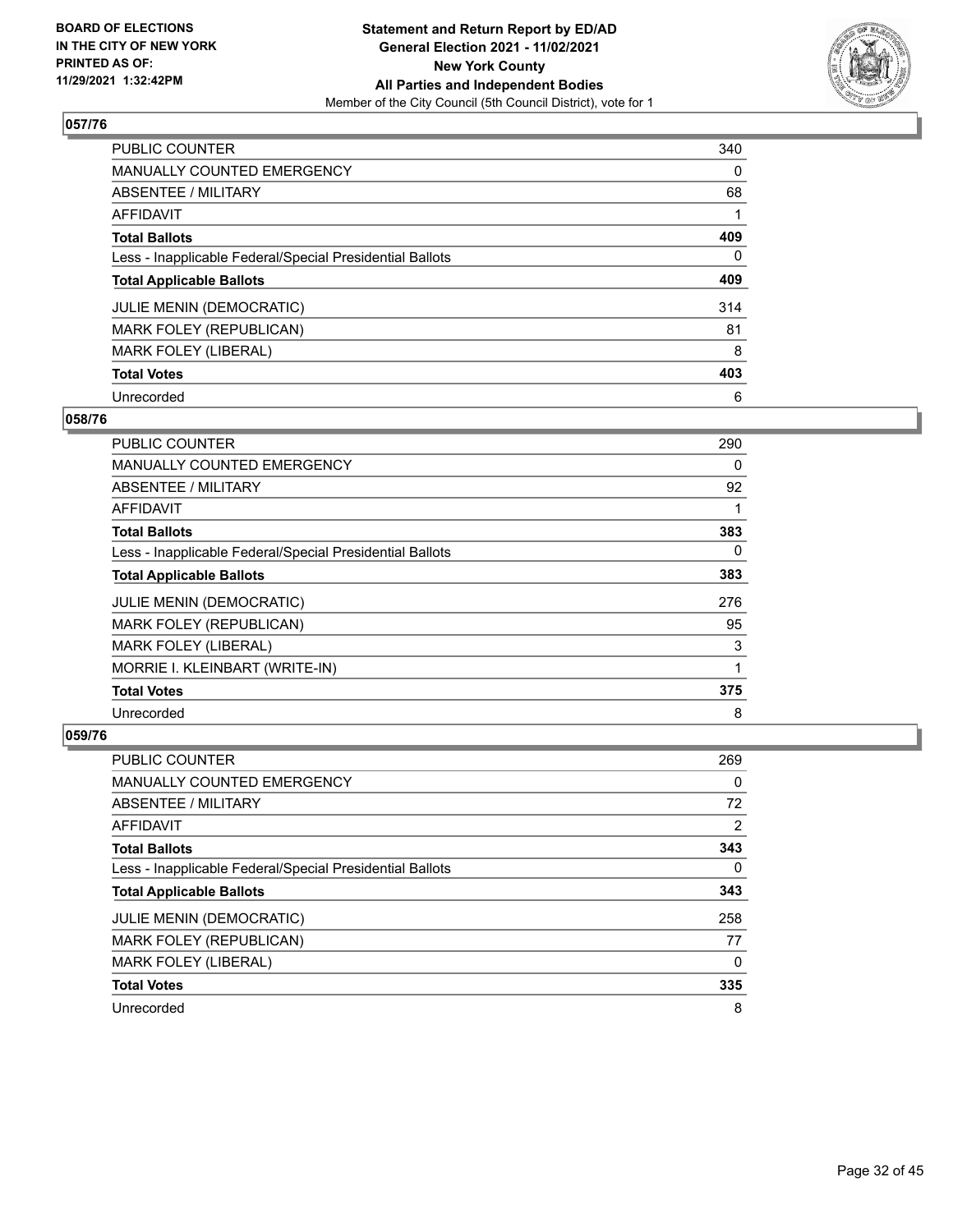

| <b>PUBLIC COUNTER</b>                                    | 244            |
|----------------------------------------------------------|----------------|
| <b>MANUALLY COUNTED EMERGENCY</b>                        | 0              |
| ABSENTEE / MILITARY                                      | 31             |
| <b>AFFIDAVIT</b>                                         |                |
| <b>Total Ballots</b>                                     | 276            |
| Less - Inapplicable Federal/Special Presidential Ballots | 0              |
| <b>Total Applicable Ballots</b>                          | 276            |
| <b>JULIE MENIN (DEMOCRATIC)</b>                          | 216            |
| MARK FOLEY (REPUBLICAN)                                  | 51             |
| <b>MARK FOLEY (LIBERAL)</b>                              | 3              |
| KIM MOSCARITOLO (WRITE-IN)                               | 1              |
| REBECCA LAMORTE (WRITE-IN)                               | 3              |
| <b>Total Votes</b>                                       | 274            |
| Unrecorded                                               | $\overline{2}$ |

#### **061/76**

| <b>PUBLIC COUNTER</b>                                    | 224      |
|----------------------------------------------------------|----------|
| MANUALLY COUNTED EMERGENCY                               | $\Omega$ |
| ABSENTEE / MILITARY                                      | 32       |
| AFFIDAVIT                                                | 4        |
| <b>Total Ballots</b>                                     | 260      |
| Less - Inapplicable Federal/Special Presidential Ballots | $\Omega$ |
| <b>Total Applicable Ballots</b>                          | 260      |
| <b>JULIE MENIN (DEMOCRATIC)</b>                          | 192      |
| MARK FOLEY (REPUBLICAN)                                  | 51       |
| <b>MARK FOLEY (LIBERAL)</b>                              | 8        |
| REBECCA LAMORTE (WRITE-IN)                               | 2        |
| <b>Total Votes</b>                                       | 253      |
| Unrecorded                                               | 7        |

| PUBLIC COUNTER                                           | 308      |
|----------------------------------------------------------|----------|
| <b>MANUALLY COUNTED EMERGENCY</b>                        | $\Omega$ |
| ABSENTEE / MILITARY                                      | 66       |
| AFFIDAVIT                                                | 6        |
| <b>Total Ballots</b>                                     | 380      |
| Less - Inapplicable Federal/Special Presidential Ballots | 0        |
| <b>Total Applicable Ballots</b>                          | 380      |
| <b>JULIE MENIN (DEMOCRATIC)</b>                          | 264      |
| MARK FOLEY (REPUBLICAN)                                  | 95       |
| <b>MARK FOLEY (LIBERAL)</b>                              | 7        |
| UNATTRIBUTABLE WRITE-IN (WRITE-IN)                       | 2        |
| <b>Total Votes</b>                                       | 368      |
| Unrecorded                                               | 12       |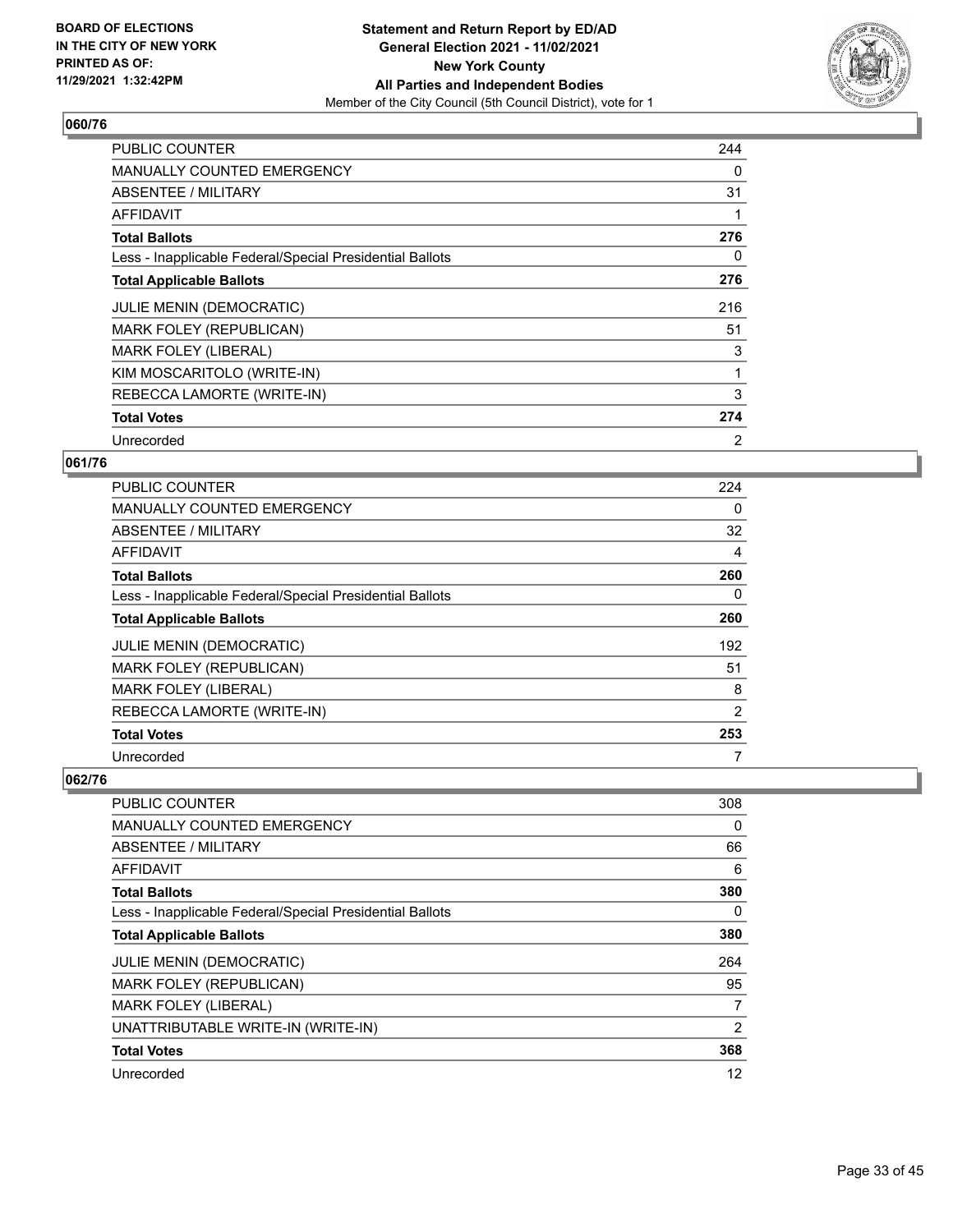

| PUBLIC COUNTER                                           | 207 |
|----------------------------------------------------------|-----|
| <b>MANUALLY COUNTED EMERGENCY</b>                        | 0   |
| ABSENTEE / MILITARY                                      | 52  |
| AFFIDAVIT                                                |     |
| <b>Total Ballots</b>                                     | 260 |
| Less - Inapplicable Federal/Special Presidential Ballots | 0   |
| <b>Total Applicable Ballots</b>                          | 260 |
| <b>JULIE MENIN (DEMOCRATIC)</b>                          | 187 |
| MARK FOLEY (REPUBLICAN)                                  | 63  |
| <b>MARK FOLEY (LIBERAL)</b>                              | 5   |
| <b>Total Votes</b>                                       | 255 |
| Unrecorded                                               | 5   |

#### **064/76**

| <b>PUBLIC COUNTER</b>                                    | 243 |
|----------------------------------------------------------|-----|
| <b>MANUALLY COUNTED EMERGENCY</b>                        | 0   |
| ABSENTEE / MILITARY                                      | 58  |
| <b>AFFIDAVIT</b>                                         | 3   |
| <b>Total Ballots</b>                                     | 304 |
| Less - Inapplicable Federal/Special Presidential Ballots | 0   |
| <b>Total Applicable Ballots</b>                          | 304 |
| <b>JULIE MENIN (DEMOCRATIC)</b>                          | 228 |
| MARK FOLEY (REPUBLICAN)                                  | 66  |
| <b>MARK FOLEY (LIBERAL)</b>                              | 3   |
| <b>Total Votes</b>                                       | 297 |
| Unrecorded                                               |     |

| <b>PUBLIC COUNTER</b>                                    | 346            |
|----------------------------------------------------------|----------------|
| MANUALLY COUNTED EMERGENCY                               | 0              |
| ABSENTEE / MILITARY                                      | 58             |
| AFFIDAVIT                                                |                |
| <b>Total Ballots</b>                                     | 405            |
| Less - Inapplicable Federal/Special Presidential Ballots | $\Omega$       |
| <b>Total Applicable Ballots</b>                          | 405            |
| <b>JULIE MENIN (DEMOCRATIC)</b>                          | 290            |
| MARK FOLEY (REPUBLICAN)                                  | 96             |
| <b>MARK FOLEY (LIBERAL)</b>                              | $\overline{4}$ |
| <b>Total Votes</b>                                       | 390            |
| Unrecorded                                               | 15             |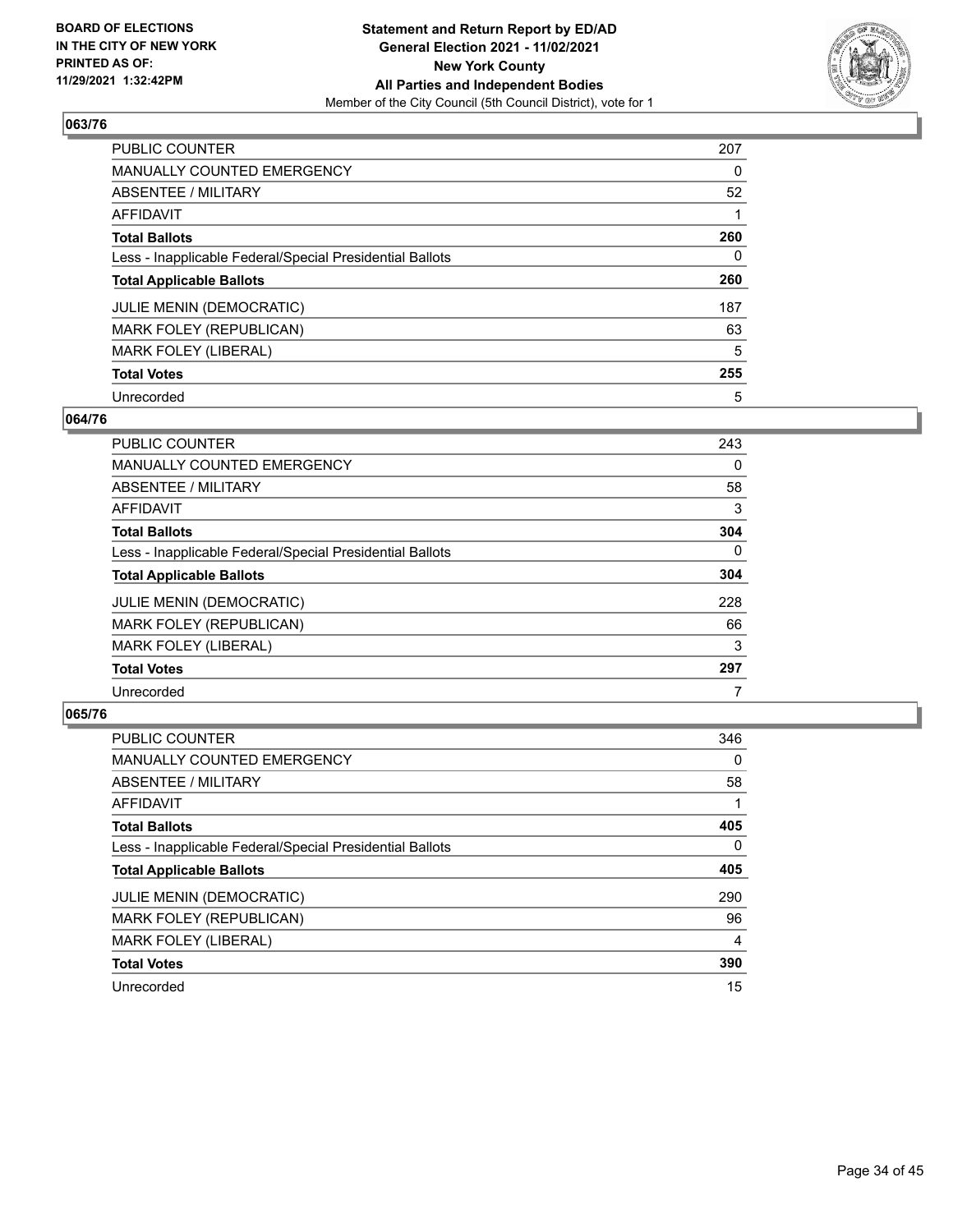

| <b>PUBLIC COUNTER</b>                                    | 205 |
|----------------------------------------------------------|-----|
| <b>MANUALLY COUNTED EMERGENCY</b>                        | 0   |
| ABSENTEE / MILITARY                                      | 52  |
| <b>AFFIDAVIT</b>                                         | 11  |
| <b>Total Ballots</b>                                     | 268 |
| Less - Inapplicable Federal/Special Presidential Ballots | 0   |
| <b>Total Applicable Ballots</b>                          | 268 |
| <b>JULIE MENIN (DEMOCRATIC)</b>                          | 184 |
| <b>MARK FOLEY (REPUBLICAN)</b>                           | 65  |
| <b>MARK FOLEY (LIBERAL)</b>                              | 0   |
| HONG ZHOU (WRITE-IN)                                     | 1   |
| <b>Total Votes</b>                                       | 250 |
| Unrecorded                                               | 18  |

#### **067/76**

| <b>PUBLIC COUNTER</b>                                    | 326 |
|----------------------------------------------------------|-----|
| <b>MANUALLY COUNTED EMERGENCY</b>                        | 0   |
| ABSENTEE / MILITARY                                      | 48  |
| <b>AFFIDAVIT</b>                                         | 4   |
| <b>Total Ballots</b>                                     | 378 |
| Less - Inapplicable Federal/Special Presidential Ballots | 0   |
| <b>Total Applicable Ballots</b>                          | 378 |
| <b>JULIE MENIN (DEMOCRATIC)</b>                          | 289 |
| MARK FOLEY (REPUBLICAN)                                  | 76  |
| MARK FOLEY (LIBERAL)                                     | 2   |
| <b>Total Votes</b>                                       | 367 |
| Unrecorded                                               | 11  |

| <b>PUBLIC COUNTER</b>                                    | 301          |
|----------------------------------------------------------|--------------|
| MANUALLY COUNTED EMERGENCY                               | 0            |
| ABSENTEE / MILITARY                                      | 49           |
| AFFIDAVIT                                                | 0            |
| <b>Total Ballots</b>                                     | 350          |
| Less - Inapplicable Federal/Special Presidential Ballots | 0            |
| <b>Total Applicable Ballots</b>                          | 350          |
| JULIE MENIN (DEMOCRATIC)                                 | 263          |
| MARK FOLEY (REPUBLICAN)                                  | 75           |
| <b>MARK FOLEY (LIBERAL)</b>                              | 5            |
| CHRISTOPHER REGAN (WRITE-IN)                             | 1            |
| KAREN VANINGEN (WRITE-IN)                                | $\mathbf{1}$ |
| <b>Total Votes</b>                                       | 345          |
| Unrecorded                                               | 5            |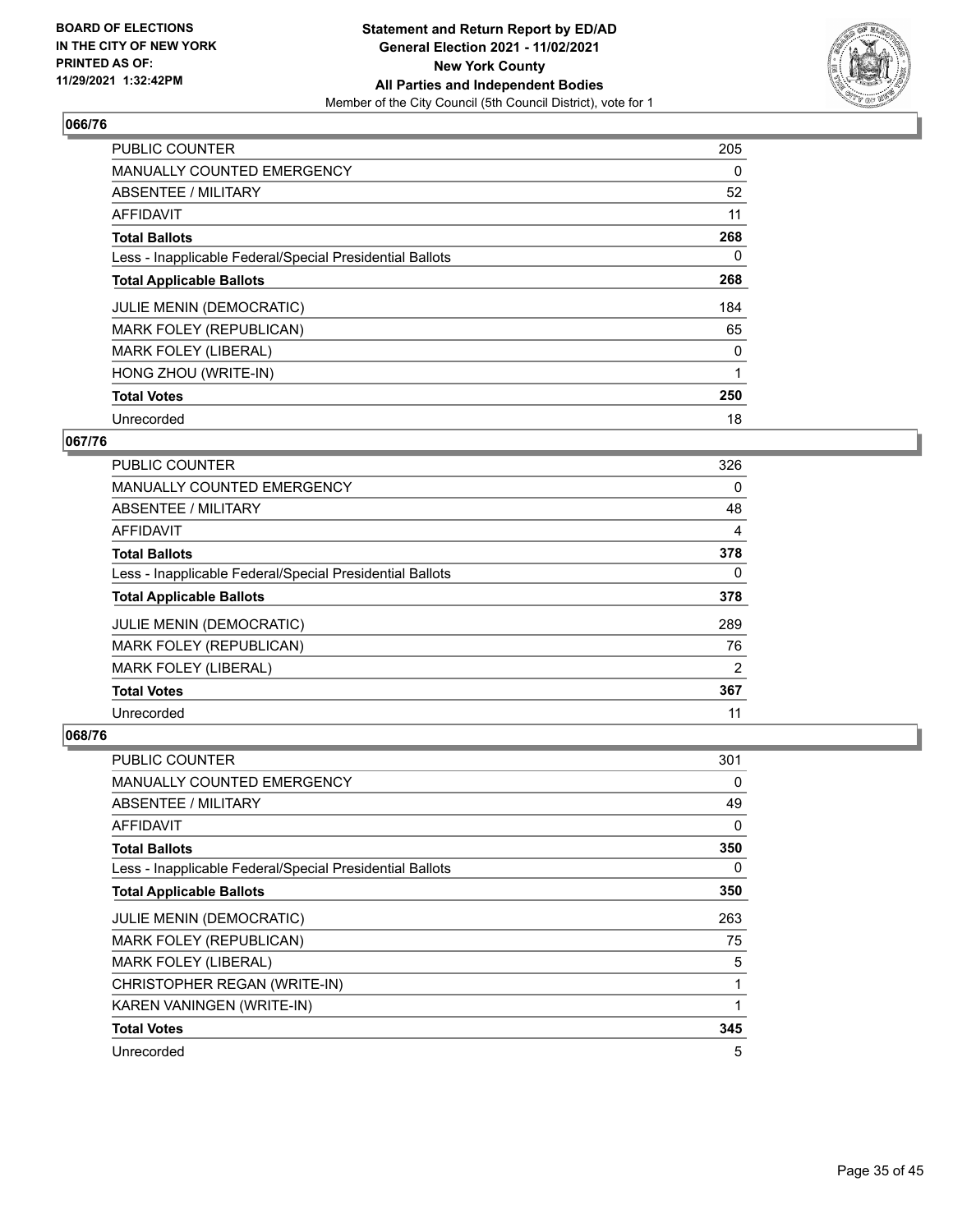

| <b>PUBLIC COUNTER</b>                                    | 343      |
|----------------------------------------------------------|----------|
| <b>MANUALLY COUNTED EMERGENCY</b>                        | $\Omega$ |
| ABSENTEE / MILITARY                                      | 63       |
| AFFIDAVIT                                                |          |
| <b>Total Ballots</b>                                     | 407      |
| Less - Inapplicable Federal/Special Presidential Ballots | 0        |
| <b>Total Applicable Ballots</b>                          | 407      |
| <b>JULIE MENIN (DEMOCRATIC)</b>                          | 310      |
| <b>MARK FOLEY (REPUBLICAN)</b>                           | 76       |
| <b>MARK FOLEY (LIBERAL)</b>                              | 8        |
| <b>Total Votes</b>                                       | 394      |
| Unrecorded                                               | 13       |

#### **070/76**

| <b>PUBLIC COUNTER</b>                                    | 220            |
|----------------------------------------------------------|----------------|
| <b>MANUALLY COUNTED EMERGENCY</b>                        | 0              |
| <b>ABSENTEE / MILITARY</b>                               | 69             |
| <b>AFFIDAVIT</b>                                         | 3              |
| <b>Total Ballots</b>                                     | 292            |
| Less - Inapplicable Federal/Special Presidential Ballots | 0              |
| <b>Total Applicable Ballots</b>                          | 292            |
| <b>JULIE MENIN (DEMOCRATIC)</b>                          | 217            |
| <b>MARK FOLEY (REPUBLICAN)</b>                           | 56             |
| <b>MARK FOLEY (LIBERAL)</b>                              | 2              |
| ALEXANDRIA ORASIO-CORTEZ (WRITE-IN)                      | 1              |
| KIM MOSCARITOLO (WRITE-IN)                               |                |
| R.J. BARRETT (WRITE-IN)                                  | 1              |
| REBECCA LAMORTE (WRITE-IN)                               | 1              |
| TRICIA SHIMAMURA (WRITE-IN)                              | $\overline{2}$ |
| <b>Total Votes</b>                                       | 281            |
| Unrecorded                                               | 11             |

| <b>PUBLIC COUNTER</b>                                    | 280 |
|----------------------------------------------------------|-----|
| <b>MANUALLY COUNTED EMERGENCY</b>                        | 0   |
| ABSENTEE / MILITARY                                      | 61  |
| AFFIDAVIT                                                | 5   |
| <b>Total Ballots</b>                                     | 346 |
| Less - Inapplicable Federal/Special Presidential Ballots | 0   |
| <b>Total Applicable Ballots</b>                          | 346 |
| <b>JULIE MENIN (DEMOCRATIC)</b>                          | 235 |
| <b>MARK FOLEY (REPUBLICAN)</b>                           | 94  |
| MARK FOLEY (LIBERAL)                                     | 3   |
| <b>Total Votes</b>                                       | 332 |
| Unrecorded                                               | 14  |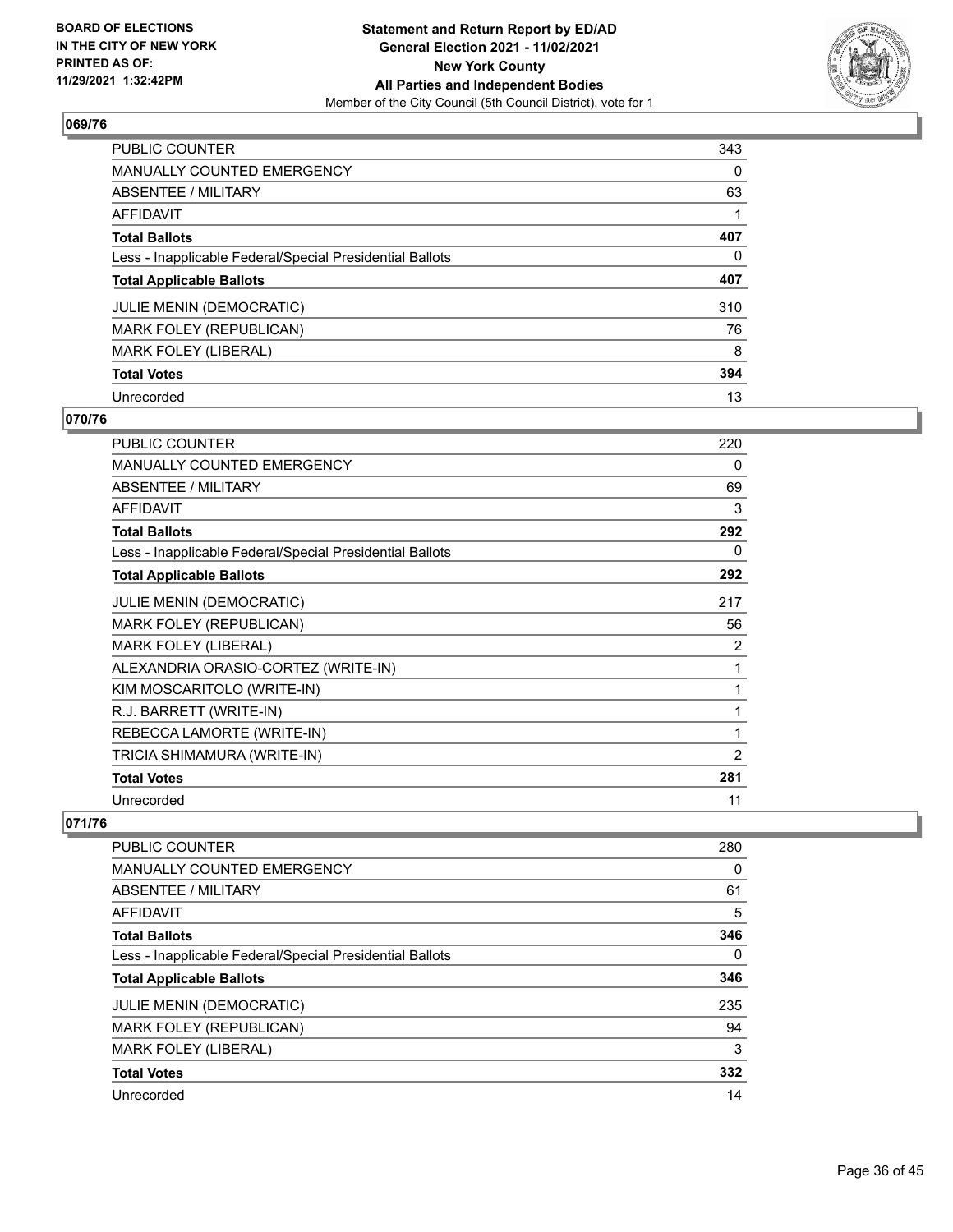

| <b>PUBLIC COUNTER</b>                                    | 378            |
|----------------------------------------------------------|----------------|
| <b>MANUALLY COUNTED EMERGENCY</b>                        | 0              |
| <b>ABSENTEE / MILITARY</b>                               | 43             |
| AFFIDAVIT                                                | 4              |
| <b>Total Ballots</b>                                     | 425            |
| Less - Inapplicable Federal/Special Presidential Ballots | 0              |
| <b>Total Applicable Ballots</b>                          | 425            |
| JULIE MENIN (DEMOCRATIC)                                 | 307            |
| MARK FOLEY (REPUBLICAN)                                  | 96             |
| <b>MARK FOLEY (LIBERAL)</b>                              | $\overline{7}$ |
| ANNA KOCHIN (WRITE-IN)                                   | 1              |
| REBECCA LAMORTE (WRITE-IN)                               |                |
| <b>Total Votes</b>                                       | 412            |
| Unrecorded                                               | 13             |

#### **073/76**

| PUBLIC COUNTER                                           | 184      |
|----------------------------------------------------------|----------|
| <b>MANUALLY COUNTED EMERGENCY</b>                        | $\Omega$ |
| ABSENTEE / MILITARY                                      | 28       |
| <b>AFFIDAVIT</b>                                         | 4        |
| <b>Total Ballots</b>                                     | 216      |
| Less - Inapplicable Federal/Special Presidential Ballots | $\Omega$ |
| <b>Total Applicable Ballots</b>                          | 216      |
| <b>JULIE MENIN (DEMOCRATIC)</b>                          | 158      |
| MARK FOLEY (REPUBLICAN)                                  | 44       |
| <b>MARK FOLEY (LIBERAL)</b>                              | 3        |
| REBECCA LAMORTE (WRITE-IN)                               |          |
| <b>Total Votes</b>                                       | 206      |
| Unrecorded                                               | 10       |

| PUBLIC COUNTER                                           | 259 |
|----------------------------------------------------------|-----|
| <b>MANUALLY COUNTED EMERGENCY</b>                        | 0   |
| ABSENTEE / MILITARY                                      | 38  |
| AFFIDAVIT                                                | 3   |
| <b>Total Ballots</b>                                     | 300 |
| Less - Inapplicable Federal/Special Presidential Ballots | 0   |
| <b>Total Applicable Ballots</b>                          | 300 |
| <b>JULIE MENIN (DEMOCRATIC)</b>                          | 227 |
| MARK FOLEY (REPUBLICAN)                                  | 59  |
| <b>MARK FOLEY (LIBERAL)</b>                              | 8   |
| KIM MOSCARITOLO (WRITE-IN)                               | 1   |
| <b>Total Votes</b>                                       | 295 |
| Unrecorded                                               | 5   |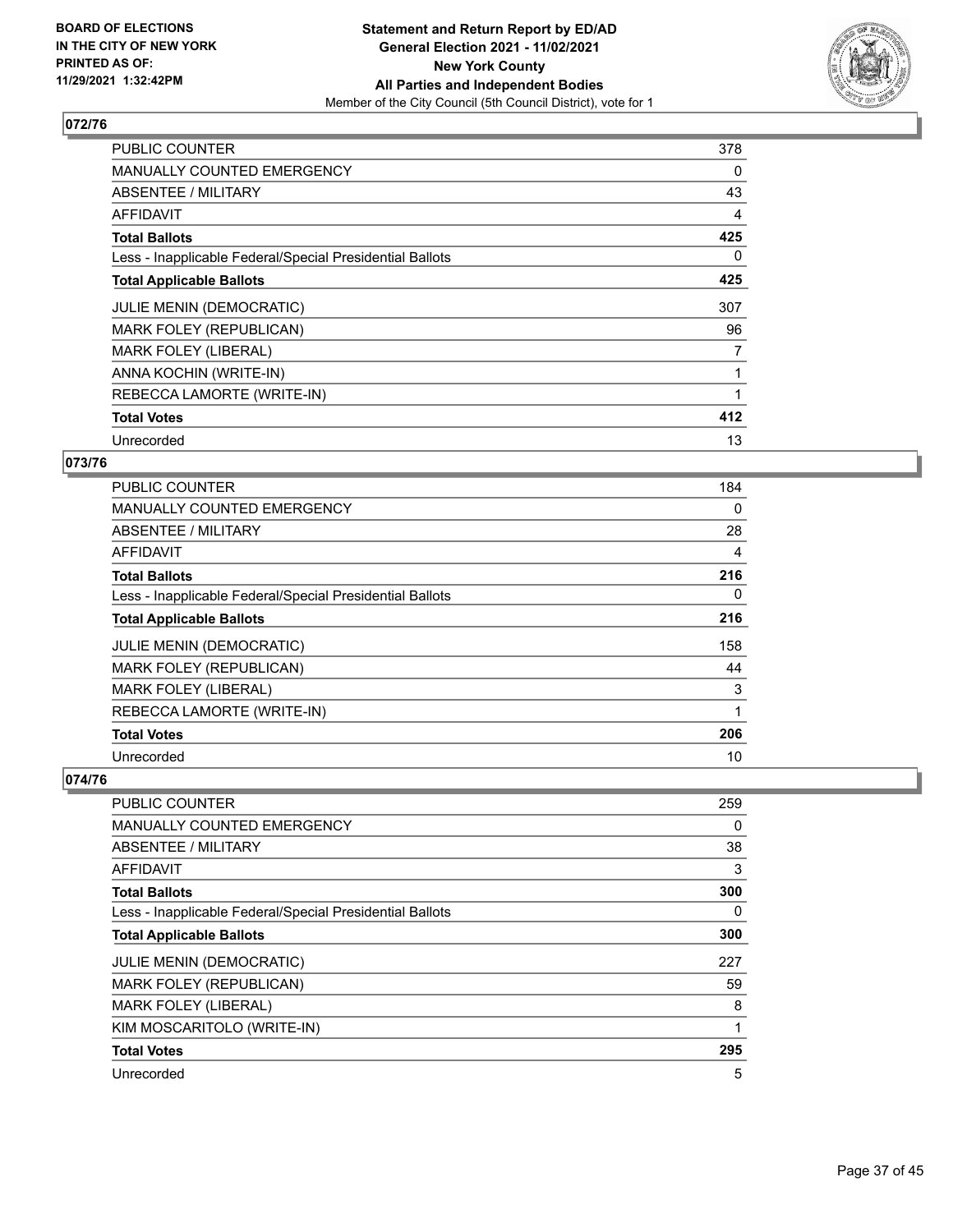

| PUBLIC COUNTER                                           | 372 |
|----------------------------------------------------------|-----|
| <b>MANUALLY COUNTED EMERGENCY</b>                        | 0   |
| ABSENTEE / MILITARY                                      | 33  |
| <b>AFFIDAVIT</b>                                         | 4   |
| <b>Total Ballots</b>                                     | 409 |
| Less - Inapplicable Federal/Special Presidential Ballots | 0   |
| <b>Total Applicable Ballots</b>                          | 409 |
| <b>JULIE MENIN (DEMOCRATIC)</b>                          | 301 |
| <b>MARK FOLEY (REPUBLICAN)</b>                           | 93  |
| <b>MARK FOLEY (LIBERAL)</b>                              | 2   |
| REBECCA LAMORTE (WRITE-IN)                               | 1   |
| <b>Total Votes</b>                                       | 397 |
| Unrecorded                                               | 12  |

#### **076/76**

| PUBLIC COUNTER                                           | 314 |
|----------------------------------------------------------|-----|
| <b>MANUALLY COUNTED EMERGENCY</b>                        | 0   |
| <b>ABSENTEE / MILITARY</b>                               | 32  |
| AFFIDAVIT                                                | 2   |
| <b>Total Ballots</b>                                     | 348 |
| Less - Inapplicable Federal/Special Presidential Ballots | 0   |
| <b>Total Applicable Ballots</b>                          | 348 |
| <b>JULIE MENIN (DEMOCRATIC)</b>                          | 279 |
| MARK FOLEY (REPUBLICAN)                                  | 56  |
| MARK FOLEY (LIBERAL)                                     | 4   |
| KIM MOSCARITOLO (WRITE-IN)                               | 1   |
| TRICIA SHIMAMURA (WRITE-IN)                              | 1   |
| <b>Total Votes</b>                                       | 341 |
| Unrecorded                                               | 7   |

| PUBLIC COUNTER                                           | 317 |
|----------------------------------------------------------|-----|
| MANUALLY COUNTED EMERGENCY                               | 0   |
| ABSENTEE / MILITARY                                      | 64  |
| AFFIDAVIT                                                |     |
| <b>Total Ballots</b>                                     | 382 |
| Less - Inapplicable Federal/Special Presidential Ballots | 0   |
| <b>Total Applicable Ballots</b>                          | 382 |
| <b>JULIE MENIN (DEMOCRATIC)</b>                          | 289 |
| <b>MARK FOLEY (REPUBLICAN)</b>                           | 79  |
| <b>MARK FOLEY (LIBERAL)</b>                              | 3   |
| UNATTRIBUTABLE WRITE-IN (WRITE-IN)                       |     |
| <b>Total Votes</b>                                       | 372 |
| Unrecorded                                               | 10  |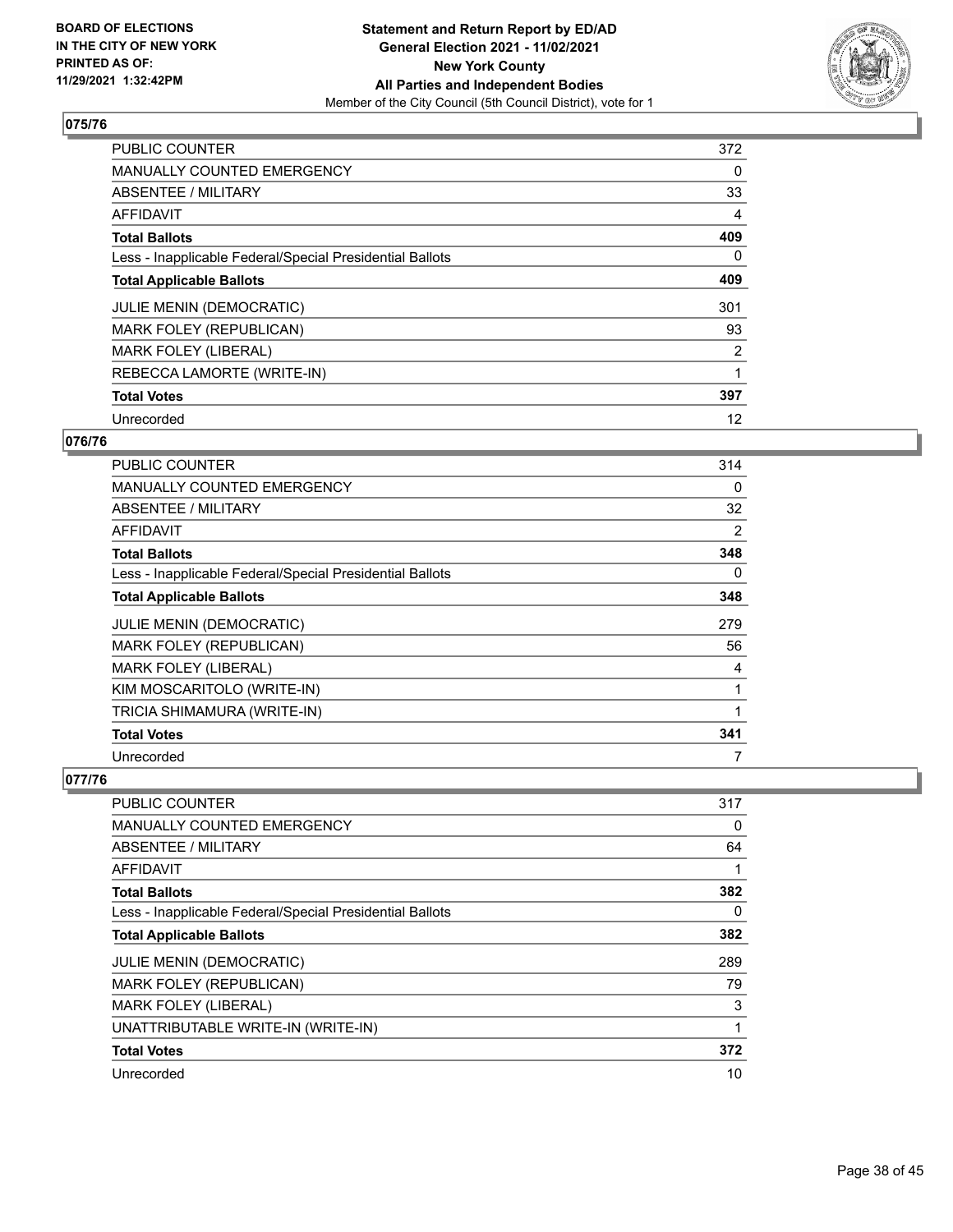

| PUBLIC COUNTER                                           | 264            |
|----------------------------------------------------------|----------------|
| MANUALLY COUNTED EMERGENCY                               | $\Omega$       |
| ABSENTEE / MILITARY                                      | 73             |
| AFFIDAVIT                                                | $\overline{2}$ |
| <b>Total Ballots</b>                                     | 339            |
| Less - Inapplicable Federal/Special Presidential Ballots | 0              |
| <b>Total Applicable Ballots</b>                          | 339            |
| <b>JULIE MENIN (DEMOCRATIC)</b>                          | 260            |
| MARK FOLEY (REPUBLICAN)                                  | 70             |
| <b>MARK FOLEY (LIBERAL)</b>                              |                |
| <b>Total Votes</b>                                       | 331            |
| Unrecorded                                               | 8              |

#### **079/76**

| PUBLIC COUNTER                                           | 271      |
|----------------------------------------------------------|----------|
| <b>MANUALLY COUNTED EMERGENCY</b>                        | 0        |
| ABSENTEE / MILITARY                                      | 47       |
| <b>AFFIDAVIT</b>                                         | 7        |
| <b>Total Ballots</b>                                     | 325      |
| Less - Inapplicable Federal/Special Presidential Ballots | $\Omega$ |
| <b>Total Applicable Ballots</b>                          | 325      |
| <b>JULIE MENIN (DEMOCRATIC)</b>                          | 256      |
| MARK FOLEY (REPUBLICAN)                                  | 50       |
| <b>MARK FOLEY (LIBERAL)</b>                              | 5        |
| KIM MOSCARITOLO (WRITE-IN)                               | 2        |
| <b>Total Votes</b>                                       | 313      |
| Unrecorded                                               | 12       |

| <b>PUBLIC COUNTER</b>                                    | 293      |
|----------------------------------------------------------|----------|
| MANUALLY COUNTED EMERGENCY                               | 0        |
| ABSENTEE / MILITARY                                      | 18       |
| AFFIDAVIT                                                | 2        |
| <b>Total Ballots</b>                                     | 313      |
| Less - Inapplicable Federal/Special Presidential Ballots | $\Omega$ |
| <b>Total Applicable Ballots</b>                          | 313      |
| <b>JULIE MENIN (DEMOCRATIC)</b>                          | 225      |
| MARK FOLEY (REPUBLICAN)                                  | 72       |
| <b>MARK FOLEY (LIBERAL)</b>                              | 1        |
| KIM MOSCARITOLO (WRITE-IN)                               | 1        |
| <b>Total Votes</b>                                       | 299      |
| Unrecorded                                               | 14       |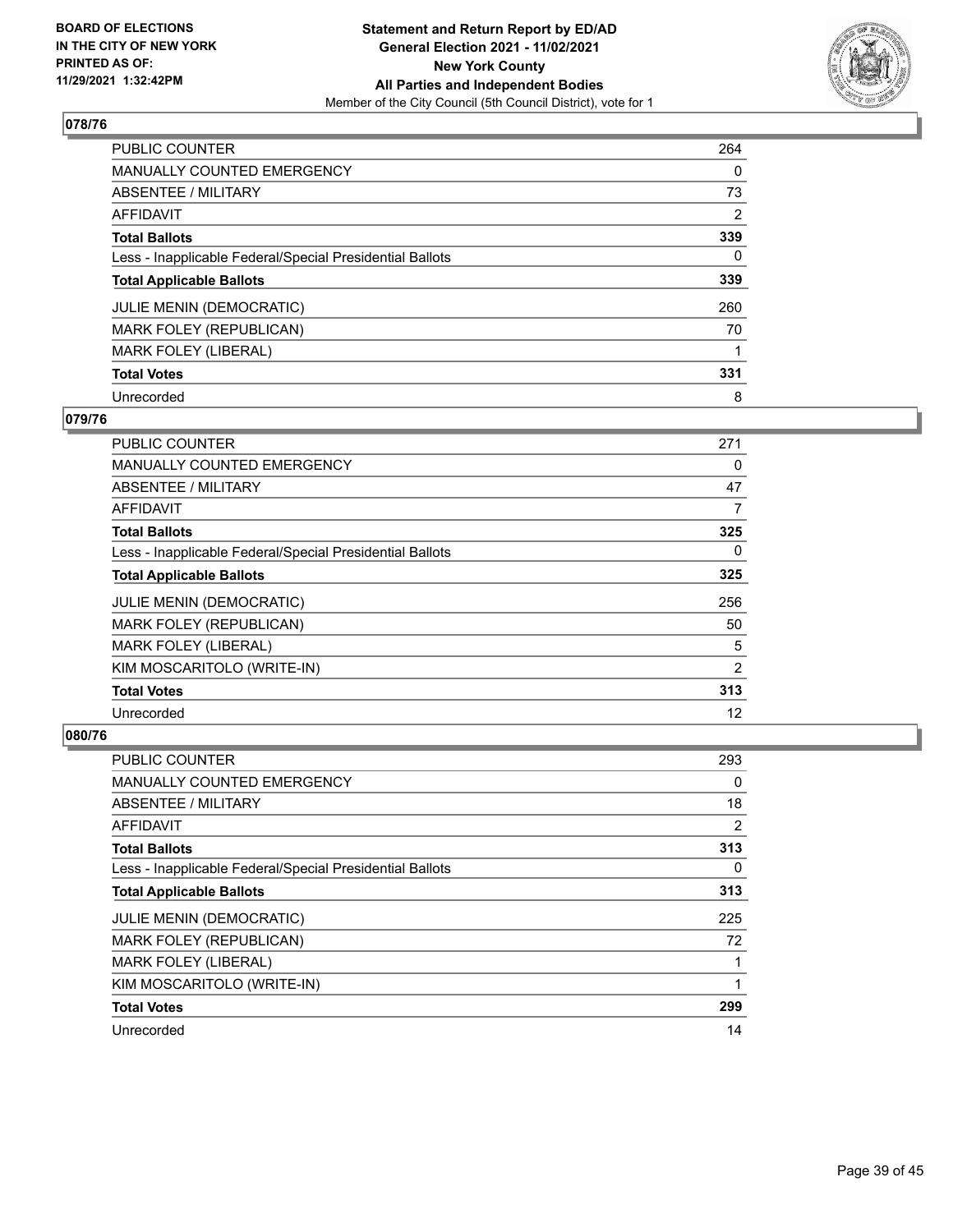

| <b>PUBLIC COUNTER</b>                                    | 197 |
|----------------------------------------------------------|-----|
| MANUALLY COUNTED EMERGENCY                               | 0   |
| ABSENTEE / MILITARY                                      | 15  |
| AFFIDAVIT                                                | 3   |
| <b>Total Ballots</b>                                     | 215 |
| Less - Inapplicable Federal/Special Presidential Ballots | 0   |
| <b>Total Applicable Ballots</b>                          | 215 |
| <b>JULIE MENIN (DEMOCRATIC)</b>                          | 162 |
| <b>MARK FOLEY (REPUBLICAN)</b>                           | 39  |
| <b>MARK FOLEY (LIBERAL)</b>                              | 3   |
| <b>Total Votes</b>                                       | 204 |
| Unrecorded                                               | 11  |

#### **082/76**

| <b>PUBLIC COUNTER</b>                                    | 199 |
|----------------------------------------------------------|-----|
| <b>MANUALLY COUNTED EMERGENCY</b>                        | 0   |
| ABSENTEE / MILITARY                                      | 23  |
| <b>AFFIDAVIT</b>                                         | 7   |
| <b>Total Ballots</b>                                     | 229 |
| Less - Inapplicable Federal/Special Presidential Ballots | 0   |
| <b>Total Applicable Ballots</b>                          | 229 |
| <b>JULIE MENIN (DEMOCRATIC)</b>                          | 192 |
| MARK FOLEY (REPUBLICAN)                                  | 29  |
| <b>MARK FOLEY (LIBERAL)</b>                              | 2   |
| ANIL THOMAS (WRITE-IN)                                   | 1   |
| KIM MOSCARITOLO (WRITE-IN)                               | 1   |
| <b>Total Votes</b>                                       | 225 |
| Unrecorded                                               | 4   |

| <b>PUBLIC COUNTER</b>                                    | 319            |
|----------------------------------------------------------|----------------|
| <b>MANUALLY COUNTED EMERGENCY</b>                        | 0              |
| ABSENTEE / MILITARY                                      | 40             |
| AFFIDAVIT                                                | $\overline{2}$ |
| <b>Total Ballots</b>                                     | 361            |
| Less - Inapplicable Federal/Special Presidential Ballots | 0              |
| <b>Total Applicable Ballots</b>                          | 361            |
| <b>JULIE MENIN (DEMOCRATIC)</b>                          | 281            |
| MARK FOLEY (REPUBLICAN)                                  | 52             |
| <b>MARK FOLEY (LIBERAL)</b>                              | 10             |
| CHRIS SOSA (WRITE-IN)                                    | 1              |
| <b>Total Votes</b>                                       | 344            |
| Unrecorded                                               | 17             |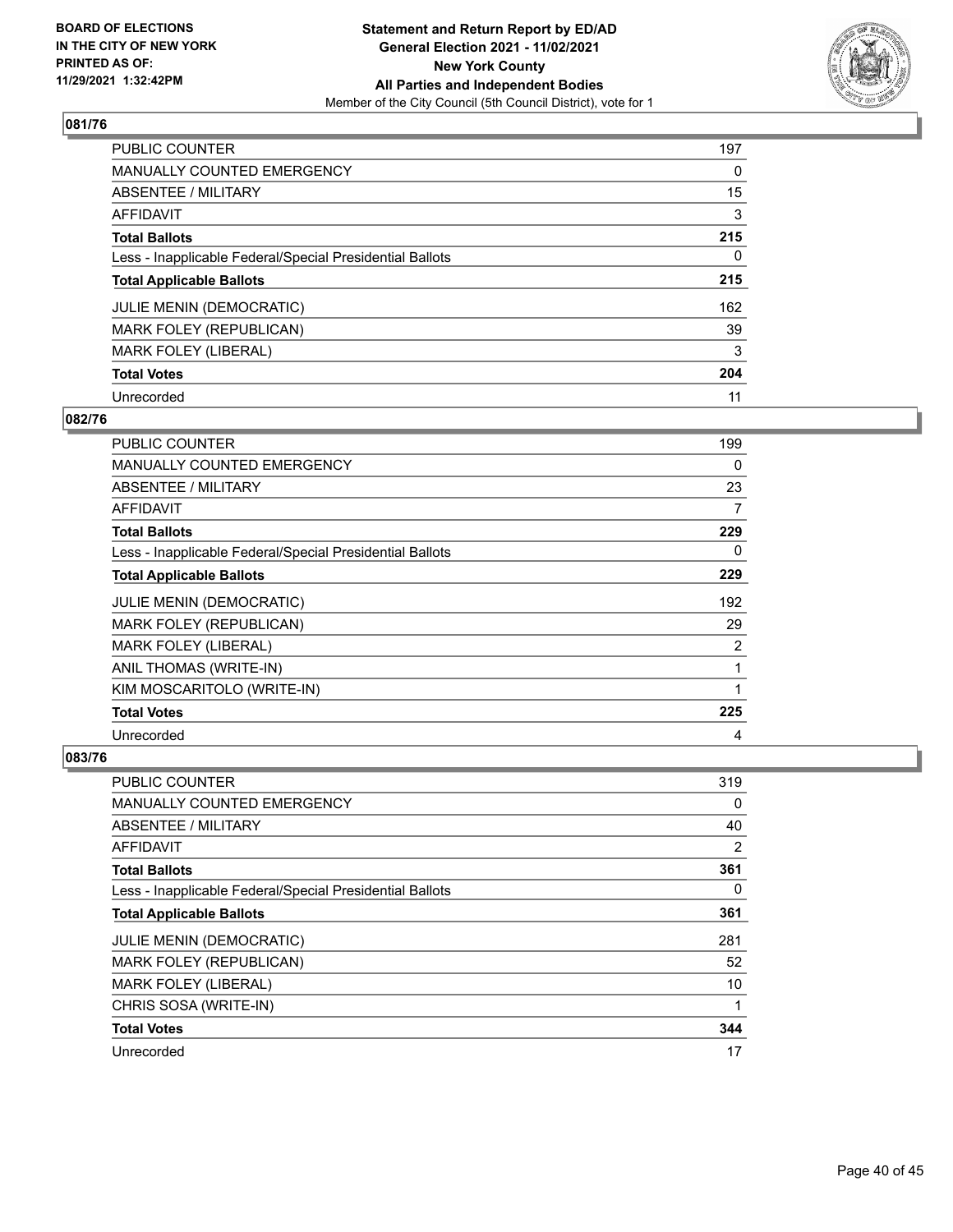

| PUBLIC COUNTER                                           | 271 |
|----------------------------------------------------------|-----|
| <b>MANUALLY COUNTED EMERGENCY</b>                        | 0   |
| ABSENTEE / MILITARY                                      | 26  |
| AFFIDAVIT                                                | 2   |
| <b>Total Ballots</b>                                     | 299 |
| Less - Inapplicable Federal/Special Presidential Ballots | 0   |
| <b>Total Applicable Ballots</b>                          | 299 |
| <b>JULIE MENIN (DEMOCRATIC)</b>                          | 229 |
| MARK FOLEY (REPUBLICAN)                                  | 53  |
| <b>MARK FOLEY (LIBERAL)</b>                              | 6   |
| <b>Total Votes</b>                                       | 288 |
| Unrecorded                                               | 11  |

#### **085/76**

| <b>PUBLIC COUNTER</b>                                    | 230            |
|----------------------------------------------------------|----------------|
| <b>MANUALLY COUNTED EMERGENCY</b>                        | $\Omega$       |
| ABSENTEE / MILITARY                                      | 12             |
| <b>AFFIDAVIT</b>                                         | $\overline{2}$ |
| <b>Total Ballots</b>                                     | 244            |
| Less - Inapplicable Federal/Special Presidential Ballots | $\Omega$       |
| <b>Total Applicable Ballots</b>                          | 244            |
| JULIE MENIN (DEMOCRATIC)                                 | 193            |
| MARK FOLEY (REPUBLICAN)                                  | 33             |
| <b>MARK FOLEY (LIBERAL)</b>                              | 3              |
| <b>Total Votes</b>                                       | 229            |
| Unrecorded                                               | 15             |

| <b>PUBLIC COUNTER</b>                                    | 208 |
|----------------------------------------------------------|-----|
| <b>MANUALLY COUNTED EMERGENCY</b>                        | 0   |
| ABSENTEE / MILITARY                                      | 15  |
| AFFIDAVIT                                                | 0   |
| <b>Total Ballots</b>                                     | 223 |
| Less - Inapplicable Federal/Special Presidential Ballots | 0   |
| <b>Total Applicable Ballots</b>                          | 223 |
| <b>JULIE MENIN (DEMOCRATIC)</b>                          | 157 |
| <b>MARK FOLEY (REPUBLICAN)</b>                           | 42  |
| <b>MARK FOLEY (LIBERAL)</b>                              | 5   |
| REBECCA LAMORTE (WRITE-IN)                               |     |
| TRAVIS SCOTT (WRITE-IN)                                  | 1   |
| <b>Total Votes</b>                                       | 206 |
| Unrecorded                                               | 17  |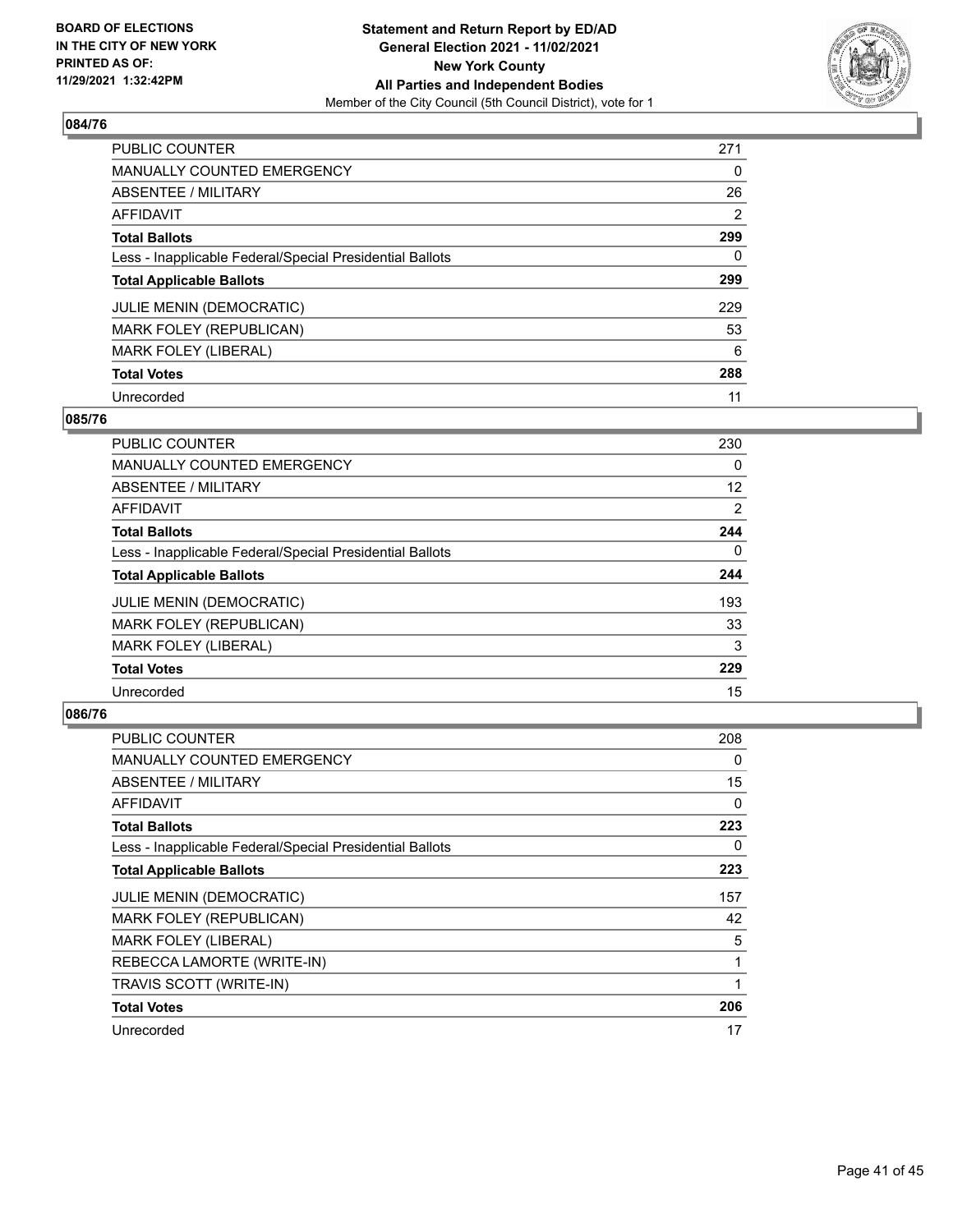

| <b>PUBLIC COUNTER</b>                                    | 59             |
|----------------------------------------------------------|----------------|
| <b>MANUALLY COUNTED EMERGENCY</b>                        | 0              |
| ABSENTEE / MILITARY                                      | $\overline{7}$ |
| <b>AFFIDAVIT</b>                                         |                |
| <b>Total Ballots</b>                                     | 67             |
| Less - Inapplicable Federal/Special Presidential Ballots | 0              |
| <b>Total Applicable Ballots</b>                          | 67             |
| <b>JULIE MENIN (DEMOCRATIC)</b>                          | 55             |
| MARK FOLEY (REPUBLICAN)                                  | 8              |
| <b>MARK FOLEY (LIBERAL)</b>                              |                |
| REBECCA LAMORTE (WRITE-IN)                               |                |
| <b>Total Votes</b>                                       | 65             |
| Unrecorded                                               | $\overline{2}$ |

#### **089/76**

| PUBLIC COUNTER                                           | 173 |
|----------------------------------------------------------|-----|
| <b>MANUALLY COUNTED EMERGENCY</b>                        | 0   |
| <b>ABSENTEE / MILITARY</b>                               | 16  |
| AFFIDAVIT                                                | 6   |
| <b>Total Ballots</b>                                     | 195 |
| Less - Inapplicable Federal/Special Presidential Ballots | 0   |
| <b>Total Applicable Ballots</b>                          | 195 |
| JULIE MENIN (DEMOCRATIC)                                 | 150 |
| MARK FOLEY (REPUBLICAN)                                  | 40  |
| <b>MARK FOLEY (LIBERAL)</b>                              | 0   |
| AUDREY TANNEN-BERMAN (WRITE-IN)                          | 1   |
| REBECCA LAMORTE (WRITE-IN)                               | 1   |
| <b>Total Votes</b>                                       | 192 |
| Unrecorded                                               | 3   |
|                                                          |     |

## **090/76 COMBINED into: 103/76**

#### **093/76 COMBINED into: 020/73**

**094/76** 

| <b>COMBINED into: 020/73</b>                             |   |
|----------------------------------------------------------|---|
| <b>Total Votes</b>                                       | 0 |
| <b>MARK FOLEY (LIBERAL)</b>                              | 0 |
| <b>MARK FOLEY (REPUBLICAN)</b>                           | 0 |
| <b>JULIE MENIN (DEMOCRATIC)</b>                          | 0 |
| <b>Total Applicable Ballots</b>                          | 0 |
| Less - Inapplicable Federal/Special Presidential Ballots | 0 |
| <b>Total Ballots</b>                                     | 0 |
| AFFIDAVIT                                                | 0 |
| ABSENTEE / MILITARY                                      | 0 |
| MANUALLY COUNTED EMERGENCY                               | 0 |
| <b>PUBLIC COUNTER</b>                                    | 0 |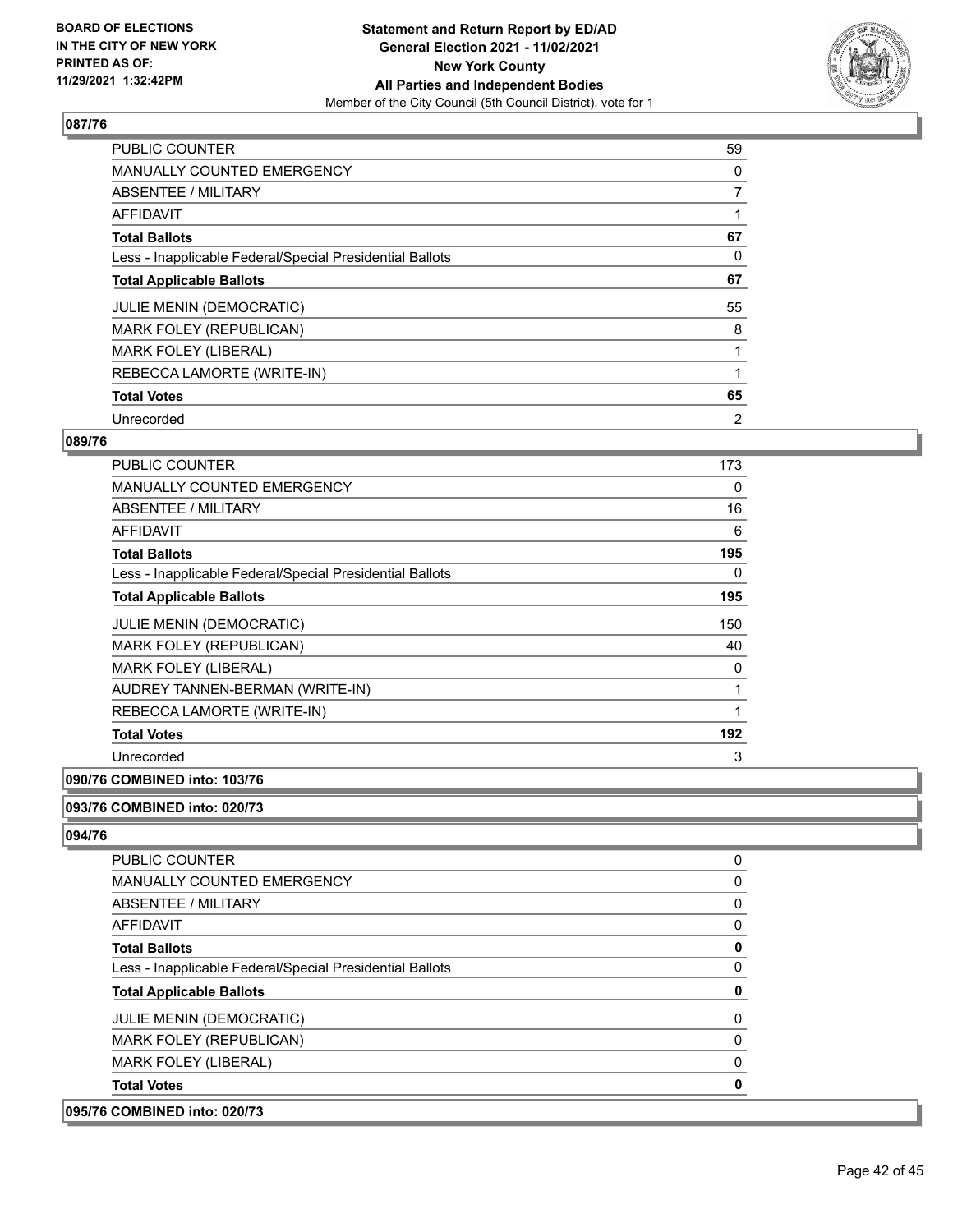

| <b>Total Votes</b>                                       | 0        |
|----------------------------------------------------------|----------|
| <b>MARK FOLEY (LIBERAL)</b>                              | 0        |
| MARK FOLEY (REPUBLICAN)                                  | $\Omega$ |
| <b>JULIE MENIN (DEMOCRATIC)</b>                          | 0        |
| <b>Total Applicable Ballots</b>                          | 0        |
| Less - Inapplicable Federal/Special Presidential Ballots | 0        |
| <b>Total Ballots</b>                                     | 0        |
| AFFIDAVIT                                                | 0        |
| ABSENTEE / MILITARY                                      | 0        |
| MANUALLY COUNTED EMERGENCY                               | 0        |
| <b>PUBLIC COUNTER</b>                                    | 0        |

#### **097/76 COMBINED into: 094/76**

#### **098/76 COMBINED into: 096/76**

#### **099/76**

| PUBLIC COUNTER                                           | 203      |
|----------------------------------------------------------|----------|
| <b>MANUALLY COUNTED EMERGENCY</b>                        | $\Omega$ |
| ABSENTEE / MILITARY                                      | 23       |
| <b>AFFIDAVIT</b>                                         |          |
| <b>Total Ballots</b>                                     | 227      |
| Less - Inapplicable Federal/Special Presidential Ballots | 0        |
| <b>Total Applicable Ballots</b>                          | 227      |
| <b>JULIE MENIN (DEMOCRATIC)</b>                          | 161      |
| MARK FOLEY (REPUBLICAN)                                  | 56       |
| <b>MARK FOLEY (LIBERAL)</b>                              | 4        |
| DAVID CASAVIS (WRITE-IN)                                 |          |
| <b>Total Votes</b>                                       | 222      |
| Unrecorded                                               | 5        |

| <b>PUBLIC COUNTER</b>                                    | 257 |
|----------------------------------------------------------|-----|
| <b>MANUALLY COUNTED EMERGENCY</b>                        | 0   |
| ABSENTEE / MILITARY                                      | 16  |
| AFFIDAVIT                                                | 5   |
| <b>Total Ballots</b>                                     | 278 |
| Less - Inapplicable Federal/Special Presidential Ballots | 0   |
| <b>Total Applicable Ballots</b>                          | 278 |
| <b>JULIE MENIN (DEMOCRATIC)</b>                          | 225 |
| MARK FOLEY (REPUBLICAN)                                  | 46  |
| <b>MARK FOLEY (LIBERAL)</b>                              | 3   |
| <b>Total Votes</b>                                       | 274 |
| Unrecorded                                               | 4   |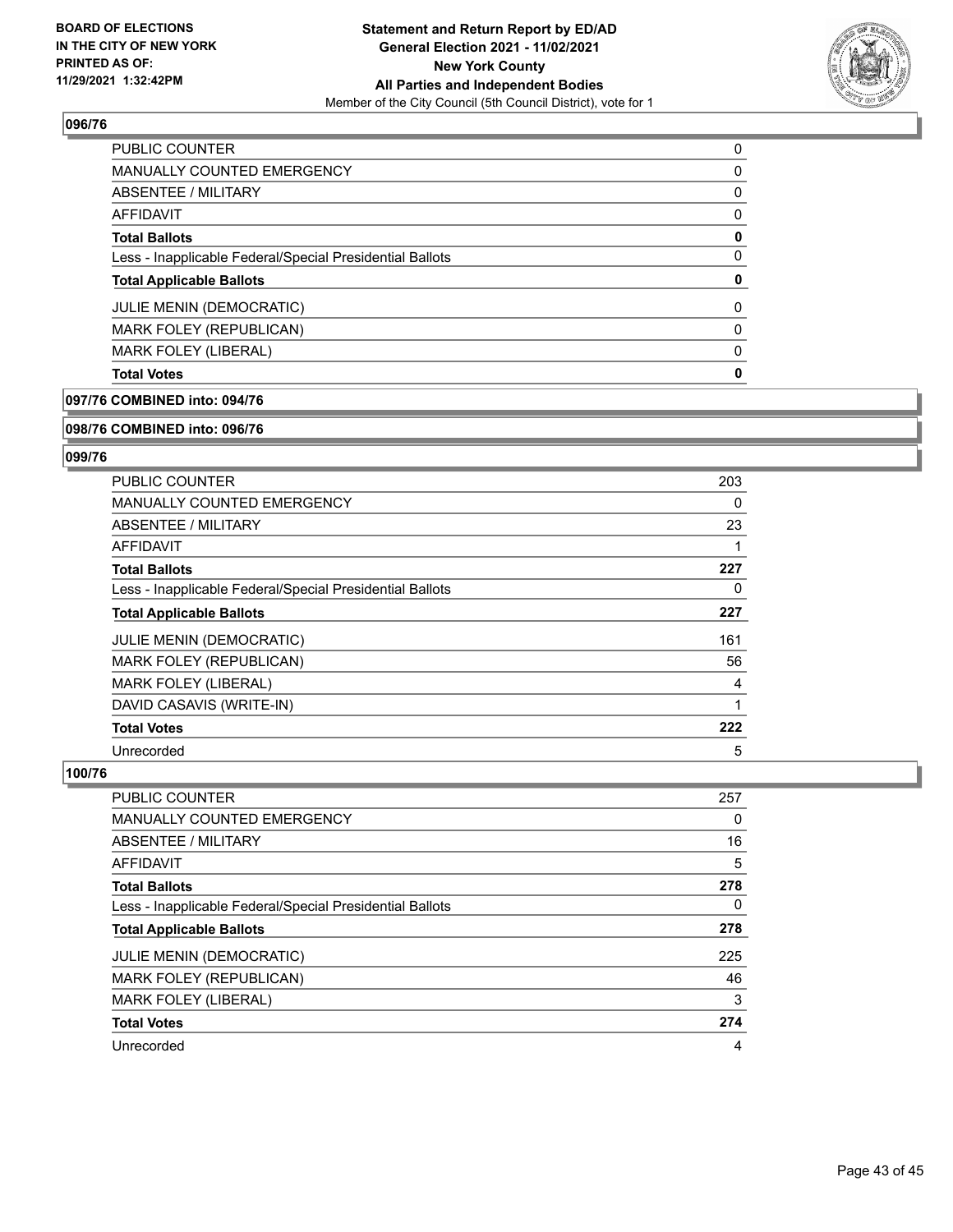

| <b>PUBLIC COUNTER</b>                                    | 195      |
|----------------------------------------------------------|----------|
| <b>MANUALLY COUNTED EMERGENCY</b>                        | $\Omega$ |
| ABSENTEE / MILITARY                                      | 63       |
| <b>AFFIDAVIT</b>                                         | 3        |
| <b>Total Ballots</b>                                     | 261      |
| Less - Inapplicable Federal/Special Presidential Ballots | 0        |
| <b>Total Applicable Ballots</b>                          | 261      |
| <b>JULIE MENIN (DEMOCRATIC)</b>                          | 196      |
| MARK FOLEY (REPUBLICAN)                                  | 56       |
| <b>MARK FOLEY (LIBERAL)</b>                              |          |
| <b>Total Votes</b>                                       | 253      |
| Unrecorded                                               | 8        |

| <b>PUBLIC COUNTER</b>                                    | 119 |
|----------------------------------------------------------|-----|
| <b>MANUALLY COUNTED EMERGENCY</b>                        | 0   |
| ABSENTEE / MILITARY                                      | 8   |
| AFFIDAVIT                                                | 3   |
| <b>Total Ballots</b>                                     | 130 |
| Less - Inapplicable Federal/Special Presidential Ballots | 0   |
|                                                          |     |
| <b>Total Applicable Ballots</b>                          | 130 |
| <b>JULIE MENIN (DEMOCRATIC)</b>                          | 100 |
| MARK FOLEY (REPUBLICAN)                                  | 25  |
| <b>MARK FOLEY (LIBERAL)</b>                              | 3   |
| <b>Total Votes</b>                                       | 128 |